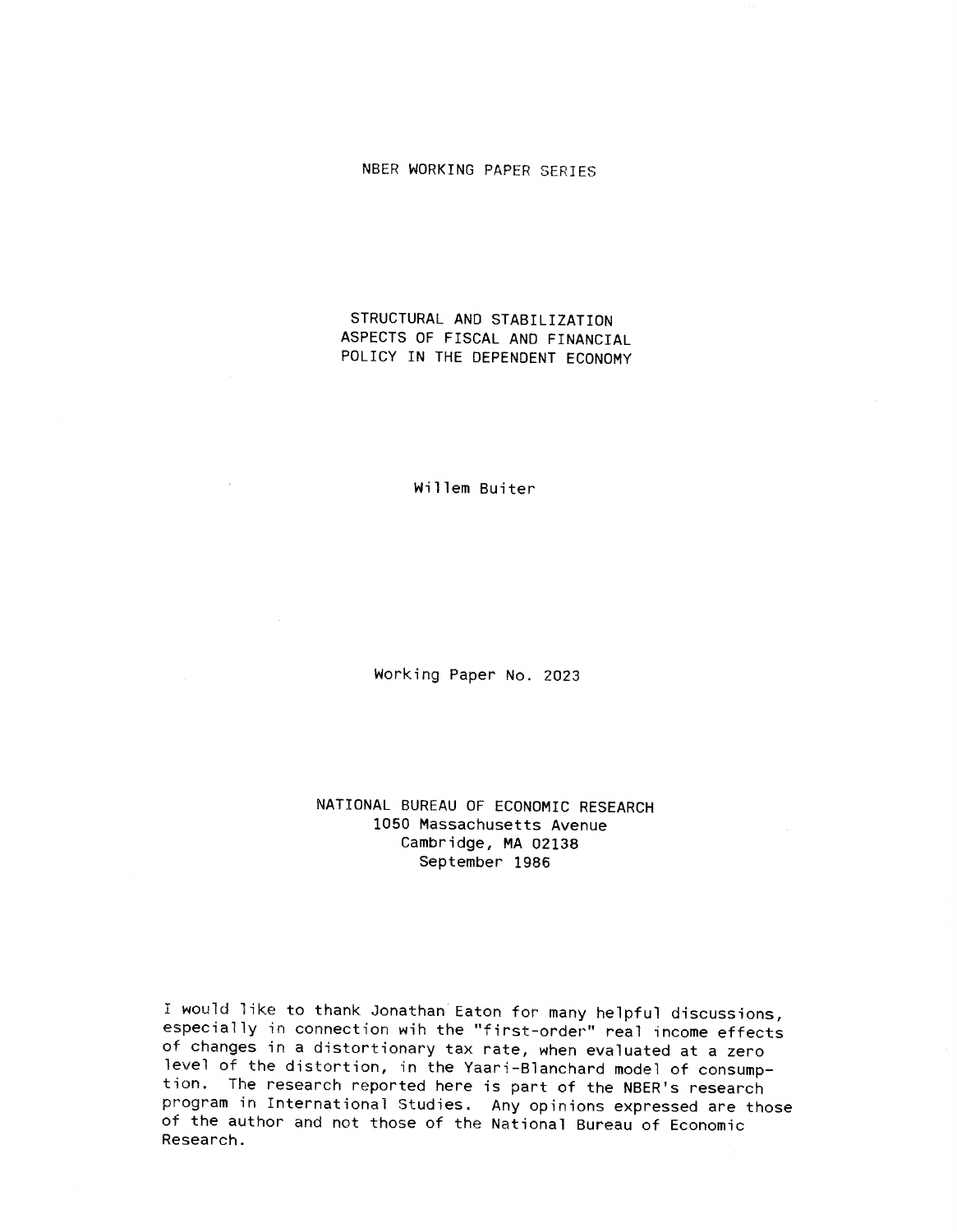Structural and Stabilization Aspects of Fiscal and Financial Policy in the Dependent Economy

### ABSTRACT

The paper considers the response of a small, open dependent economy to a variety of fiscal and financial shocks as well as che influence of alternative budget balancing rules on the response of the system to such external shocks as a change in the world interest rate.

The approach allows for both uncertain individual lifetimes and population growth, using a slightly generalized version of the Yaari—Blanchard model of consumer behavior. Debt neutrality does not prevail unless the sum of the population growth rate and the individual's probability of death equals zero. The government spends on traded and non—traded goods and raises tax revenue both through a lump sum tax and through a distortionary tax on the production of traded goods.

Even though the tax on the production of traded goods is the only conventional distortion in the model, changes in this tax rate will have first order real income effects even when the distortion is evaluated at a zero tax rate, as long as the individual's subjective pure rate of time preference differs from the interest rate. This can occur even in well—behaved steady states of the Yaari—Blanchard model, as long as the population growth rate plus the probability of death differ from zero. This "intrinsic" distortion effectively causes second—best arguments to apply even when there is only one conventional distortion.

Even in the absence of government budget deficits, fiscal choices relating to the composition of public spending and the structure of taxation have important short-term and long-term consequences for the real exchange rate, the sectoral allocation of production, the level and composition of private consumption, the current account (in the short run) and the nation's stock of claims on the rest of the world in the long run.

> Willem H. Buiter Department of Economics Yale University 37 Hillhouse Avenue New Haven, CT 06520

(203) 436—8159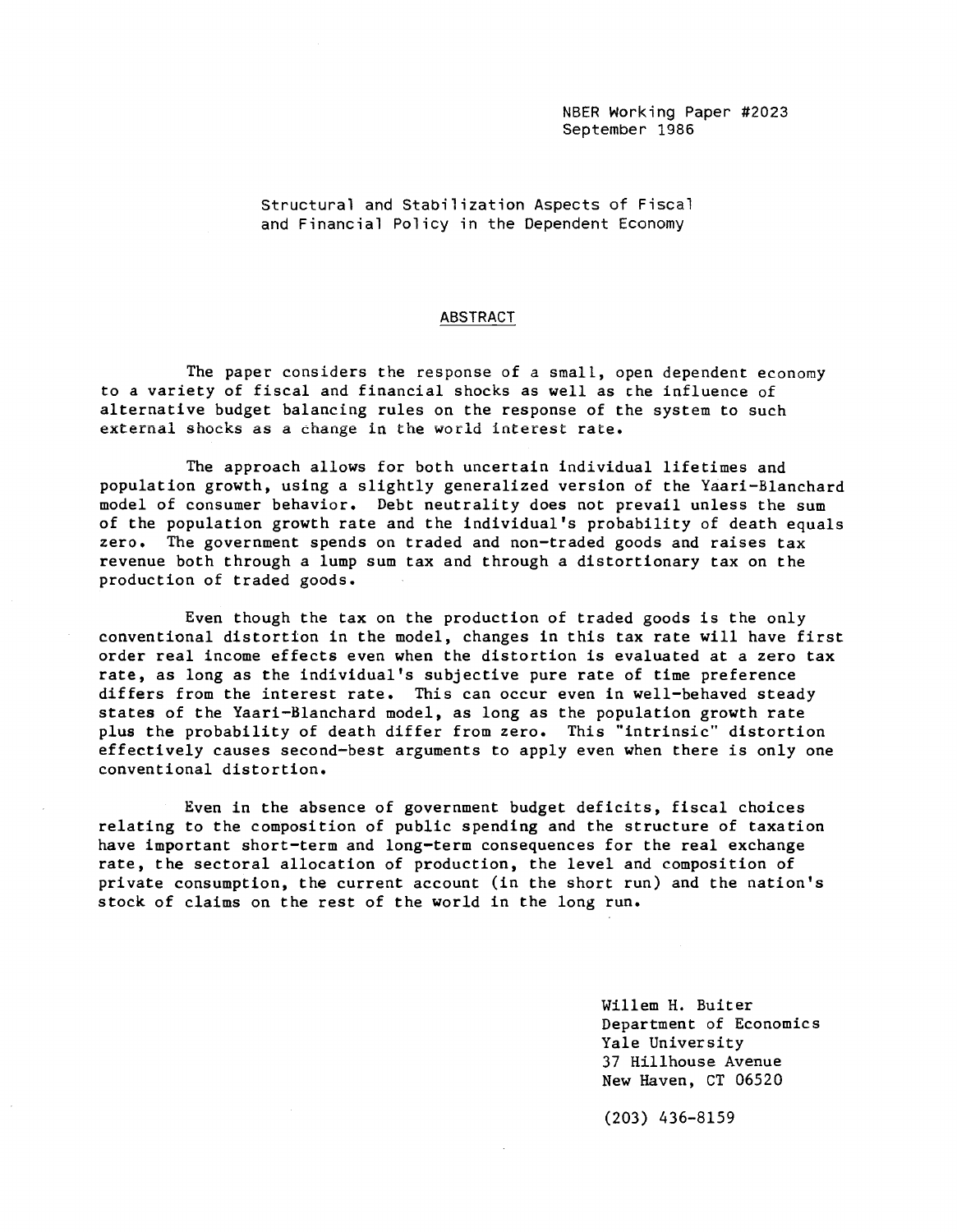### 1. Introduction

This is the first of a series of three papers dealing with the macroeconomic effects of fiscal policy in an open economy, a very broad subject area. It covers the implications of alternative public spending, revenue raising and financing actions (or of alternative public spending, revenue raising and financing rules) for a wide range of endogenous macroeconomic variables, both prices and quantities. Among the most important prices are nominal and real interest rates and the cost of capital, the nominal and real exchange rate, the nominal and real wage rate, the terms of trade and the general price level. The most important quantities are the level of domestic output and employment and their composition in terms of traded and nontraded goods sectors, the domestic capital stock and the domestic rate of capital accumulation, the financial assets and liabilities of the private and government sectors and their financial deficits or surpluses. The responses of these prices and quantities can be studied in the short run (i.e. at a point in time), in the timeless long run of the stationary or steady state and, most interestingly, along a "real-time" dynamic adjustment path.

There are many taxonomies for classifying and subdividing this vast subject. The one adopted in these papers involves a two way "real" vs. "monetary" and "balanced—budget" vs. "unbalanced budget" classification. Real models, considered in the first two papers, do not include a monetary sector. Private agents do not hold money and seigniorage or the inflation tax is not a source of government revenue. Governments can borrow, by issuing interest-bearing "real" debt, and financial crowding out can occur, in the short-run and/or the long run. Money is added to the private sector's portfolio of financial assets and money creation to the public sector's sources of revenue in the third paper.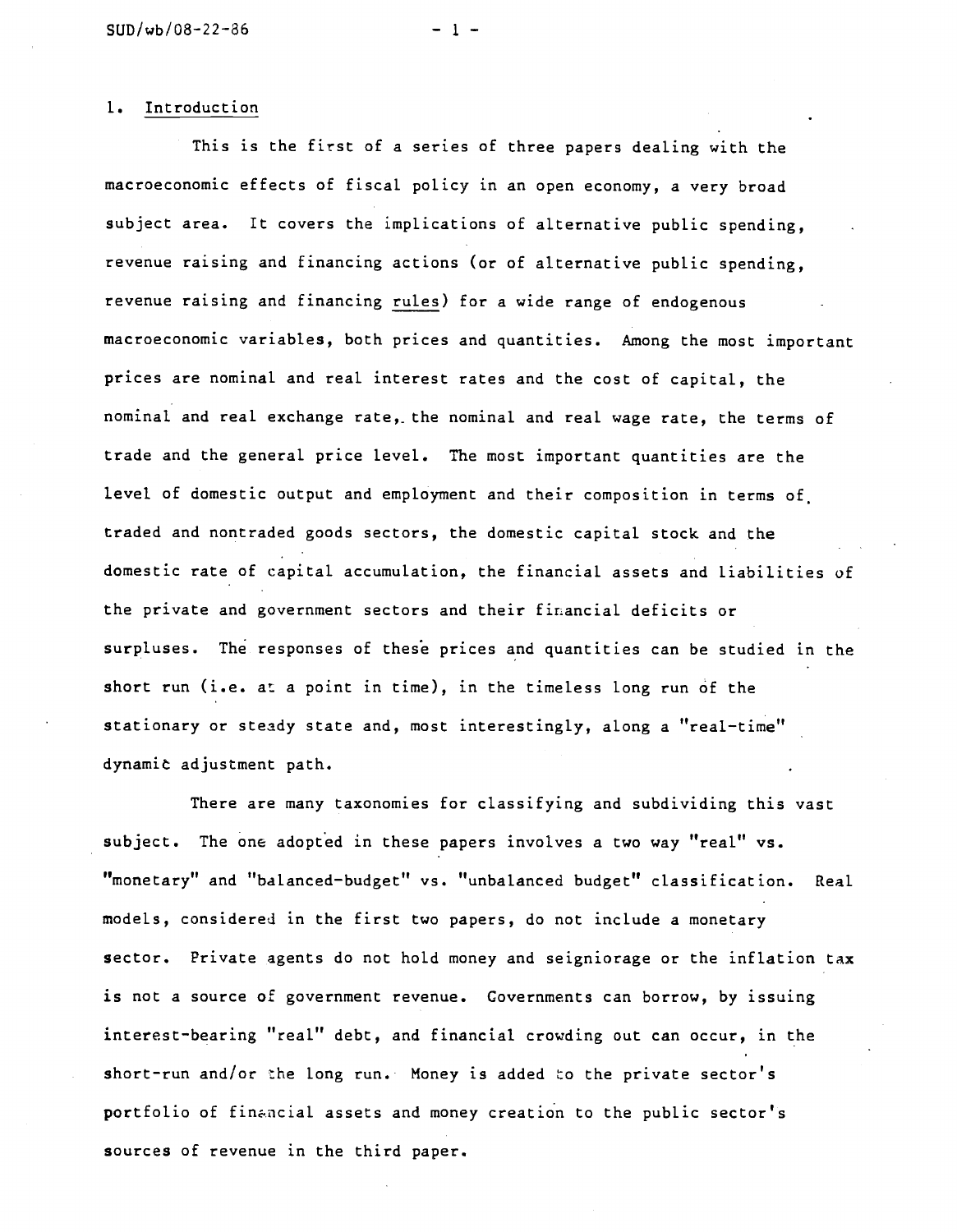The "balanced" vs. "unbalanced" budget dichotomy emphasizes that there are two kinds of macroeconomic effects associated with fiscal policy, even in "real" models where money financing is not an option. The first kind operates through the public sector debt dynamics associated with unbalanced public sector budgets, i.e. with public sectors financial deficits or surpluses. The presence of these effects is contingent on the absence of "debt neutrality". The second kind, the balanced budget effects, are the consequences of variations in the volume and composition of public spending and in the level and structure of taxation for real and nominal variables that occur even when the budget is balanced continuously. These effects are not contingent on the absence of debt neutrality. They operate through "direct crowding out" (Buiter [1977]), i.e. through the direct complementarity or substitutability of public consumption or investment and private consumption or investment, through the direct (selective or across-the-board) preemption of real resources by government absorption and through the allocative or incentive effects of changes in non—lump sum taxes, transfers, or subsidies.

Recently, the focus of much macroeconomic analysis has been on public sector debt and deficits and their consequences, through "indirect financial crowding Out," for private saving, capital formation and the current account of the balance of payments. The second and third papers address some of these issues. The present paper, however, focuses on the important effects of balanced budget fiscal policy on the real exchange rate, the sectoral allocation of productive resources between traded and non-traded goods, private consumption and the nation's net external asset position. It considers the impact, steady state and transitional effects of balanced—budget fiscal policy in a simple open economy macroeconomic model, which is set out in Section 2. The "balanced budget" in this paper is, strictly speaking, a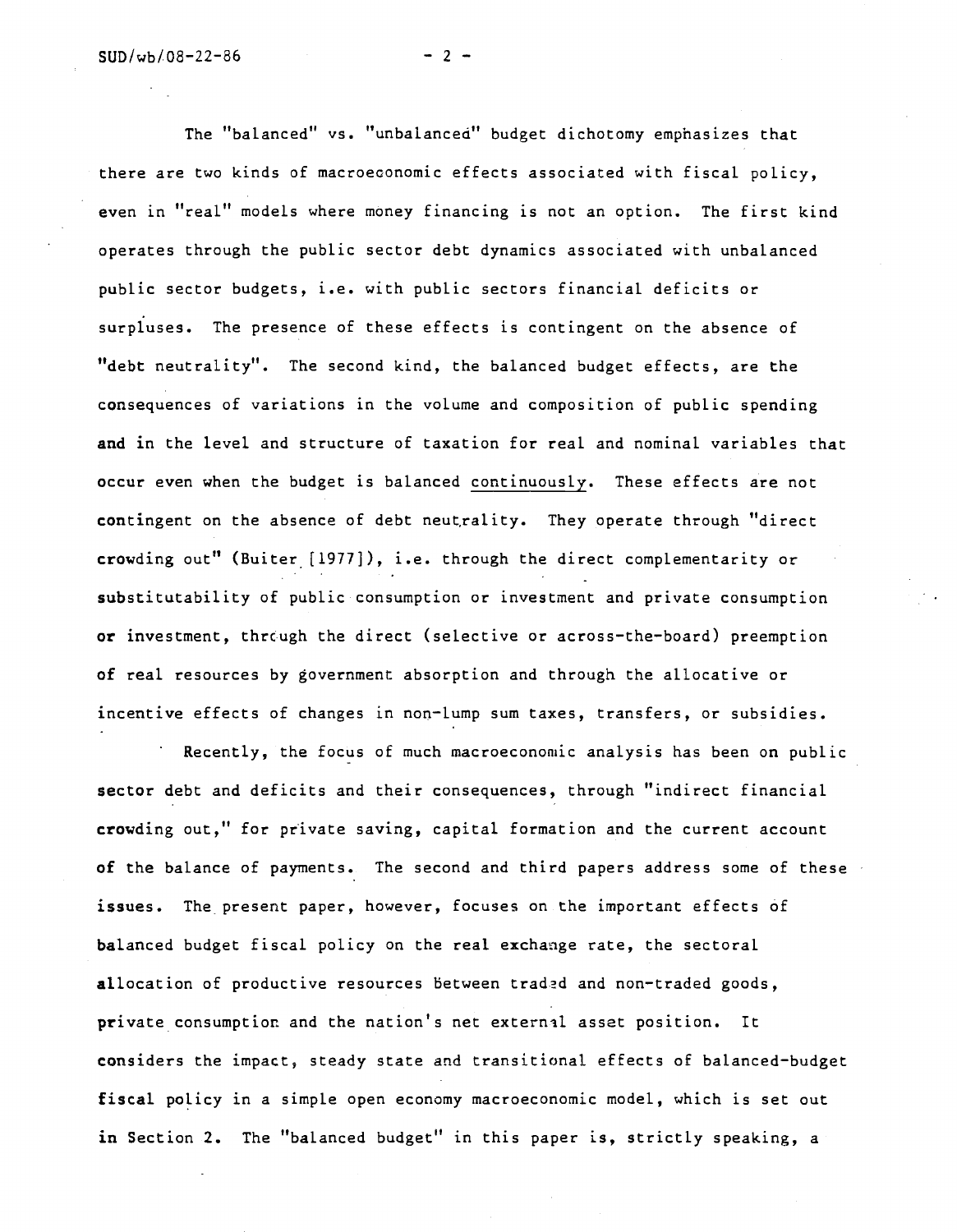"real growth corrected" balanced budget. In such an equilibrium the deficit, as a fraction of full employment GDP, equals nß, where n is the growth rate of full, employment real output and 8 is the public debt outstanding as a fraction of capacity CDP. Such a policy keeps the burden of the debt, 8, constant over time. When there is no real growth  $(n=0)$  the growth-corrected balanced budget and the conventional balanced budget coincide for the 'model of papers 1 and 2. For the monetary model in paper 3 we define a "real growth, inflation and exchange rate appreciation—corrected balanced budget." This corresponds to a conventionally measured budget deficit (as a fraction of CDP) equal to  $n\beta$  +  $\hat{p}$  (1 - k<sub>1</sub>)  $\beta$  -  $\hat{e}$ k<sub>2</sub> + (n +  $\hat{p}$ )  $\mu$ . Here n is as before the growth rate of capacity real output,  $\beta$  is the ratio of all government interest-bearing public debt to capacity GDP,  $k_1$  is the share of the public debt that is index-linked,  $k<sub>2</sub>$  is the share of the public debt that is denominated in foreign currency,  $\mu$ is the monetary base-capacity GDP ratio, p is the rate of inflation and e is the proportional rate of exchange rate depreciation. A deficit or surplus of this magnitude is consistent with maintaining a constant overall. debt burden and with constant ratios to capacity GDP of each of the interest-bearing and monetary liabilities of the authorities.

The model developed in Section 2 of this paper bundles familiar ingredients in a somewhat novel fashion. Private consumption behavior is modeled according to the uncertain lifetimes version of the overlapping generations model due to Yaari (1965) and first applied to the analysis of macroeconomic issues by Blanchard (1984, 1985). Uncertain lifetimes result in effective private sector subjective discount rates that exceed the pure rate of time preference and in effective private sector market discount rates that exceed the government's interest rate. This causes absence of debt—neutrality and creates a non—trivial role for financial policy, i.e. for variations in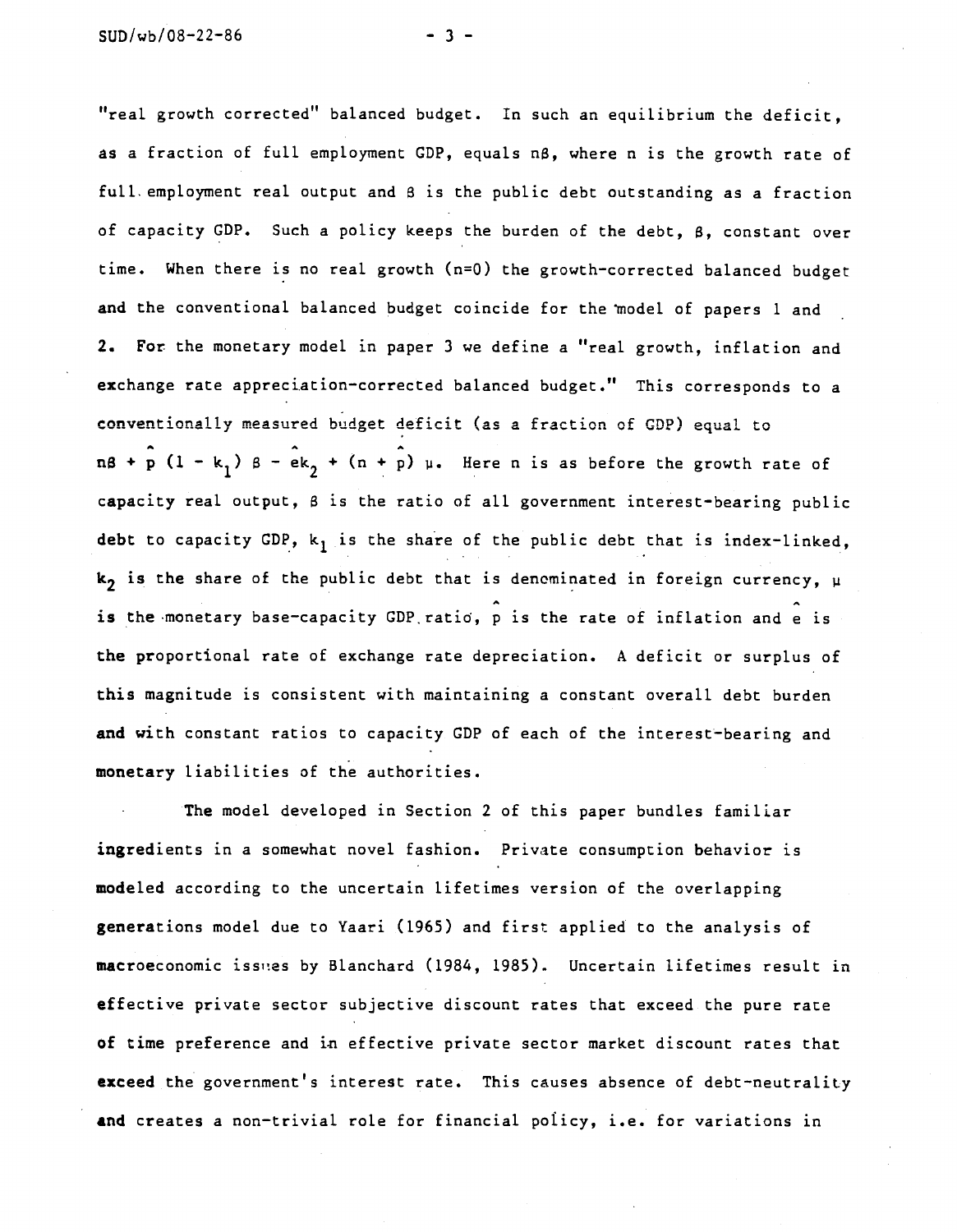the taxation—borrowing mix for a given path of real public spending on cuçrent goods and services (or "exhaustive" spending), even when taxes are lump—sum.

Even without uncertain Lifetimes, population growth alone can, as shown by Weil (1985), cause absence of debt neutrality. Even infinite-lived consumers cannot command the resources of those yet to be born, while the authorities can use them as a tax base. A growing population therefore extends the public sectors's opportunity set beyond that available to the private agents currently alive. (See also Buiter [1986b]).

The production side of. the model is the "dependent economy model" of Wilson (1931), Swan (1960) and Salter (1959) in the modern version due to Dornbusch (1974, 1980, Ch. 6, pp. 93—116).

The country is assumed to be a price taker in the world markets for all tradeables, importables and exportables alike. The terms of trade are therefore exogenous. For the issues addressed in these papers they can be ignored. They are aggregated into a composite commodity, traded goods. Nontraded goods are also produced and consumed (by the private and the public sector). The real exchange rate, or the relative price of traded to nontraded'goods, is the crucial atemporal or static relative price in this. model. Wage and price flexiblity and full empicyment of resources are assumed to hold throughout.

Some of the key conclusions are the following. Balanced budget fiscal policy actions will in general have short-run and long-run effects on the real exchange rate and real private absorption. They will also tend to have transitory effects on the current account and permanent effects on the nation's net foreign asset position. "Balanced-budget multipliers" can be negative in the short run and in the long run wnen the increase in public spending is financed by higher discortionary tax rates. An increase in the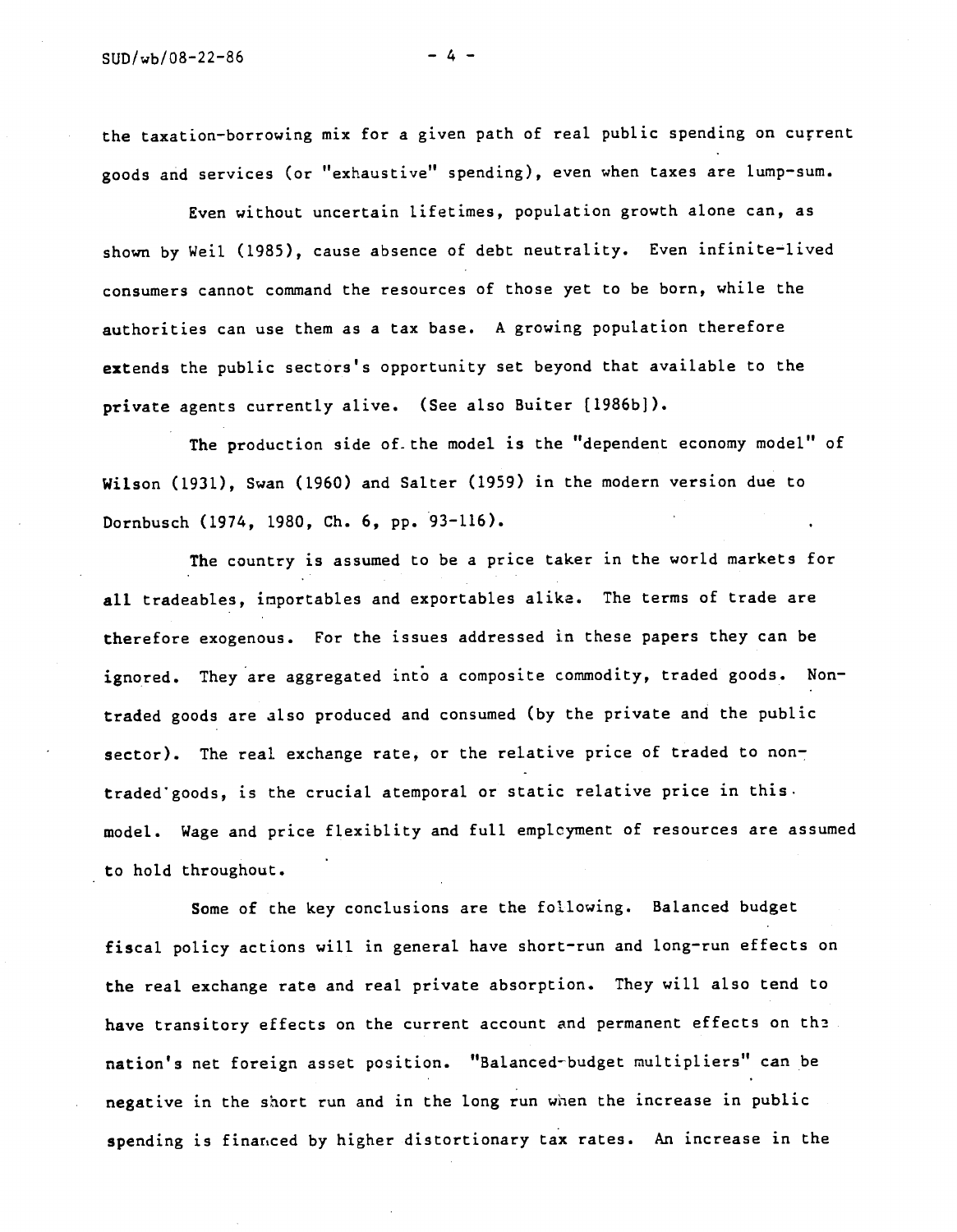distortiotiary tax rate on the production of tradeables may have such strong negative income effects, that the demand for nontraded goods declines sufficiently to lower the producer's relative price of nontraded goods. In that extreme case nontradeables production could contract and tradeables production expand in spite of the increase in the tax rate on traded goods production. This can happen even when the initial level of the distortion is zero, if the (exogenous) real interest rate exceeds the (exogenous) rate of time-preference, something that is consistent with equilibrium given Yaari-Bianchard preferences. 2000 Ford

#### 2. The Model

### a. Private Consumption

Household consumption behavior is determined by the intertemporal optimization model of Yaari and Blanchard (Yaari [1965], Blanchard [1984, 1985]). Each individual has a constant (age-and time-independent) instantaneous probability of death  $\lambda \geq 0$ . Another interpretation of  $\lambda$  is the probability of dynastic extinction (through childlessness) in a model in which an intergenerational gift or bequest motive is permitted. The details of the derivation of the individual and aggregate consumption rules are given in Appendix 1. The important consequences of introducing uncertain lifetimes are (1) that the effective instantaneous subjective discount rate of households is  $6 + \lambda$ , where  $\delta$  is the instantaneous pure rate of subjective time preference ( $\delta > 0$ ) and (2) that the effective market discount rate is  $r + \lambda$  where r is the instantaneous real interest rate. Population growth in addition means that the public sector's tax base grows at a rate n, unlike the resource base available to those private agents currently alive (even if  $\lambda=0$ ). (See Weil [1985] and Buiter [1986b]).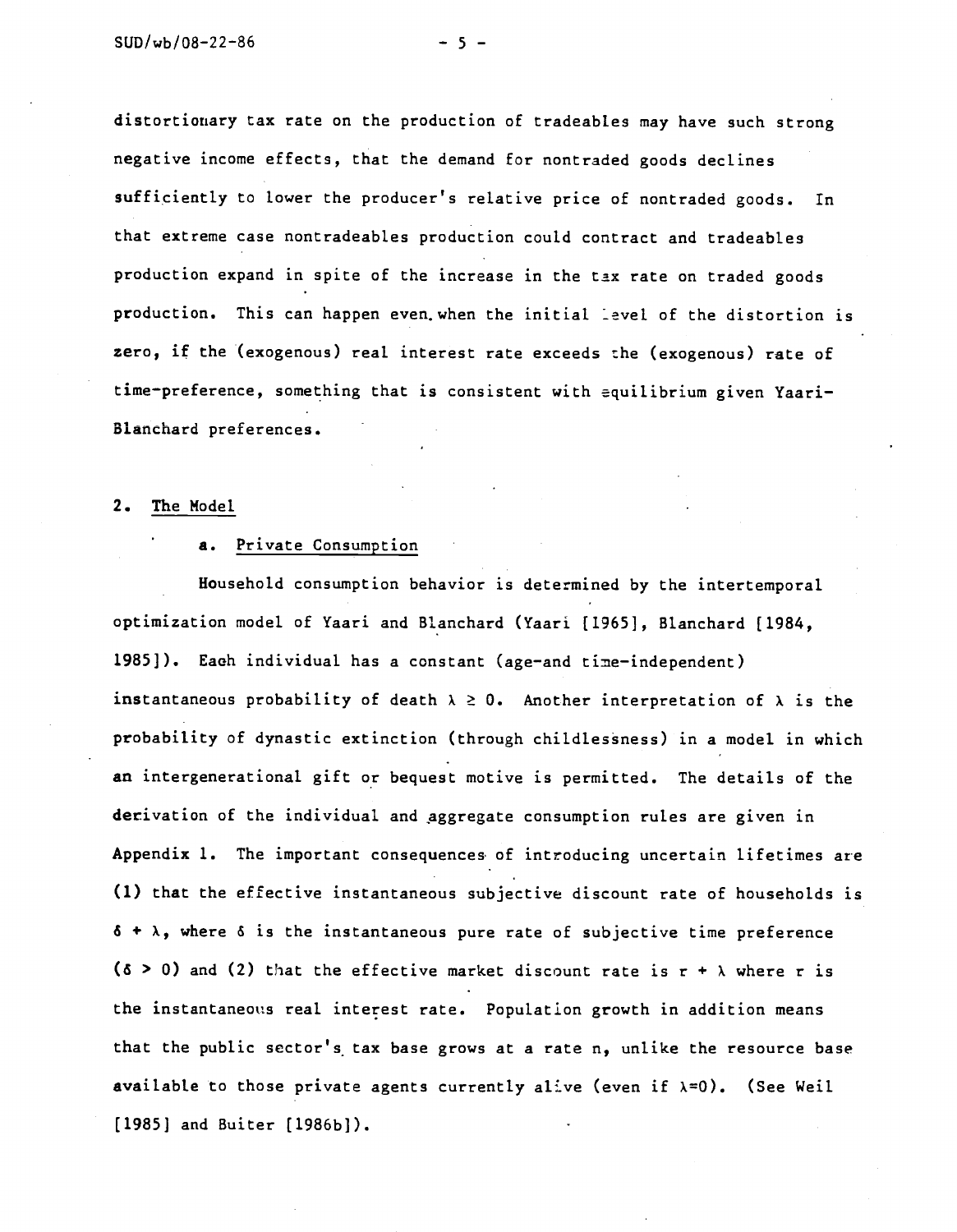An individual household discounts its uncertain future after-tax noninterest income using a discount rate  $r + \lambda$ , while the government discounts its certain and growing (at a rate n) aggregate future tax revenue using a discount rate r. Another way of looking at this is that aggregate private consumption and saving behavior are functions of the human capital of those households that are currently alive. The government knows it will be able to tax in the future both those households alive today and those yet to be born that survive into the future. Its tax revenues are therefore not subject to the uncertainty attached to an individual household's future after-tax labor income stream, and unlike the individual's, grow at a rate n.

With private discount rates exceeding public sector discount rates as long as  $\lambda + n > 0$ , there will be no debt neutrality: for a given program of government spending on real goods and services (or exhaustive spending), the substitution of public borrowing for current taxation will affect private consumption. and aggregate private plus public saving, even if the taxes are lump-sum. The debt neutrality case is the special case of this model where  $\lambda = n = 0$  and households live forever.

Aggregate household behavior is characterized in equations (1) through (5). q denotes per capita private consumption expenditure, measured in terms of traded goods. w is per-capita non-human or financial household wealth, h per capita human capital,  $\pi$  per capita non-interest income and  $\tau$  per capita taxes net of transers.  $w$ , h,  $\pi$  and  $\tau$  are measured in terms of traded goods.  $x_T$  is per capita household consumption of traded goods,  $x_N$  per capita household consumption of non-traded goods and p the relative price of nontraded goods, i.e. the reciprocal of the real exchange rate. r is the instantaneous real interest rate measured in terms of traded goods and  $n \geq 0$  the constant instantaneous population growth rate.

- 6 -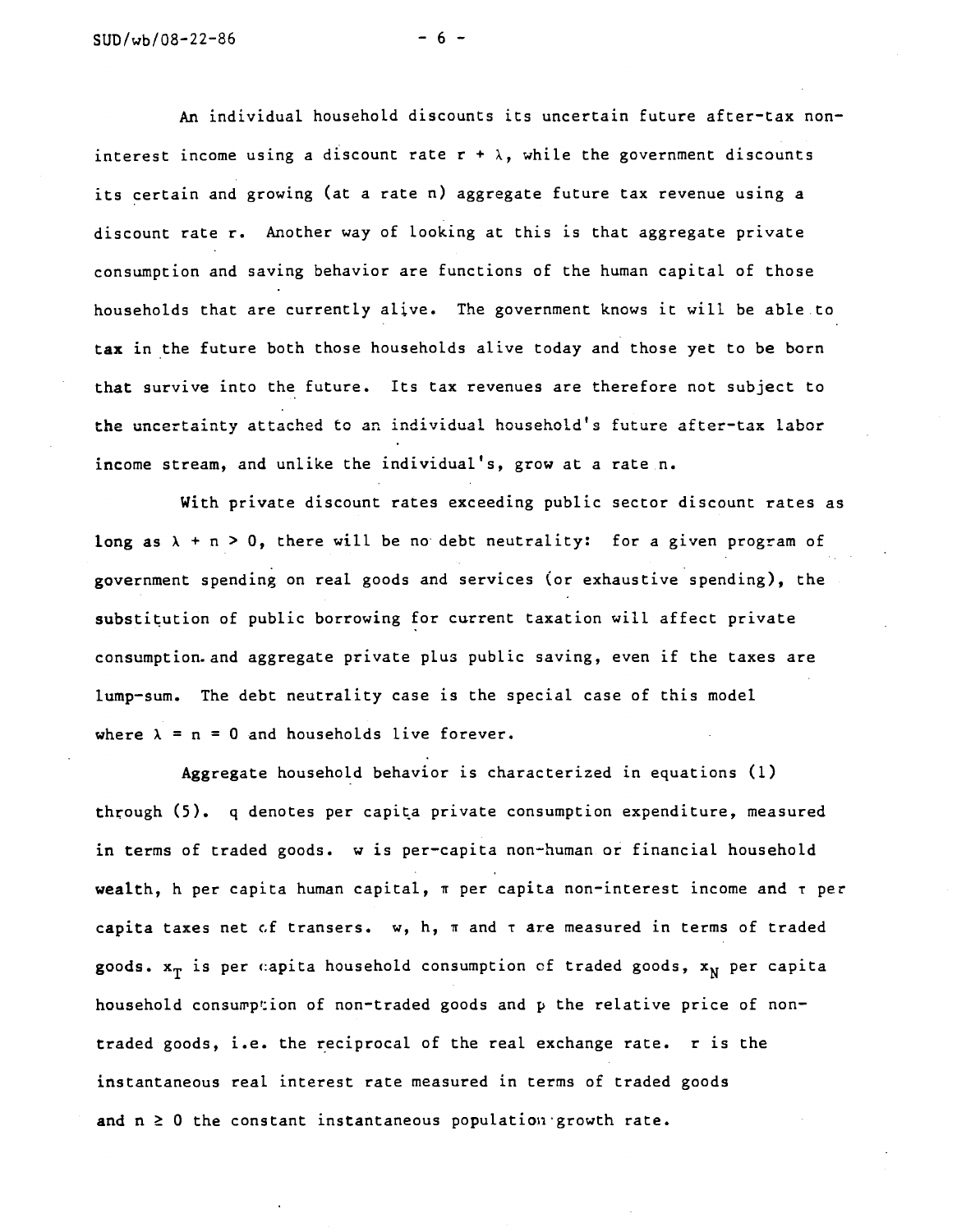(1) 
$$
q = (\delta + \lambda) (w + h)
$$
  $\delta > 0, \lambda \ge 0$ 

(2) 
$$
w = (r - n) w + \pi - \tau - q
$$
  $r > 0; n \ge 0$ 

(3) 
$$
h(t) = \int_{t}^{\infty} e^{-\int_{t}^{V} (r(u) + \lambda) du} [\pi(v) - \tau(v)] dv \frac{1}{}
$$

$$
(3') \qquad \mathbf{h} = (r + \lambda) \mathbf{h} - (\pi - \tau)
$$

$$
(4) \qquad q = x_T + px_N
$$

or

(5a) 
$$
x_{T} = n(p)q
$$
 0  $\leq n \leq 1; n \leq 0; 1 - n + pn' > 0$ 

(5b) 
$$
x_N = \frac{(1 - \eta(p))}{p}
$$
 q

Per capita consumption, q, is a constant,  $\delta + \lambda$  times comprehensive (human plus non—human) per capita wealth. Per capita consumption of the individual commodities,  $x_T^{\text{}}$  and  $x_N^{\text{}}$  is determined recursively, given q, by equations (5a, b). As shown in Appendix 1, equations (1) and (5a, b) result when the individual's utility functional is time-additive with a constant risk-adjusted subjective instantaneous discount rate  $\delta + \lambda$ , and instantaneous utility a logarithmic function of a linear homogenous function of the instantaneous consumption vector  $(x_T, x_N)$ .

With homothetic preferences over instantaneous consumption, it is easily checked that, given q, an increase in the relative price of non-traded goods can either raise or lower consumption of traded goods  $(n^2 \frac{1}{6} 0)$  while it must lower the consumption of non-traded goods  $(1 - \eta + \rho \eta' > 0)$ .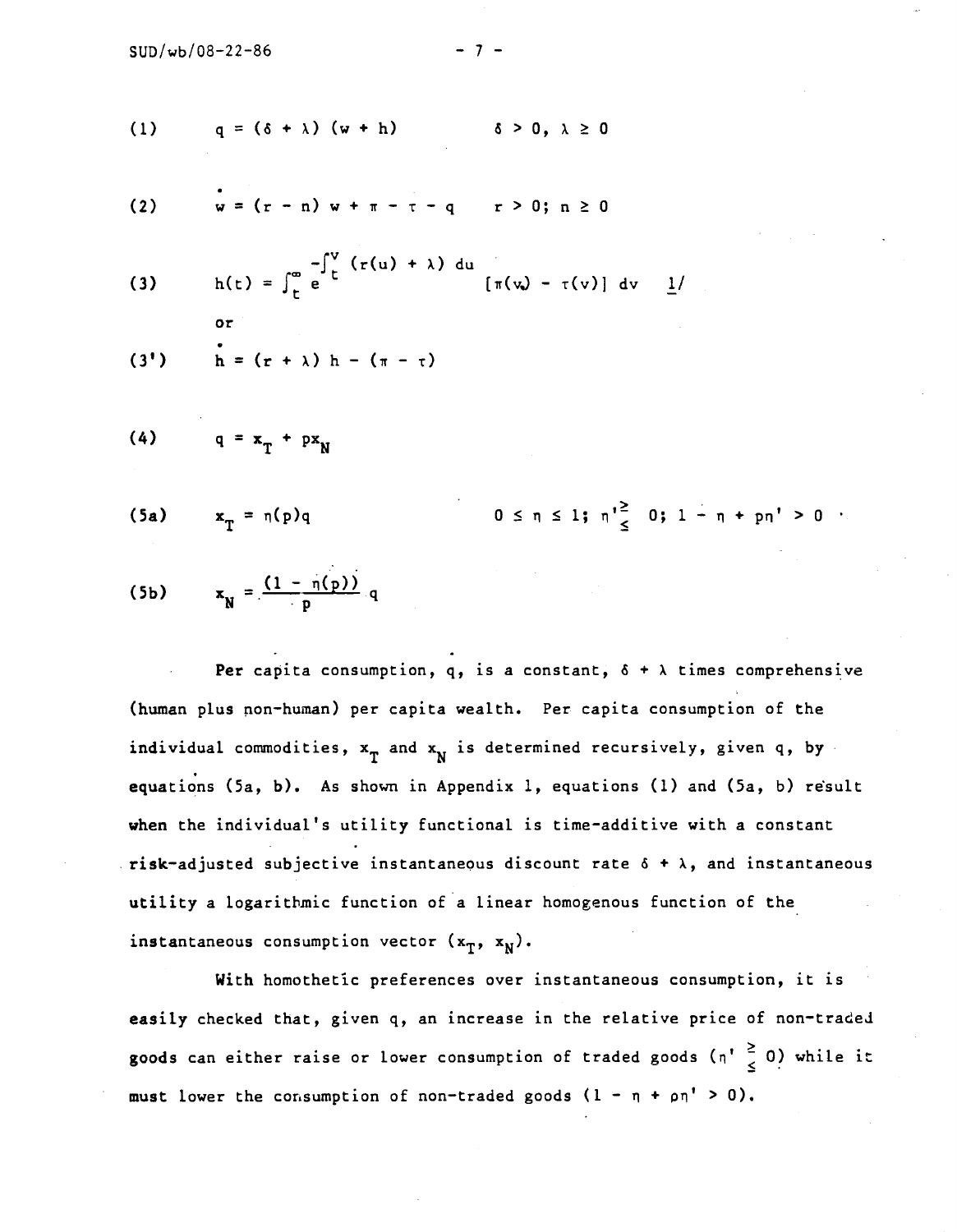In Figure 1, the budget constraint qE represents a higher value of p than qF. With homethetic preferences, indifference curves have a common slope along any ray through the origin such as OA. With strictly convex indifference curves such as KK and K'K', the consumer's equilibrium moves from B to D when p increases.  $x_N$  falls while  $x_T$  either increases or decreases. In the Cobb-Douglas case  $(5a', b')$  x<sub>T</sub> remains unchanged.

$$
(5a') \qquad x_T = \alpha q \qquad \qquad 0 \le \alpha \le 1
$$

$$
(5b') \qquad x_N = \left(\frac{1-\alpha}{p}\right) q
$$

For the CES family, given in  $(5a'', b'')$   $x_T$  increases when the elasticity of substitution ( $\sigma = \frac{1}{1-\rho}$ ) is greater than 1 and falls when it is less than 1.

$$
(5a'') \qquad x_T = [1 + (\frac{\alpha}{1-\alpha}) \frac{\rho}{\rho-1} \frac{\rho}{\rho^{-1}}]^{-1} q \qquad \qquad 0 \le \alpha \le 1; \ \rho < 1
$$

(5b") 
$$
x_N = ((\frac{\alpha}{1-\alpha}) p)^{\frac{1}{\rho-1}} [1 + (\frac{\alpha}{1-\alpha})^{\frac{1}{\rho-1}} p^{\frac{\rho}{\rho-1}}]^{-1} q
$$

In the extreme case of Leontief indifference curves (shown as LL and L'L' in Figure 1) with a zero elasticity of substitution, consumption of both goods contracts along the ray OA from B to C as p increases.

Note that the consumption function (1) can, using (2) and (3') be rewritten as:

(1') 
$$
q = (r - (\delta + n)) q - \lambda (\delta + \lambda) w + n (\delta + \lambda) h
$$

or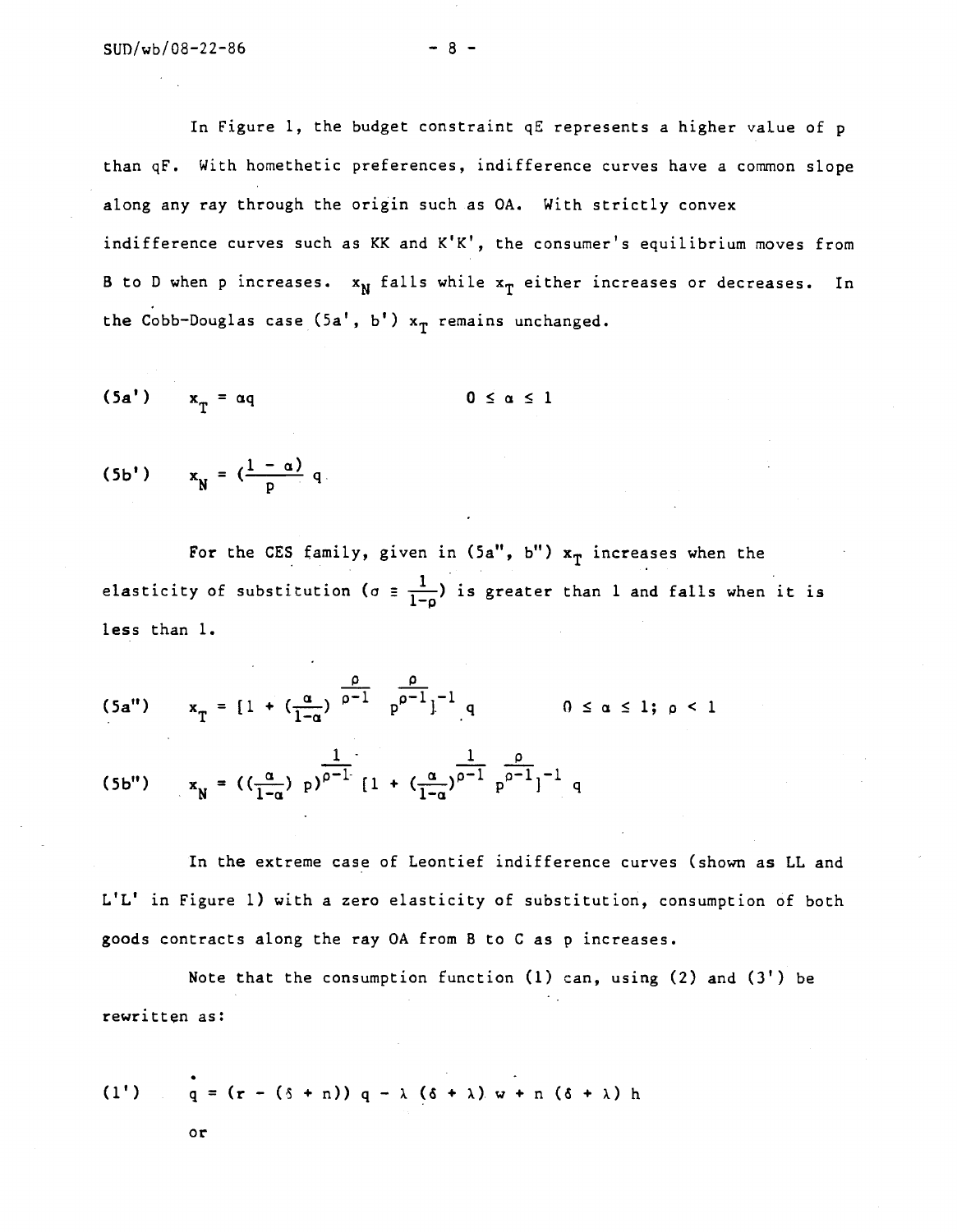

 $\mathbf{9}$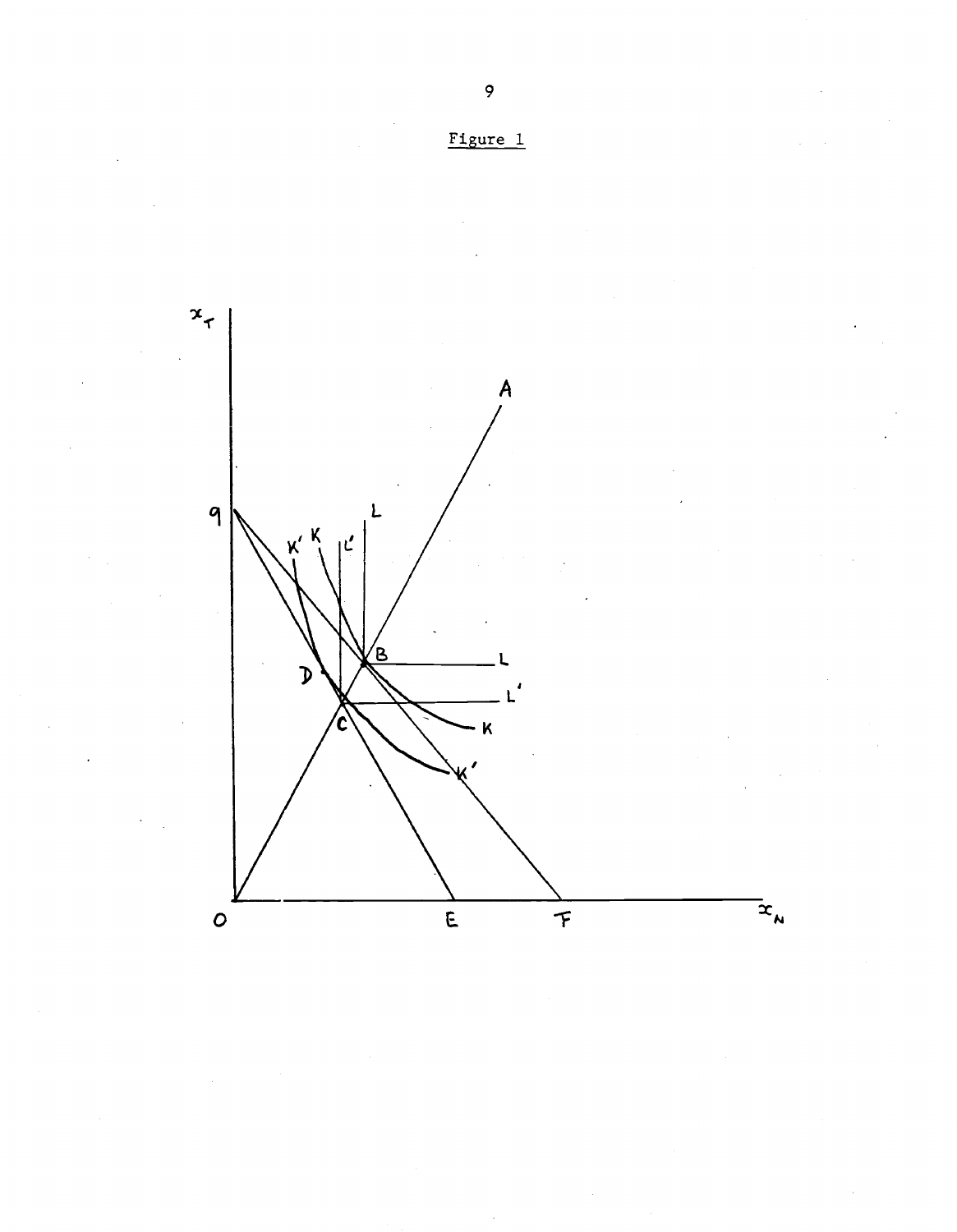(1") 
$$
q = (r - \delta) q - (\lambda + n) (\delta + \lambda) w
$$

Even though public sector debt and deficits matter in the Yaari— Blanchard model with  $\lambda > 0$ , financial markets are "perfect" in the sense that. households can borrow against the security of their expected future after—tax labor income, i.e. that (discounted) future expected disposable labor income is as good a source of purchasing power as current disposable income. One could weaken this e.g. by assuming that a fraction y of households in each vintage is constrained to spend. its current disposable income. The remaining fraction,  $1 - \gamma$ , would follow the Yaari-Blanchard paradigm and would determine its consumption behavior subject only to its intertemporal present value. budget constraint. Under this specification of aggregate consumption behavior, equation (1) would be replaced by  $(1"')$ , while equations  $(2)$ ,  $(3)$ , (4), and (5a,b) remain the same.

(1<sup>1</sup>") 
$$
q = (\delta + \lambda) (w + (1 - \gamma) h) + \gamma (\pi - \tau)
$$
  $\gamma \ge 0$ 

In the interest of simplicity the present paper only consider the case where  $y = 0$ . It is easily checked that, if  $r = \delta$ , the steady state properties (but not the dynamics) of the model are independent of  $\gamma$ .

Equation (2) defines the rate of change of non—human wealth per capita as saving per capita (rw +  $\pi$  -  $\tau$  - q) minus the amount of asset accumulation required to offset the effects of population growth (nw). For each individual born at time s, human wealth  $\overline{h}(s,t)$  evolves according to  $\frac{d}{dt} \overline{h}(s,t) = (r + \lambda) \overline{h}(s, t) - (\overline{h}(s, t) - \overline{t}(s,t)), 2/$  i.e. it equals the present value of future disposable non-interest income, using the riskadjusted discount rate  $r + \lambda$ :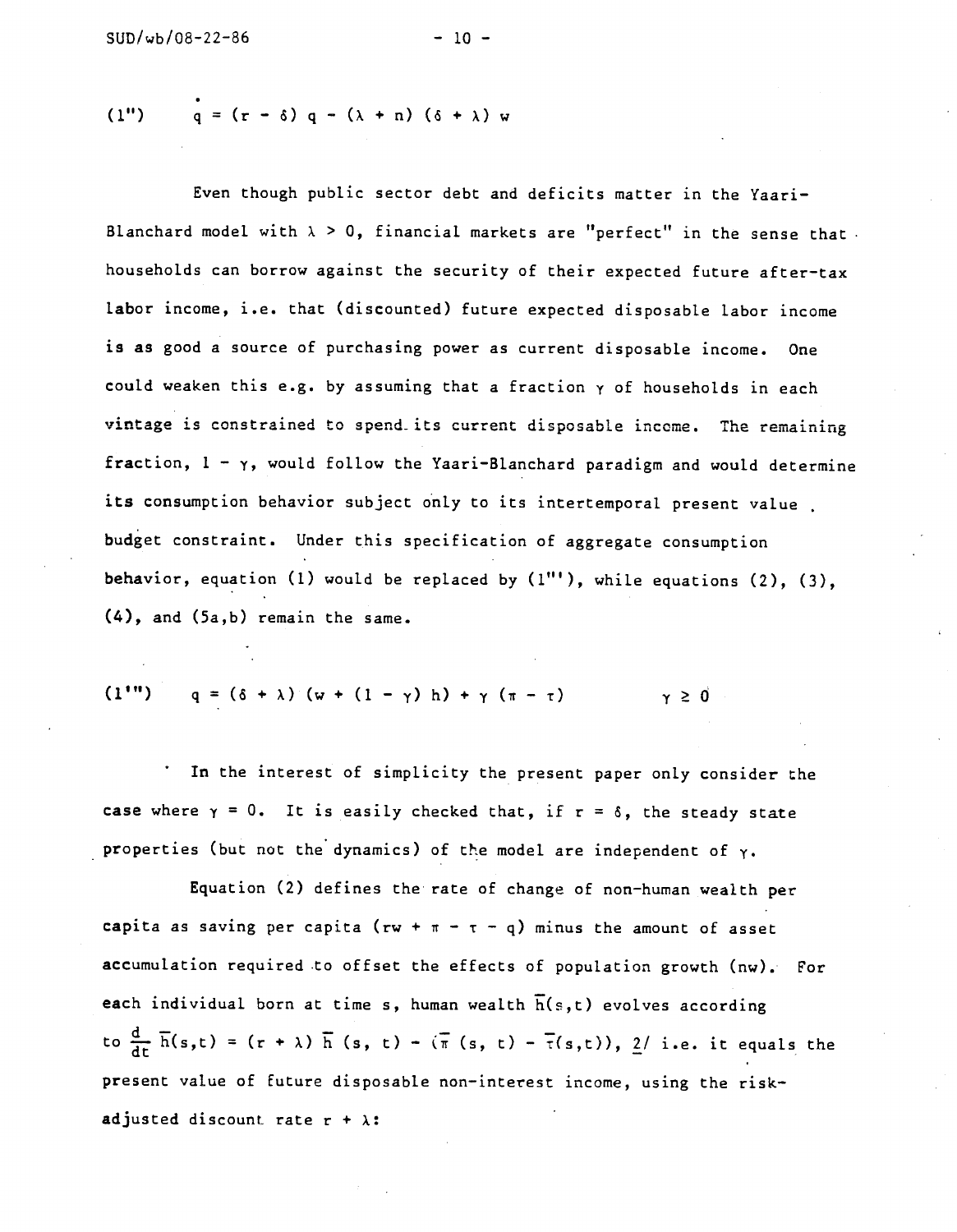$$
\overline{h}(s, t) = \int_{t}^{\infty} e^{-\int_{t}^{V} (r(u) + \lambda) du} (\overline{\pi}(s, v) - \overline{\tau}(s, v) dv)
$$

Aggregate human wealth H can be shown to evolve according to  $H(t) = (r + \lambda + n) H - I - T$ , where II and T are aggregate non-interest income and taxes respectively. Per capita human wealth therefore again evolves according to (3')

### Production

The production, of traded and nontraded goods is modeled through the device of the representative competitive multiproduct firm which maximizes at each instant the value of its production of traded and nontraded goods subject to the technological production possibility frontier 2. sketched in Figure 2.  $y_T$  and  $y_N$  are the per capita production of traded and nontraded goods, respectively. The firm's problem is

$$
\max_{y_T, y_N} \pi = (1 - \theta) y_T + py_N \qquad \theta < 1
$$
  

$$
y_T = \ell(y_N) \qquad \qquad \ell' < 0; \ell'' < 0
$$

 $\theta$  is the rate of taxation on the production of traded goods. The world price of traded goods, which is also the price faced by consumers, is unity. The producer's price is  $1 - \theta$ .

The first-order condition for an interior optimum is  $\frac{p}{1-\theta} = -\ell'(y_N)$ . This permits us to write the per capita supplies of traded and nontraded goods as functions of the producer's relative price of traded goods,  $\frac{p}{1-q}$ , and to write per capita net domestic product as a function of p and of 8.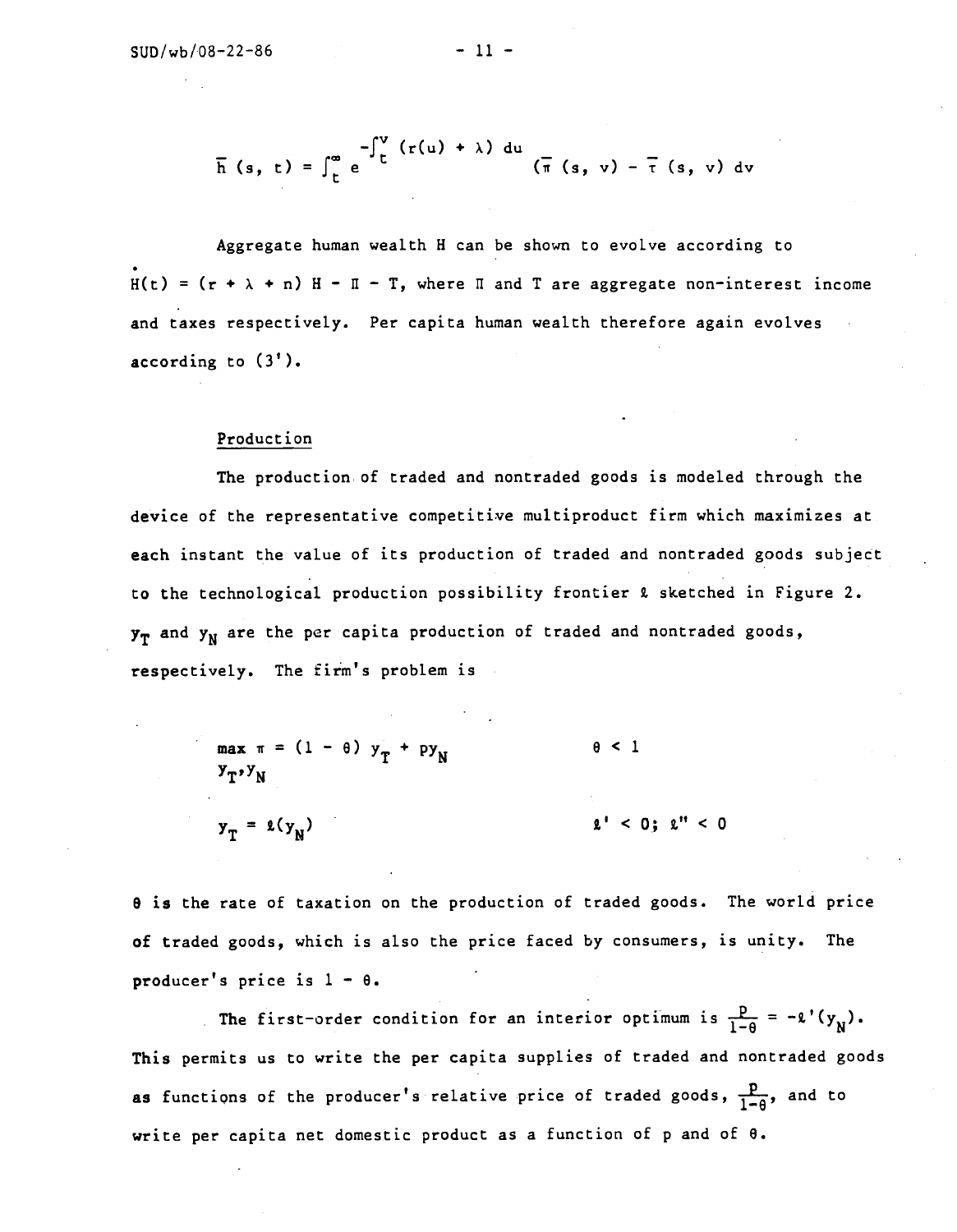

 $\frac{12}{2}$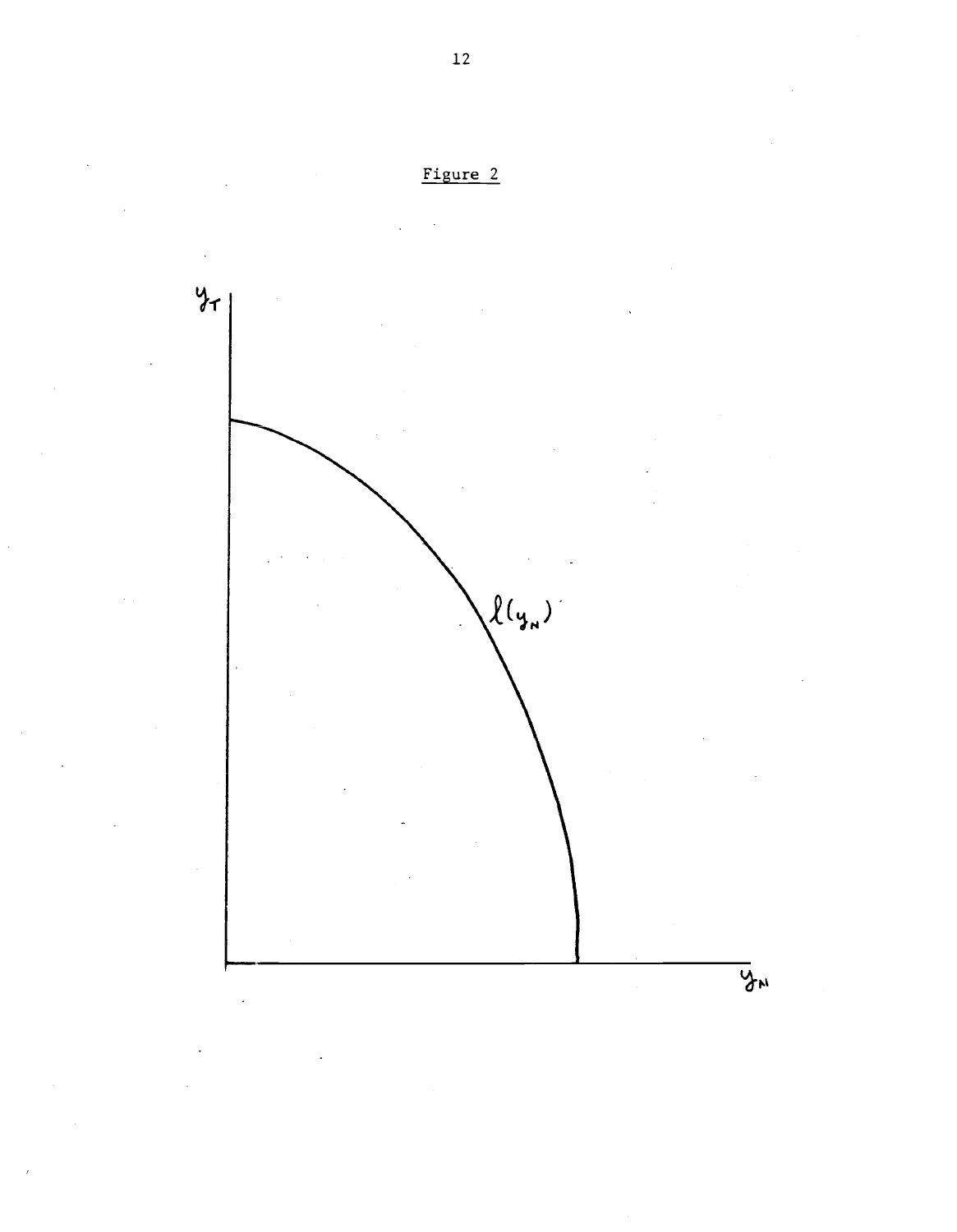(8a) 
$$
y_T = y_T \left( \frac{p}{1-\theta} \right)
$$
  $y_T' = \frac{-q}{f^T} \leq 0$ 

(8b) 
$$
y_N = y_N \left( \frac{p}{1-\theta} \right)
$$
  $y_N' = \frac{-1}{2^n} \ge 0$ 

(8c) 
$$
\pi = \pi (p, \theta)
$$
  $\pi = y_N; \pi_{\theta} = -y_T$ 

## The Government

The government spends on traded goods,  $g_T$ , and on non-traded goods,  $g_N$ . It raises revenue by taxing households,  $\tau$  and by taxing production in the traded goods sector,  $\theta y_{T}$ . It finances any deficit or surplus by issuing or retiring interest-bearing debt b denominated in terms of traded goods.  $g_T$ ,  $s_N$ ,  $\tau$  and b are all per capita quantities. From the government's budget identity we therefore obtain:

(9) 
$$
b = g_T + pg_N + (r - n) b - \tau - \theta y_T
$$

In principle  $g_T$ ,  $g_N$  and  $\tau$  could all be functions of the real exchange rate. Let total per capita public spending measured in terms of traded goods be denoted g, i.e.

$$
(10a) \qquad g \equiv g_{\rm T} + pg_{\rm N}
$$

I'll assume that g is independent of p and that spending on the individual commodities is, by analogy with private sector behavior, given by:

(10b) 
$$
g_T = \epsilon(p; \sigma) g
$$
  $0 \le \epsilon \le 1; \epsilon_p \le 0; 1 - \epsilon + p\epsilon_p \ge 0$   
 $\epsilon_{\sigma} > 0$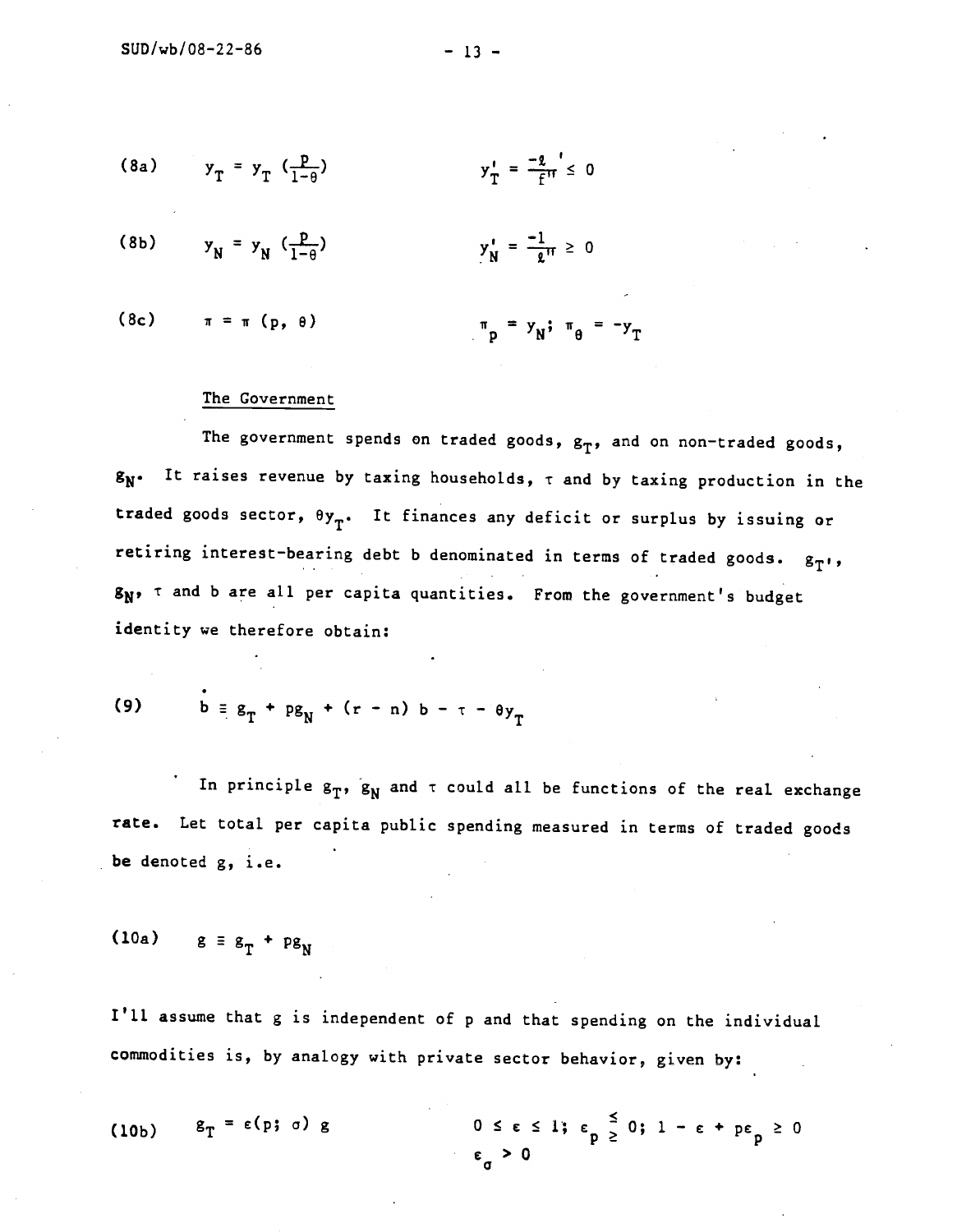$$
(10c) \qquad g_N = \left(\frac{1-\epsilon(p;\sigma)}{p}\right)g
$$

a is a shift parameter, with an increase in a signifying a shift towards public spending on traded goods, given p and  $g$ . Taxes on households  $\tau$ (measured in traded goods) are assumed to be independent of p, and so is 0.

The government's intertemporal present value budget constraint or solvency constraint is obtained by integrating (9) forward in time and imposing the "no—Ponzi game" transversaiity condition

> —f[r(u)—n]du  $\lim_{k \to \infty} b(k)e^{-t} = 0.$

This condition makes sense if, on average, the future instantaneous real interest rate is expected to exceed the future growth rate of the real tax base  $(r>n)$ . The present value government budget constraint is given in (lla and b).

(11a) 
$$
\int_{E}^{B} (r(u)) - n du
$$
  
\n
$$
ds = \int_{E}^{B} (\tau(s) + \theta y_{T}(s)) e^{-\int_{0}^{t} [r(u) - n] du}
$$
  
\n
$$
ds - b(t)
$$

(11b) 
$$
\int_{0}^{3} f(u) du
$$

$$
\int_{0}^{3} G(s) e^{-\int_{0}^{t} ds} = \int_{0}^{3} (T(s) + \theta Y_{T}(s)) e^{-\int_{0}^{t} ds - B(t)}
$$

where

or

$$
G(s) = g(s)e^{ns}
$$
,  $T(s) = \tau(s)e^{ns}$ ,  $Y_T(s) = y_t(s)e^{ns}$  and  $B(t) = b(t)e^{nt}$ 

Equation (lib) states that the present value of future planned government revenue should equal the present value of future planned public spending plus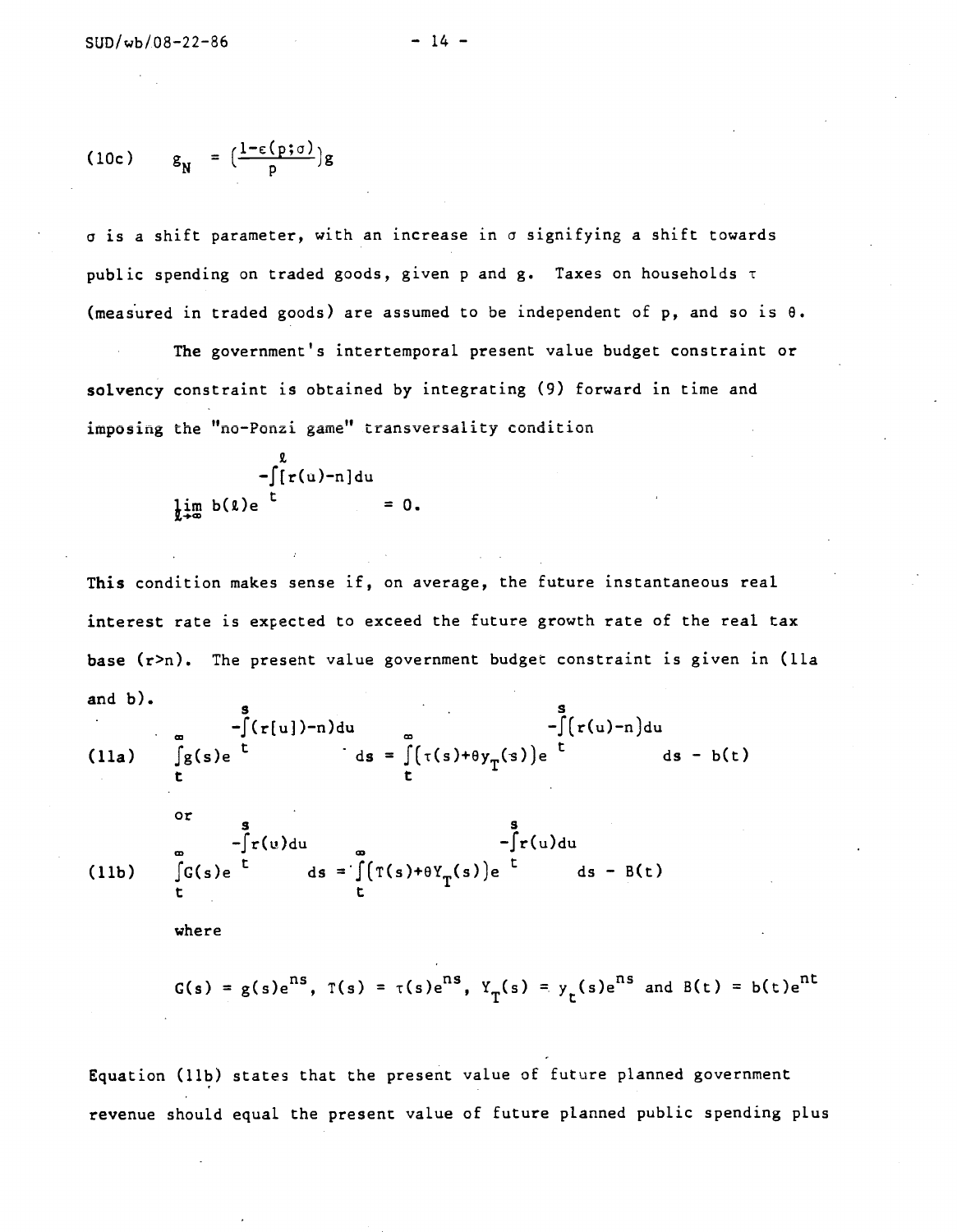the outstanding stock of public debt. Equation (lla) makes the equivalent statement using per capita quantities and real growth rate adjusted discount rates.

The government's (per capita) revenue R from the tax on the production of tradeables (or tpt) is given by

$$
(12) \qquad R = \theta y_T \left( \frac{p}{1-\theta} \right)
$$

An increase in 8 increases revenue proportionally at any given level of tradeables production. Given p, it will increase  $\frac{p}{1-\theta}$ , the producer's relative price of non-traded goods. The volume of tradeables production declines, i.e., the tax base is narrowed. Total revenue will go up or down dependipg on whether  $\phi$ , the (absolute value of the) elasticity of  $y_T$  with respect to  $\frac{p}{1-\theta}$  is less than or greater than  $\frac{1-\theta}{\theta}$ , i.e.,

(13) 
$$
\frac{\partial R}{\partial \theta}\Big|_{p=\overline{p}} = y_{T} \left(1 + \frac{\theta}{1-\theta} \phi\right)
$$

(14) 
$$
\qquad \phi \equiv \frac{y_T}{y_T} \frac{p}{(1-\theta)} \leq 0
$$

We shall see that, in the short run and in the long run, an increase in 0 lowers p, the consumer's relative price of non—traded goods. To evaluate the general equilibrium implications of an increase in  $\theta$  for R we must allow for any endogenous response of  $p$  to the change in  $\theta$ , i.e.

(15)  $\frac{\partial R}{\partial \theta} = y_T (1 + \frac{\theta}{1-\theta} \phi) + \frac{\theta}{1-\theta} y_{T\theta}^{\prime \frac{\partial P}{\partial \theta}}$ where  $\frac{\partial p}{\partial \theta}$  will in general be different in the short run and in the long run.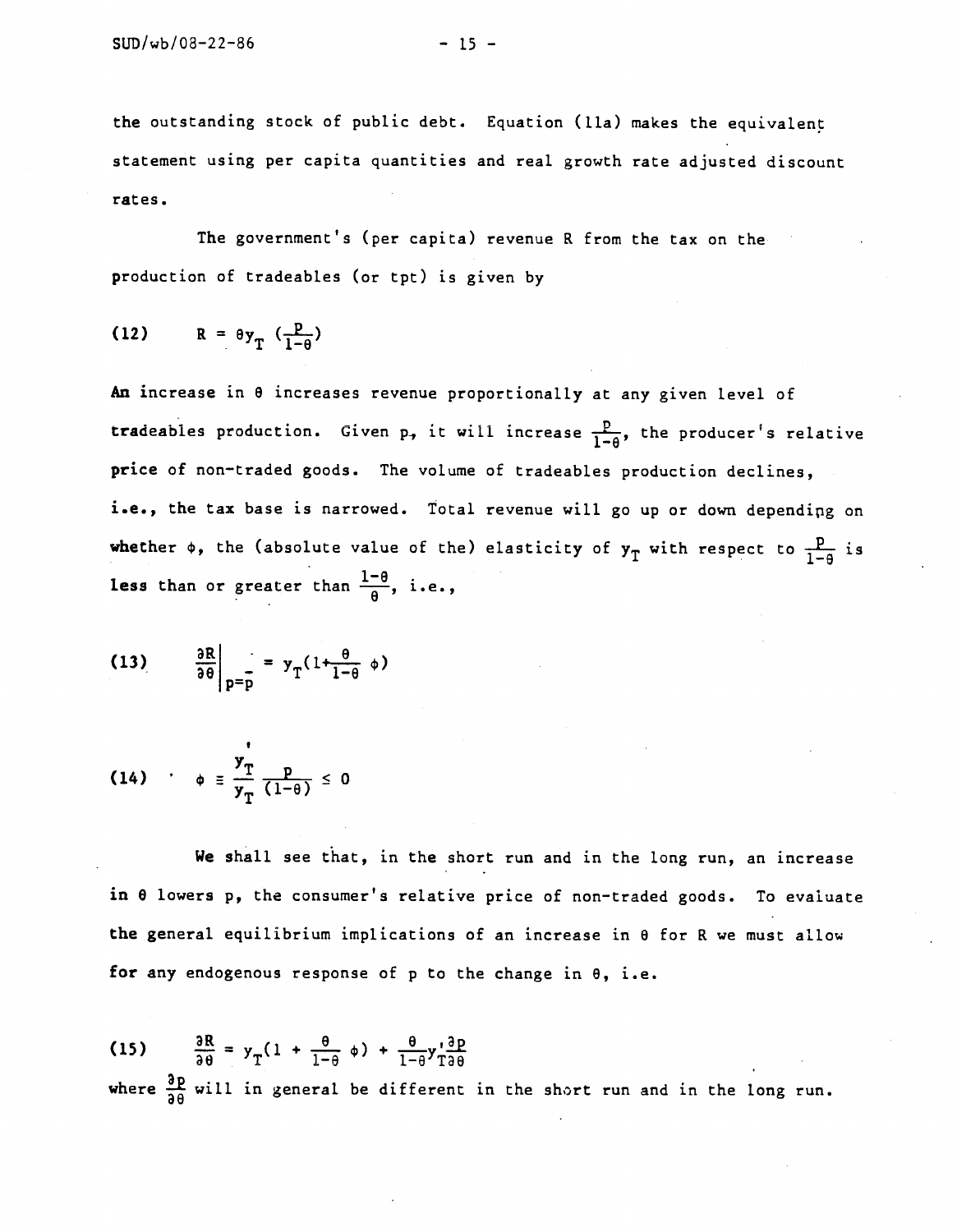In many cases, the decline in p as  $\theta$  increases is not enough to reverse the a priori plausible result that a higher value of 8 will be associated with a higher value of  $p/(1-\theta)$ , i.e., with a lower producer's price for traded goods. It is therefore certainly possible that there is a "Laffer curve" for the traded goods production tax. There is a common presumption that  $\phi$  will be higher (in absolute value) for higher values of  $\theta$  (and of  $p/(1-\theta)$ . In that case, a reduction in  $\theta$  from a very high level may well increase the revenue from the tpt.

#### The rest of the world

The rest of the world provides the domestic economy with perfectly elastic excess demand schedules for traded goods and for financial capital. The instantaneous interest rate in terms of traded goods, r, is exogenous.

Three equivalent ways of writing the equation of motion for the nation's per capita stock of external assets  $f \equiv w-b$ , are given below in (16a, b,c). The first is based on the identity that equates the current account surplus with net exports of traded goods plus net property income from abroad. The second is based on the current account surplus as the sum of the financial surpluses of the private sector  $(\hat{w}+nw)$  and the public sector (—6—nb) The last one represents the current account surplus as the excess of national income over domestic absorption.

(16a) 
$$
\dot{f} = y_T - x_T - g_T + (r-n)f
$$

(16b) 
$$
\mathbf{f} = \mathbf{w} - \mathbf{b} = ((r-n)\mathbf{w} + \pi - \tau - q) + (\tau + \theta y_T - (r-n)\mathbf{b} - g)
$$

(16c)  $f = (r-n)f + \pi-\theta y_{r}-(q+g)$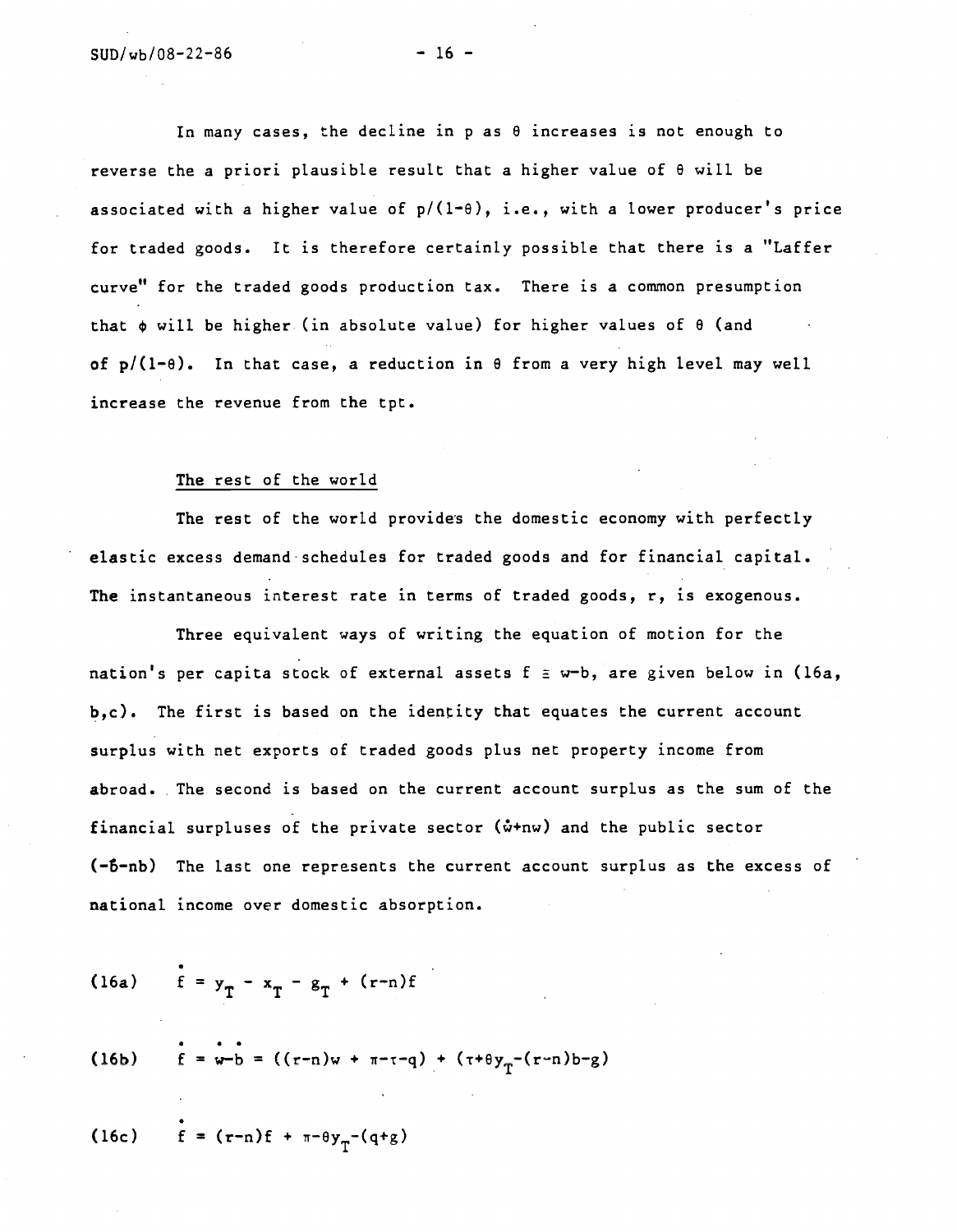## Equilibrium in the market for non—traded goods

Wage and price flexibility ensure that the non-traded goods market cLears at each instant, i.e.,

(17)  $y_N = x_N + g_N$  or

(17') 
$$
y_N(\frac{p}{1-\theta}) = (\frac{1-n(p)}{p})q + (\frac{1-\epsilon(p;\sigma)}{p})g.
$$

Equation (17') permits us to solve for the momentary equilibrium value of p as a function of q,  $g$ ,  $\theta$  and  $\sigma$ 

$$
(18a) \qquad p = p(q; g, \theta, \sigma)
$$

(18b) 
$$
p_q' = \Omega \frac{(1-\eta)}{p} \ge 0
$$

(18c)  $p_g = \frac{\Omega(1-\epsilon)}{p} \ge 0$ 

(18d) 
$$
p_{\theta} = -\Omega y_{N}^{\dagger} \frac{p}{(1-\theta)^{2}} = \frac{\Omega y_{T}^{\dagger}}{1-\theta} - \frac{p}{1-\theta} \le p_{\theta} \le 0.
$$

(18e) 
$$
p_{\sigma} = -\frac{g \epsilon_{\sigma}}{p} < 0
$$

(18f) 
$$
\Omega = \left[\frac{-y_1^*}{p} + \frac{q}{p^2} (1 - \eta + p\eta^*) + \frac{g}{p^2} (1 - \epsilon + p\epsilon_p)^{\frac{1}{2}}\right] > 0
$$

Unless all spending (at the margin) is on traded goods ( $n=1$  or  $\varepsilon=1$ ) higher private or public spending raises p. A higher tax rate on the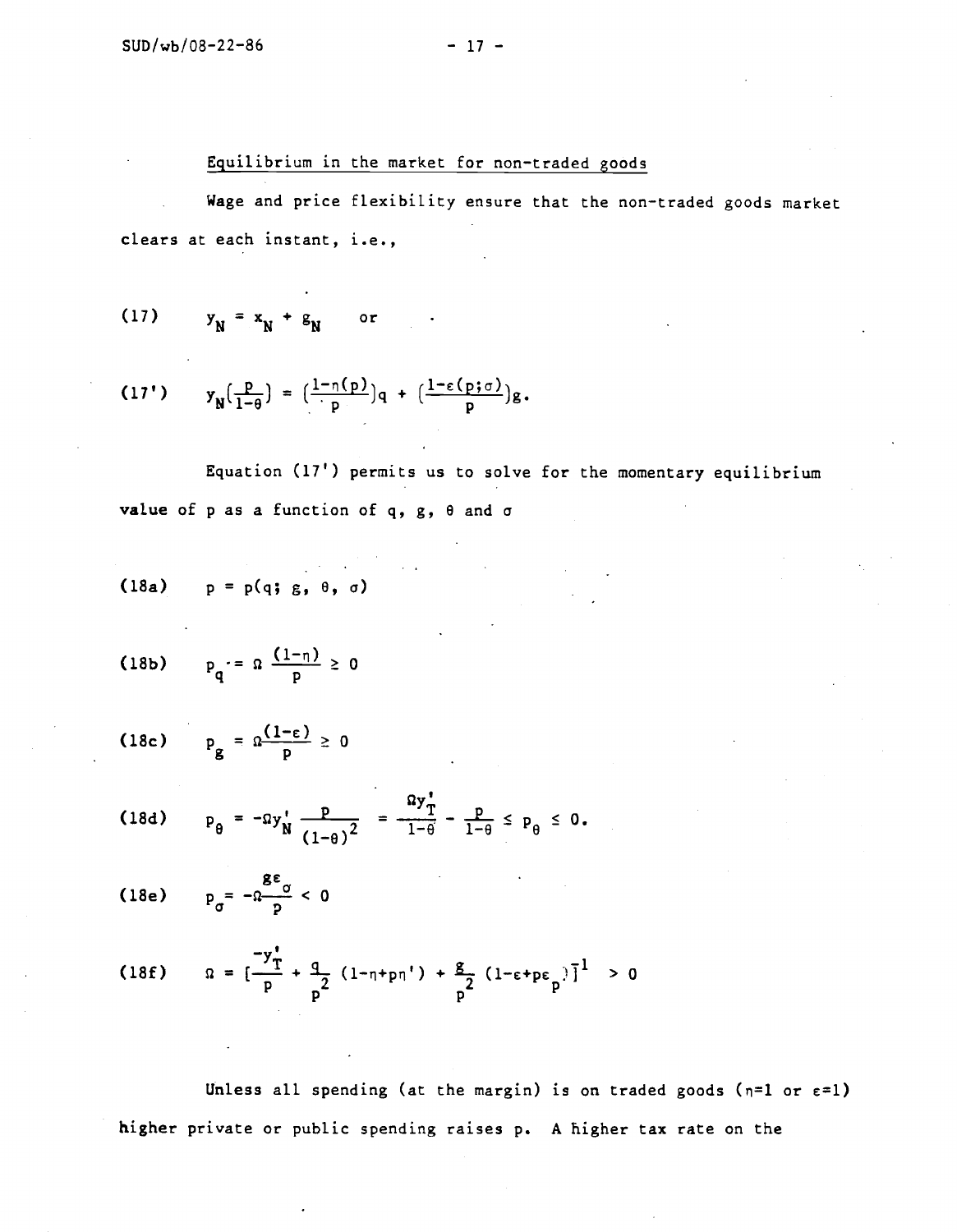production of traded goods, given q, g and  $\sigma$ , shifts resources towards the production of non—traded goods and lowers the consumer's relative price of nontradeables. The effect of an increase in  $\theta$  on the producer's relative price of nontraded goods  $\frac{p}{1-\theta}$  given q, g and  $\mu$  is given by

(18g) 
$$
(p/(1-\theta))_{\theta} = \frac{p}{(1-\theta)^2} (1-\frac{y'_N}{1-\theta} \Omega) \qquad \frac{p}{(1-\theta)^2} \ge (p/(1-\theta))_{\theta} \ge 0
$$

Thus, even though the consumer's relative price of traded goods declines as B increases, the producer's relative price rises. The result is an expansion both of the demand for and the supply of non—traded goods and a contraction in the traded goods sector. Only when there is no scope for. reallocating production from the traded to the non—traded goods sector  $(y_N^* = 0 \text{ or } \ell' = -\infty)$  will  $p/(1-\theta)$  increase by the full amount of the increase in  $\theta$ , with p constant. When production can be reallocated along a straightline production possibility frontier  $(y_N^1 = \infty \text{ or } f'' = 0)$  there will be no change in  $p(1-\theta)$  when  $\theta$  changes. A switch towards public spending on traded goods (an increase in a, given g) lowers p.

When balanced budget policies are considered, it is only legitimate to treat, g, 8 and a as exogenous if the lump sum tax r is permitted to adjust passively to ensure budget balance. When unbalanced budget policies are considered,  $\tau$  can be treated as exogenous, together with g,  $\theta$  and  $\sigma$ , with b taking up the slack. Ultimately, however, the requirement of government solvency, summarized in the present value budget constraint (lla or b), will put an upper bound on b and thereby constrains the paths taken by  $g, \theta, \sigma$ and r over time. With unbalanced budget policies (at any rate during the transition to steady state) steady state government debt, b, becomes an endogenous variable. It is easily seen that any steady—state equilibrium that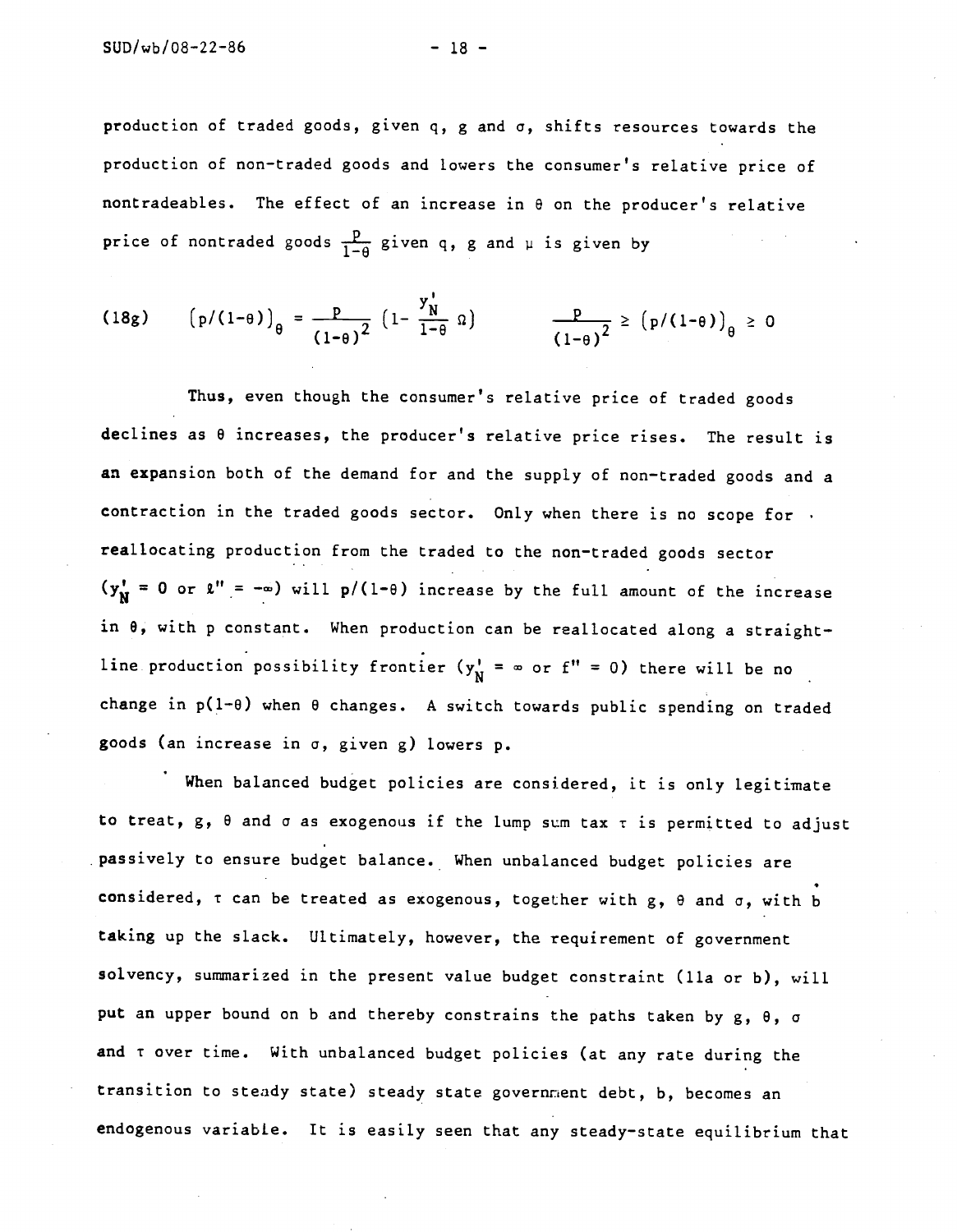satisfies (lla, b) has a real growth corrected balanced budget. With unbalanced budget policies outside the steady state, four out of the five long-run fiscal parameters  $g, \theta, \sigma, \tau$  and b can be chosen independently.

This paper will focus on policies that maintain real growth corrected budget balance continuously, i.e., b is treated as constant throughout. Before turning to this in section (4), it is instructive to consider briefly the intertemporal inconsistency of unbalanced budget models that treat all four of the fiscal parameters  $g, \theta, \sigma$  and  $\tau$  as exogenous.

- 3. Private sector equilibrium and public sector insolvency: a false paradox For convenience the model is reproduced below:
- (19a)  $q = (r-\delta)q-(\lambda+n)(\delta+\lambda)w$   $\lambda \ge 0; \delta > 0$
- (19b)  $w = (r-n)w + \pi(p, \theta) \tau q$   $r > n \ge 0$ ;  $\theta < 1$
- (19c)  $y_N(\frac{p}{1-\theta}) = (\frac{1-\eta(p)}{p})q + g_N$   $0 \leq \eta \leq 1$ ;  $1-\eta + p\eta' > 0$
- (19d)  $g_{\text{p}} = \varepsilon(p, \sigma)g$
- (19e)  $g_N = \frac{(1-\epsilon(p,\sigma))g}{p}$  0Ses1; 1-e+pe<sub>p</sub>>0; e<sub> $\sigma$ </sub>>0
- (19f)  $b = (r-n)b + g_T + pg_N \theta y_T(\frac{p}{1-\theta}) r$

(19g)  $\dot{f} = (r-n)f + \pi(p,\theta) + \theta y_T(\frac{p}{1-\theta}) - (q+g).$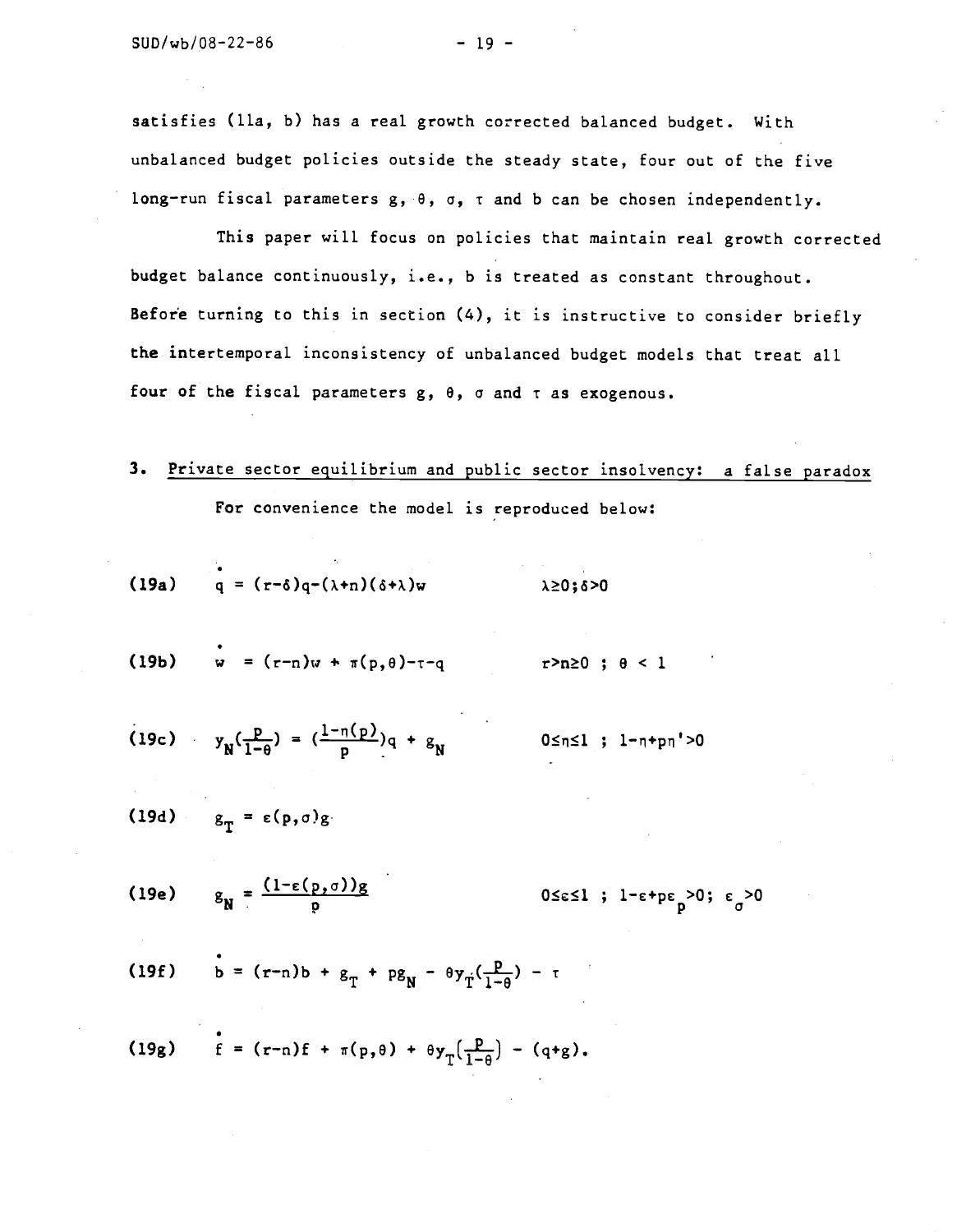The behavior of the private sector is captured entirely by equations (19a, b, c, d and e). SpecificaLly, the level or rate of change of the public debt and the level or rate of change of the nation's net claims on the rest of the world do not influence private sector behavior, unless they affect the fiscal parameters  $g$ ,  $\delta$ ,  $\theta$  and  $\tau$  (or  $g_T$ ,  $g_N$ ,  $\theta$  and  $\tau$ ) or the world rate of interest r. Ignoring this possibility for the time being, we solve for p as a function of q, g  $\theta$  and  $\sigma$  as in (18a to f), substitute this into the four equations of motion and obtain the following linear approximation of the economy at a steady state equilibrium.

 $\mathbf{w} = \begin{bmatrix} y_{\mathbf{N}} \mathbf{p}_{\alpha}^{-1} & \mathbf{r} \end{bmatrix}$  r—n  $\mathbf{0} = \begin{bmatrix} 0 & 0 \end{bmatrix} \begin{bmatrix} w-\mathbf{w} \end{bmatrix}$ (20)  $\begin{vmatrix} 6 \\ 1 \end{vmatrix} - \frac{\theta}{1-\theta} y_T^{\dagger} p_q$  0 r-n 0 b-b +  $\frac{6}{1-\theta}$  y'<sub>1</sub>) p<sub>q</sub>-1 0 0 r-n f-f 0  $0$  0  $0$   $q \mid 8^{-3}$  $Y_N P_{\theta} Y_T$   $Y_N P_{\sigma}$   $W = \begin{pmatrix} 1 & 0 & 0 \\ 0 & 0 & 0 \\ 0 & 0 & 0 \end{pmatrix}$  $\frac{1}{1-\theta}$   $\mathcal{F}_{T}^{P}P_{g}$   $-1$   $-\left\{y_{T}(\frac{1+\theta}{1-\theta}+\frac{1-\theta}{1-\theta})^{T}P_{\theta}\right\}$   $\frac{1-\theta}{1-\theta}y_{T}^{T}P_{\sigma}$   $b$  $-\overline{\theta}$  |  $\qquad \qquad$ a—a  $(y_N^+i_{\overline{-\theta}}y_T^+j_{\overline{p}_g}^{-1}$  0  $(y_N^+i_{\overline{-\theta}}y_T^+)p_{\theta}^+i_{\overline{-\theta}}y_T^+i_{\overline{-\theta}}^{*}$   $(y_N^+i_{\overline{-\theta}}y_T^+)p_{\theta}^+i_{\overline{-\theta}}^{*}$ 

 $\int r^{-\delta}$   $-(\lambda+n)(\delta+\lambda)$  0 0  $\int q^{-\delta}$ 

the q,w subsystem in (20) characterizing private sector behavior is self-contained. b and f are determined recursively, given q, w and the values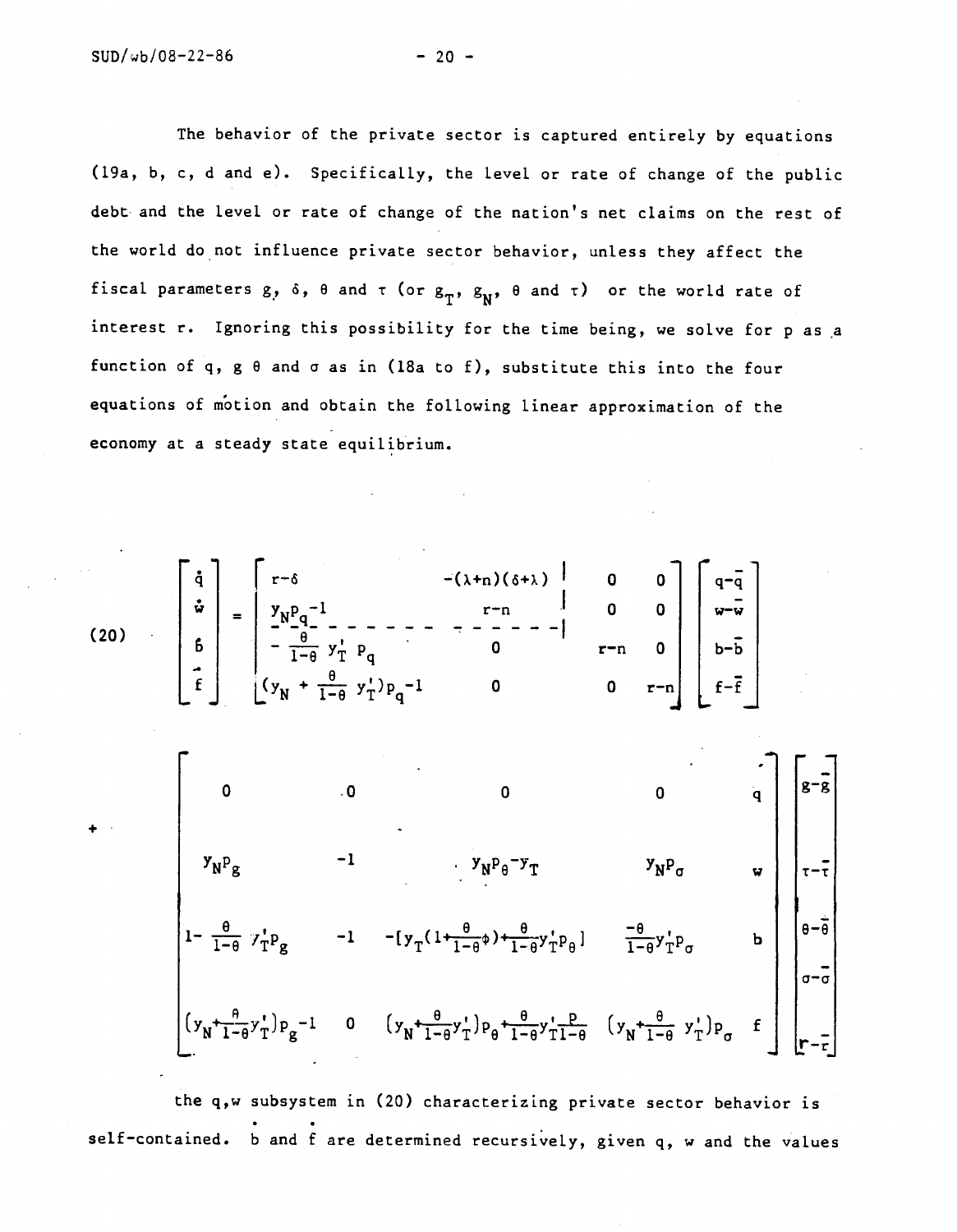assumed by the exogenous variable. The q, w subsystem will be a saddlepoint locally if  $\Delta$ , the determinant of the 2x2 submatrix of the state matrix is negative, i.e., if

(21) 
$$
\Delta = (r+\lambda)(r-(\delta+n+\lambda)) + (\lambda+n)(\delta+\lambda)y_{N}P_{q} < 0
$$

When there is no non-traded goods sector, the second term on the  $r.h.s.$  of (21) equals zero. If in addition  $n=0$ , then (21) becomes the saddlepoint equilibrium condition  $(r+ \delta)(r-(\delta+\lambda)) < 0$  found in Blanchard [1984, 1985] and Buiter [1986a]. In the model of (21),  $-\lambda < r < \delta + n + \lambda$  is necessary but no longer sufficient for saddlepoint stability. Provided (21) holds, the q,w subsystem has one stable (negative) and one unstable (positive) eigenvalue. With w a predetermined and q a non—predetermined state variable, there will exist a unique continuously convergent solution for q and w.

In q-w space the q=0 locus has slope  $\frac{dq}{dw}\Big|_{\dot{q}=0} = \frac{c(\lambda+n)(\delta+\lambda)}{r-\delta}$  and the  $\frac{dQ}{dw}\Big|_{\dot{\alpha}=0} = \frac{r-n}{1-y_p p_q}$ . Throughout the paper, I assume  $r > n$ and  $1-y_{\text{NP}_p}>0$ . The latter condition means that an increase in consumption, part of which falls on non-traded goods, will not raise the relative price of non—traded goods by so much that the value, in terms of tradeables, of non traded goods production rises by more than the increase in consumption. This still leaves us with 4 qualitatiavely distinct phase diagram specifications in q—w space, as shon in Figure 3.

Figures (31, II and III) have the desired saddlepoint configuration. The unique continuously convergent path for constant values of the exogenous variables is the upward-sloping SS line along which low but rising consumption is associated with positive saving and rising w, and high but falling consumption is associated with dissaving and declining w. Saddlepoint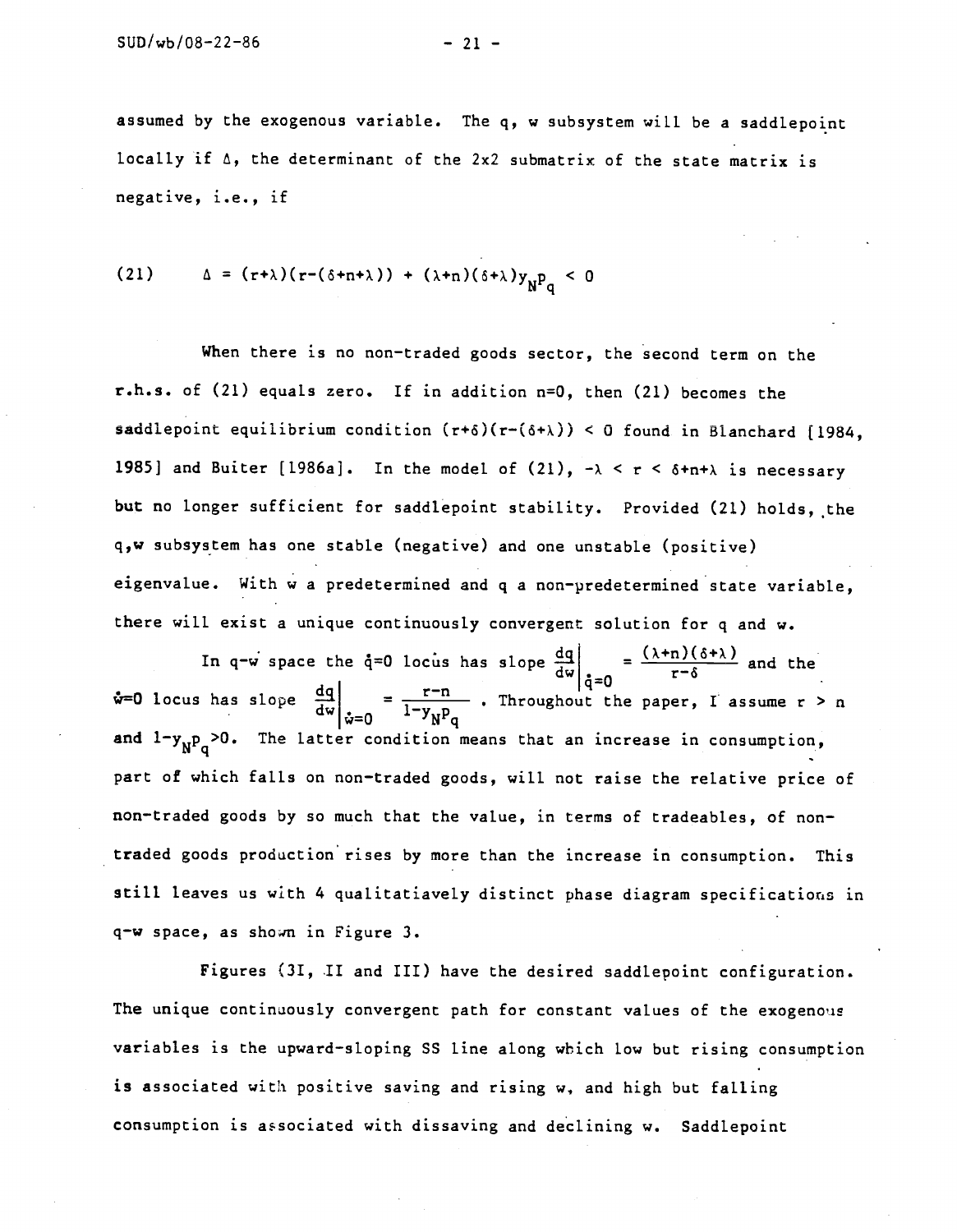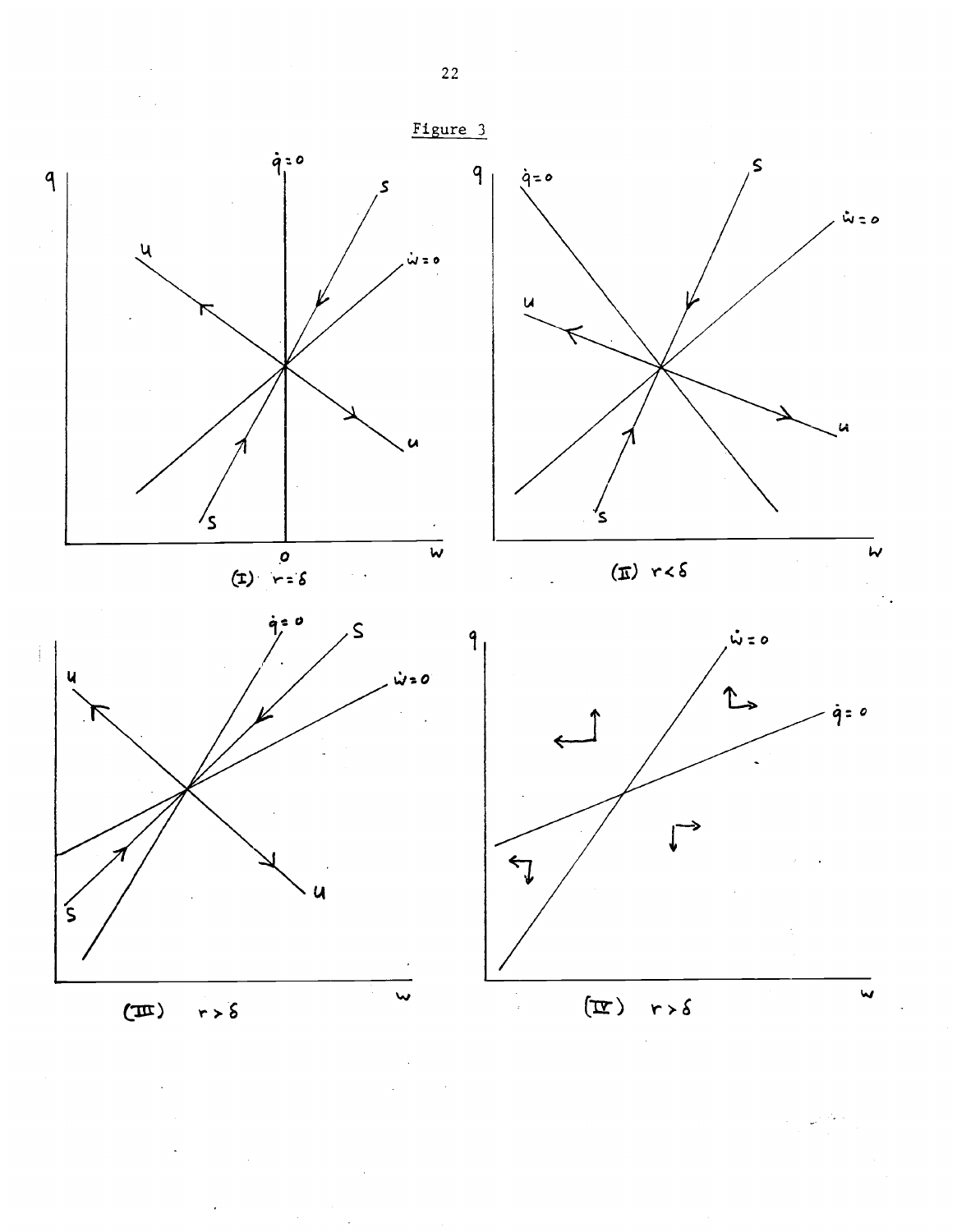configurations obtain always when  $r=6$  or  $r<sub>6</sub>$ . They may obtain for  $r>6$ , but if  $\dot{r}$  is too far above  $\delta$ , the equilibrium becomes completely unstable. We only consider saddlepoint equilibria in what follows.

The two remaining eigenvalues of the complete system in (20), which govern the public debt and net foreign assets dynamics, both equal r—n. Since we assume r>n, b and f will diverge explosively even as q and w settle down into stationary equilibrium. The intrinsic dynamics of interest-bearing debt feeds on itself in an explosive manner.

A government whose debt grows indefinitely at a rate faster than its capacity to service that debt violates the solvency constraint given in  $(lla, b)$ . An explosive net creditor position of the government (given w) violates the solvency constraint of the rest of the world. In either case, the assumption that the real interest rate is exogenous becomes untenable. In addition, credit rationing would emerge to constrain the behavior of b and f. The model would break down.

Stability of the public debt process requires that, if b>0, ultimately primary (i.e., non—interest) government surpluses are run to service the debt. The need to run these surpluses will sooner or later affect the behavior of q and w through changes in  $g, \tau, \theta$  or  $\sigma$ . Only in one special case can the dynamic properties of the present q,w subsystem be consistent with public sector solvency. This is the case when public spending on traded goods,  $g_T$  is adjusted, either continuously or eventually, to ensure continuous or ultimate real ;rowth corrected budget balance, while public spending on non-traded goods is kept constant. In terms of our notation, this amounts to manipulating  $g \equiv g_{T} + pg_{N}$  to maintain budget balance and simultaneously varying  $\epsilon$  (the share of traded goods in public spending) to ensure that  $dg_N = 0$ . With this restriction, the long-run steady state equilibrium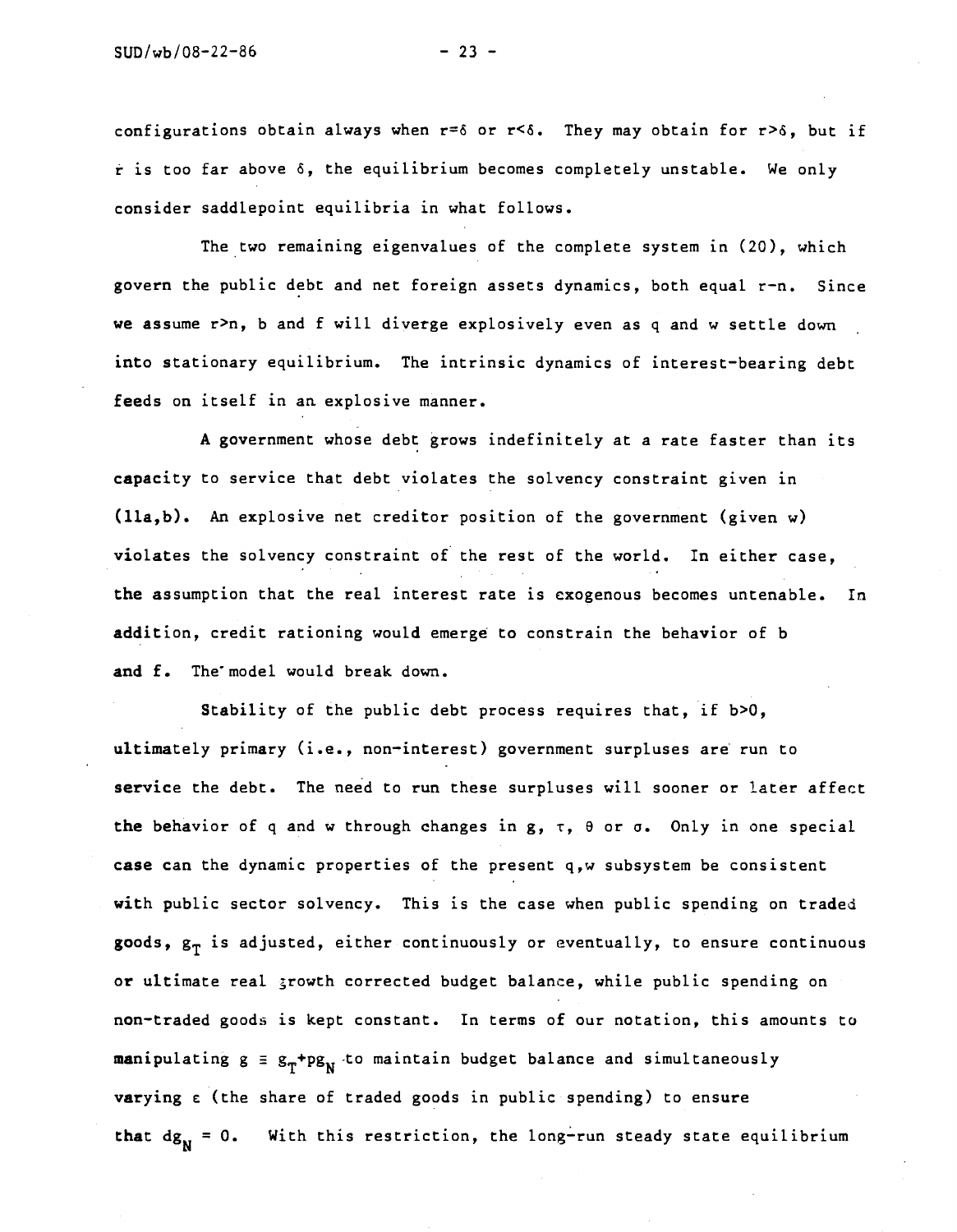of the private sector is given by:

$$
(22a) \qquad q = (\delta + \lambda)(w+h)
$$

$$
(22b) \qquad q = (r-n)w + \pi(p,\theta)-\tau
$$

$$
(22c) \t p = p(q; g_N, \theta)
$$

$$
P_{q} = \frac{\tilde{a}(1-\eta)}{p} > 0; \ \tilde{P}_{g} = \frac{\tilde{a}}{p} ; \ \tilde{P}_{\theta} = -\tilde{a}y_{N}^{*} \frac{p}{(1-\theta)^{2}} < 0
$$

(22d) 
$$
\tilde{\Omega} = \left[ -\frac{y_T^{\dagger}}{p} + q(1 - \eta + p \eta^{\dagger}) \right]^{-1}
$$

(22e) 
$$
h = (\pi(p, \theta) - \tau)(r + \lambda)^{-1}
$$

Substituting (22c,d) into (22a,b) we can solve for long-run q and w as functions of  $g_N$ ,  $\theta$ ,  $\tau$  and  $r$ .  $g_T$  will not affect q,w,p or h in the short run or in the long run, as long as government solvency is assured, but its behaviour will affect the paths of b and f.

The long long—run multipliers are:

$$
(23a) \qquad \frac{\partial q}{\partial g_N}\bigg|_{g_T} = -y_N \left[\tilde{p}_{g_N}(n+\lambda)(\delta+\lambda)\Delta\frac{1}{g_T} > 0\right]
$$

$$
(23b) \qquad \frac{\partial w}{\partial g_N} = y_N \bar{P}_{g_N} (\delta - r) \Delta_{g_T}^{-1}
$$

$$
(23c) \qquad \frac{\partial p}{\partial g_N}\Bigg|_{g_T} = \frac{1}{p_q} \frac{\partial q}{\partial g_N}\Bigg|_{g_T} + \frac{1}{p_g} \geq 0
$$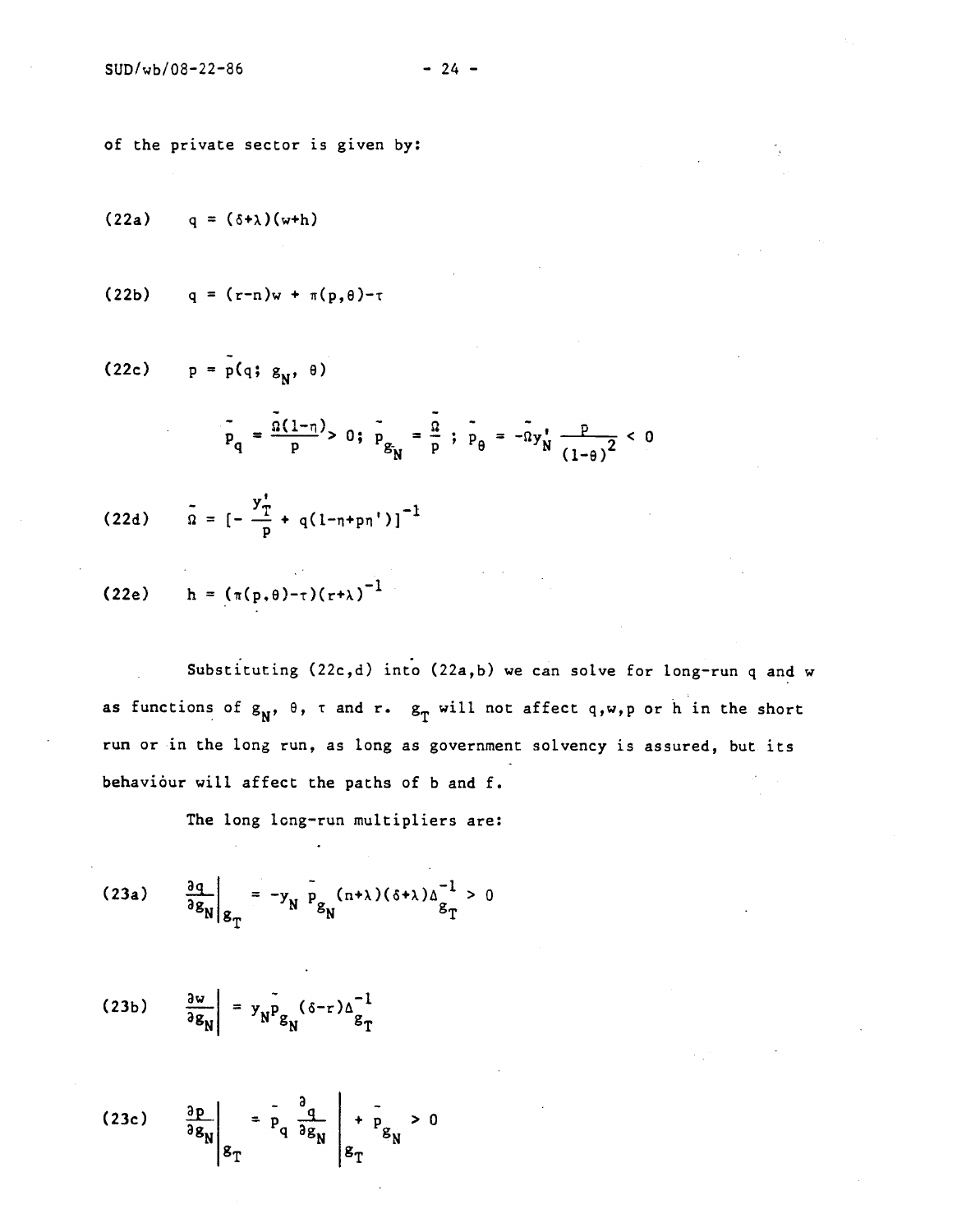$\frac{1}{2}$  .

$$
(23d) \qquad \frac{\partial q}{\partial \tau}\Big|_{g_T} = (n+\lambda)(\delta+\lambda)\Delta \frac{1}{g_T} < 0
$$

$$
(23e) \qquad \frac{\partial w}{\partial \tau}\Big|_{g_T} = (r-\delta)\Delta \frac{1}{g_T}
$$

$$
(23f) \qquad \frac{3p}{a\tau}\bigg|_{g_T} = \frac{1}{p} q \frac{3q}{a\tau} \bigg|_{g_T} < 0
$$

$$
(23g) \qquad \frac{3q}{3\theta} \Bigg|_{g_T} = -(y_N \bar{p}_{\theta} - y_T)(n+\lambda)(\Delta + \lambda)\Delta_{g_T}^{-1} \leq 0
$$

$$
(23h) \qquad \frac{\partial w}{\partial \theta}\Big|_{g_T} = (y_N \tilde{p}_{\theta} - y_T)(\delta - r) \Delta_{g_T}^{-1}
$$

 $\ddot{\phantom{a}}$ 

$$
(23i) \qquad \frac{\partial p}{\partial \theta}\Big|_{g_T} = \left[\frac{a}{p} \left(\frac{\partial q}{\partial \theta}\right) + \left[\frac{b}{p} \theta\right] = \left[\frac{b}{p} (r+\lambda) (r - (\delta + n + \lambda)) + \left[\frac{b}{p} q \right] r (n+\lambda) (\delta + \lambda) \right] \Delta_{g_T}^{-1} < 0
$$

$$
(23j) \quad \frac{\partial q}{\partial r}\Big|_{g_T} = -[(r-n)q + (\delta + \lambda)(n+\lambda)w]\Delta_{g_T}^{-1}
$$

$$
(23k) \qquad \frac{\partial w}{\partial r}\Big|_{g_T} = [(y_N \tilde{p}_q^{-1})q + (\delta - r)w] \Delta \frac{1}{g_T}
$$

$$
(231) \qquad \frac{\text{dp}}{\text{ar}}\bigg|_{\mathcal{S}_{\text{T}}} = \bar{p}_{q} \left. \frac{\text{aq}}{\text{ar}} \right|_{\mathcal{S}_{\text{T}}}
$$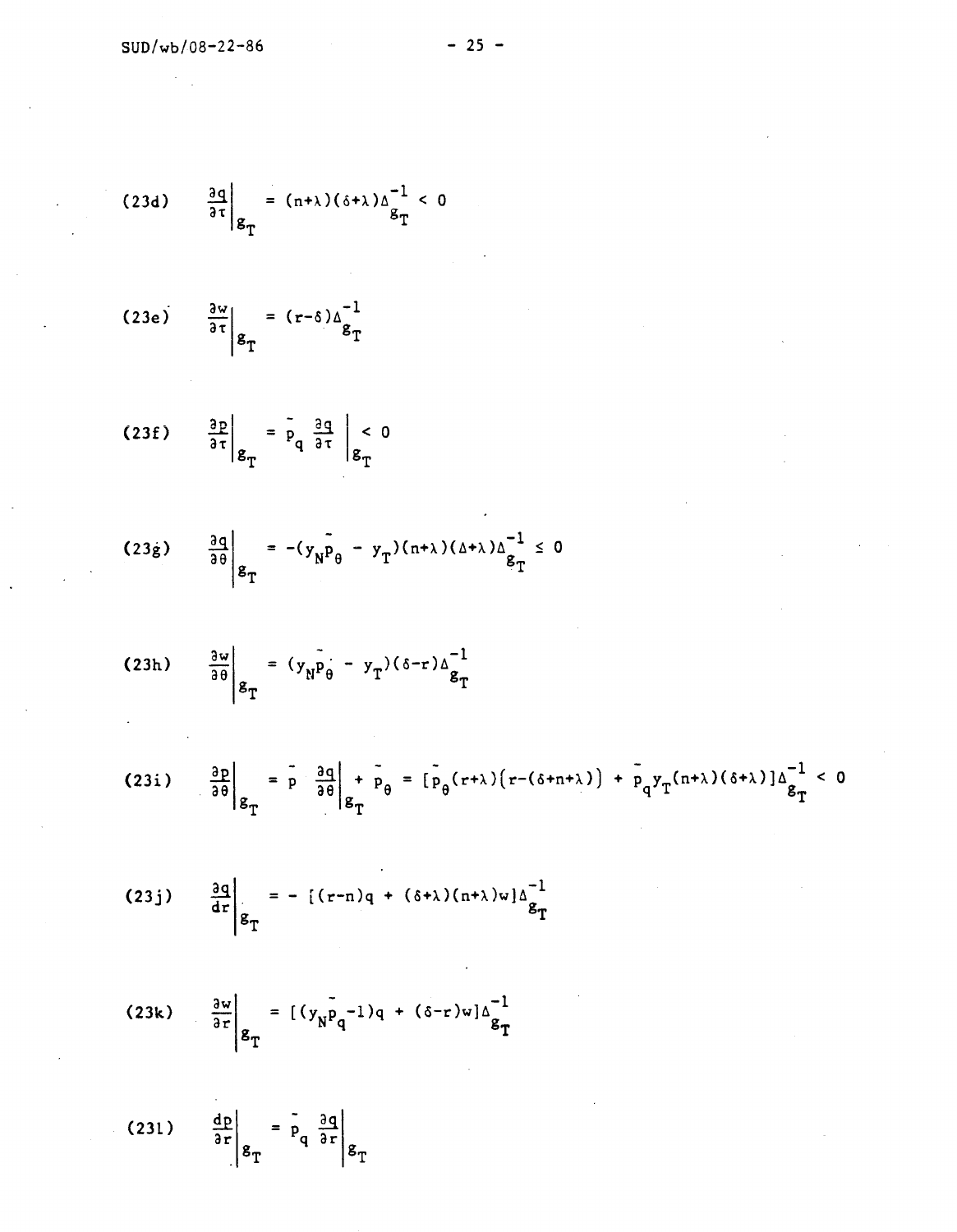$$
(23m) \qquad \Delta_{g_{\mathbf{T}}} = (r+\lambda)(r-(\delta+n+\lambda)) + (\lambda+n)(\delta+\lambda)y_{\mathbf{N}}\mathbf{P}_{\mathbf{q}} < 0
$$

Note that p\_ in (2  $\mathbf{q}$ in (22c) equals  $p_q$  in (18b). Finally with i- $\varepsilon$ + $p\varepsilon_p^{}$  = 0

$$
(23n) \qquad \frac{\partial (p(1-\theta)^{-1})}{\partial \theta} \Big|_{g_{\mathbf{T}}} = \frac{p}{(1-\theta)^2} \left( \frac{(1-\theta)}{p} \frac{\partial p}{\partial \theta} \Big|_{g_{\mathbf{T}}} + 1 \right) =
$$

$$
(p + (1-\theta) p_{\mathbf{p}}) (\tau + \lambda) (r - (\delta + n + \lambda)) + \bar{p} (\lambda + n) (\delta + \lambda)
$$

$$
\frac{(p+(1-\theta)p_{\theta})(r+\lambda)(r-(\delta+n+\lambda))+\pi p_{q}(\lambda+n)(\delta+\lambda)}{p\Delta_{g}}}{\sum_{i=1}^{p}(\lambda+\lambda)^{2}}
$$

When evaluating these long-run multipliers, an interesting benchmark is the case when  $r=6$ . When  $\lambda=0$ , i.e., with infinite-lived consumers, wellbehaved stationary equilibria (with positive but finite per capita private consumption) exist only when  $r = \delta$ . Considering this case permits us to evaluate the economic effects of instability or finite horizons.

Long-run private consumption, measured in traded goods increases when public spending on non—traded goods increases and long—run budget balance is maintained by reducing public spending on traded goods. The reason is that p increases (the real exchange rate appreciates) and with it real disposable income and human capital measured in traded goods. Financial private wealth w increases if  $r > \delta$ , decreases if  $\delta > r$ .

Increased lump-sum taxes  $\tau$  (matched by increased  $g_T$  to preserve longrun budget balance) reduce private consumption and raise financial wealth if  $\delta$ >r, lower it if  $\delta$  < r. This will occur even if there is no effect on the relative price of non—traded goods, as in that case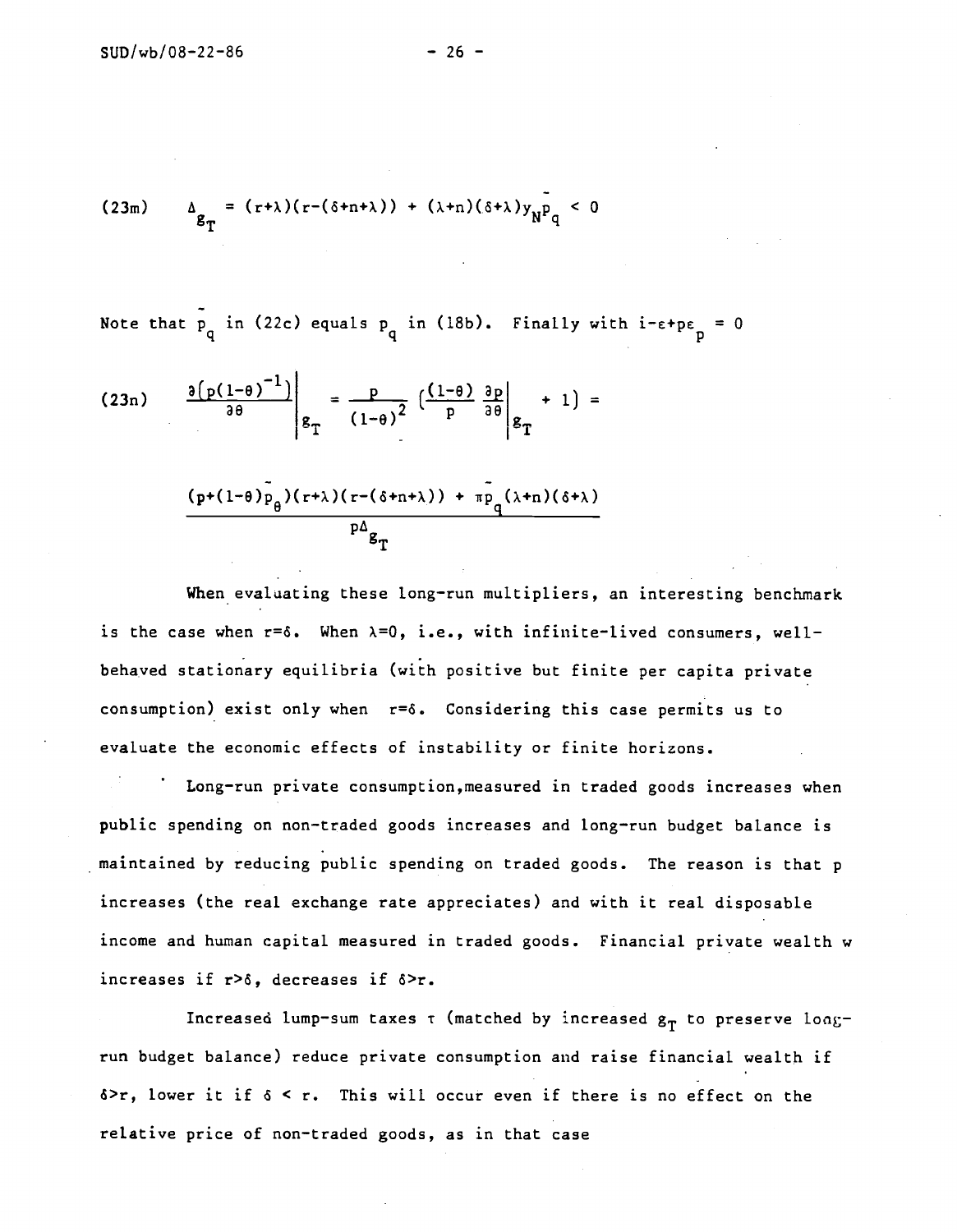Unless  $P_q$  equals zero, the reduction in consumption, a fraction 1- $\eta$  which falls on non-traded goods, will lower p.

An increase in  $\theta$ , the tax rate on the production of traded goods directly lowers the after—tax income received by the factors of production  $= -y_T < 0$ . By lowering the consumer's price of non-traded goods  $(p_{\theta}^2<0)$  it also reduces the value in terms of traded goods of any given amount of domestic production of non—traded goods, and consumption falls. Financial wealth rises if  $\delta$ >r, falls if  $\delta$ <r. It doesn't matter whether tpt revenue increases or declines, since  $s_T$  is used to balance the long-run budget. The consumer's price of non—traded goods fails. What happens to the producer's price,  $\frac{p}{1-\theta}$  as  $\theta$  increases?

In (18g) we calculated that, given q, the decline in p as  $\theta$ increases is not enough to cause  $\frac{p}{1-\theta}$  to decline. q, however, declines in the long run as  $\theta$  is raised and this further depresses p. From (23m) it can be checked that with  $\lambda = 0$ ,  $\frac{p}{1-\theta}$  rises when  $\theta$  increases, but that with  $\lambda > 0$ , this could be reversed. Strong negative income effects from the increase in 8 are . necessary to obtain this paradoxical result. The increase in  $\theta$  would, across steady states, be associated with an increase, not a decline in the volume of tradable production and with a corresponding reduction in the volume of nontradable production. The demand for nontradables, however, declines (at a given p) even more than the production of nontradables, necessitating the equilibrium decline in p. We return to this issue in Section 4.

A sufficient condition for an increase in the interest rate to be associated with an increase in long-run consumption is for w to be non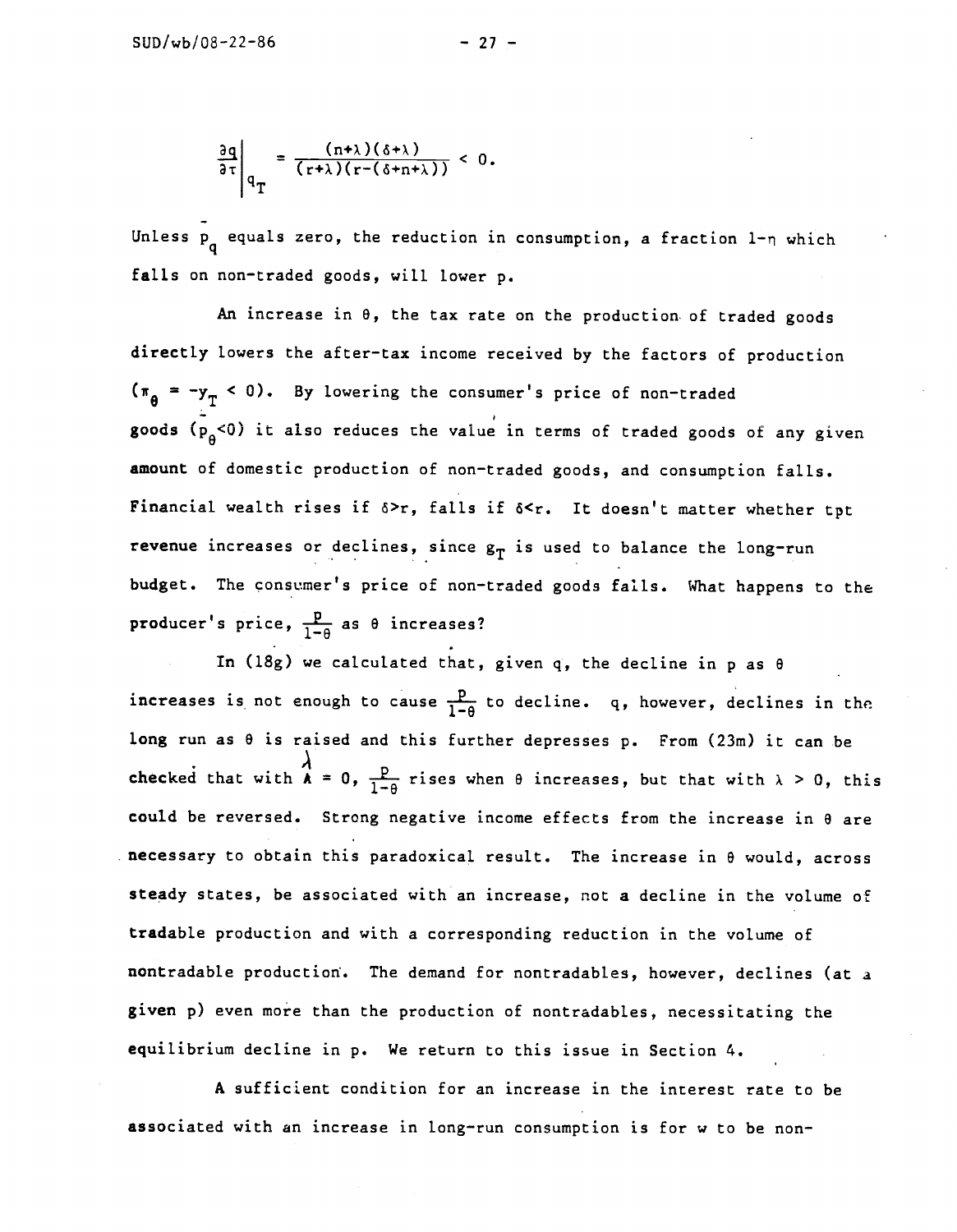negative. Equating (22a) and (22b) we see that

$$
(24) \qquad w = \frac{(\delta-r)}{(r+\lambda)(r-(\delta+\lambda+n))} (\pi-\tau).
$$

Therefore we will be positive (negative) if  $r > \delta$  ( $\delta > r$ ). p moves in the same direction as q when r increases. If r>6, an increase in r will raise long-run w if  $y_N \tilde{p}_\rho$ -1<0. As was pointed out during the discussion of the model's stability properties, this (and similar conditions under the different balanced budget regimes), amounts to assuming that a higher value of consumption does not, by raising p, increase income by more than the increase in consumption.

For all shocks other than changes in the interest rate, the r=6 special case greatly simplifies the dynamic analysis when the shocks are unanticipated, immediate and permanent (i.e., random walk shocks). w in that case doesn't change in response to changes in  $g_N$ ,  $\tau$  or  $\theta$ , and the instantaneous response of q is also the long—run steady state response. Since w doesn't vary, the current account surplus equals the public sector surplus. For anticipated future shocks in  $g_N$ ,  $\tau$  or  $\theta$  and for transitory shocks, there will be transitional private financial wealth dynamics.

From an initial position with  $r = \delta$ , consider the case of an unanticipated, imnediate increase in the world rate of interest which is perceived as permanent. For concreteness assume that the government adjusts  $q_T$  not only in the long-run but at each instant to maintain budget balance.

In Figure 4 an unanticipated permanent increase in r causes an immediate drop in private consumption from  $E_1$ , the initial long-run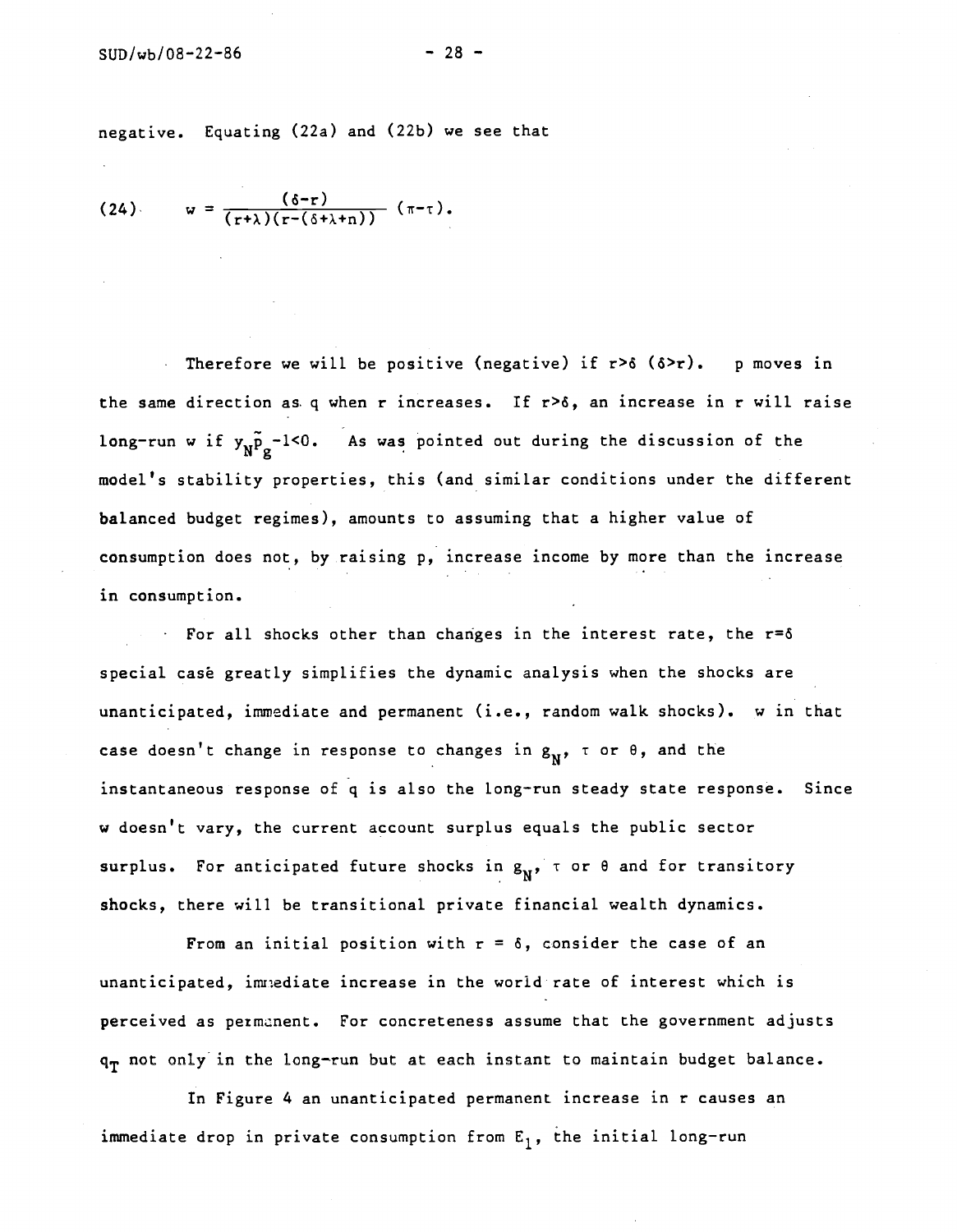

Figure 4:



29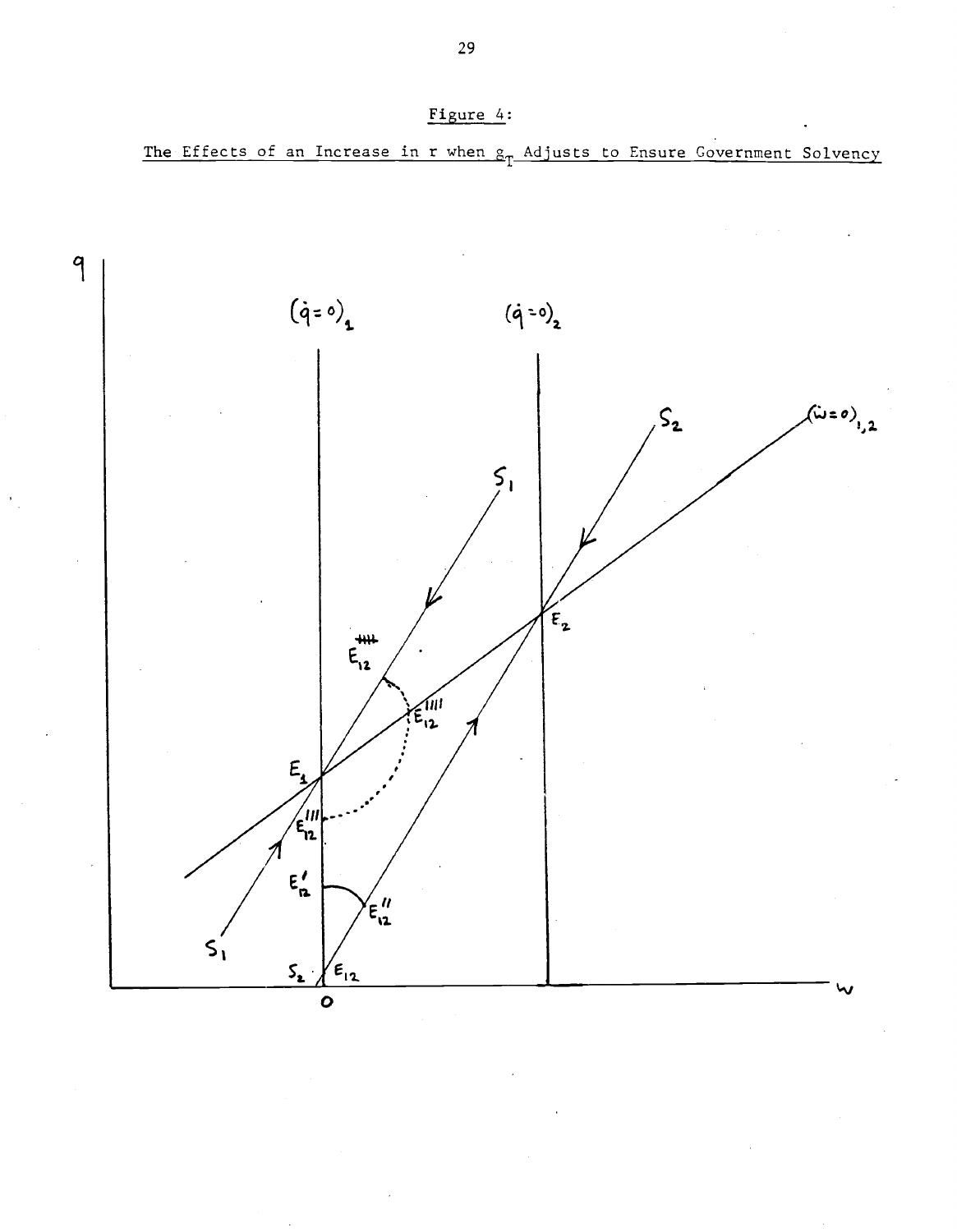equilibrium, to  $E_{12}$ , the point vertically below  $E_1$  on the saddle path through the new long—run equilibrium. From (23 j, k) we know that the long—run effect of this shock is higher values of q and r. The impact effect of a higher world rate of interest is therefore in the opposite direction from the longrun effect. After the initial jump down to  $E_{12}$ , consumption rises steadily from  $E_{12}$  to  $E_2$  along  $S_1S_2$ . Private savings rates, however are positive throughout the adjustment process and financial wealth accumulates.

The unexpected news, at  $t_0$ , of a permanent future increase in r at  $t_1$ >  $t_0$  causes a smaller initial drop in q (to  $E_{12}$ ' say), followed by a further decline in q between  $t_0$  and  $t_1$  when the system moves along that divergent trajectory (drawn with reference to  $E_1$ ) that will place it on  $S_2S_2$  at t<sub>1</sub>. After t<sub>1</sub> consumption rises smoothly from  $E_{12}$ " to  $E_2$ .

An unanticipated increase in r at  $t_0$  which is expected to be reversed at  $t_1$ >  $t_0$  is followed by an immediate drop in consumption, to  $E_{12}$ <sup>'</sup>" say. Saving becomes positive and wealth accummulates until  $t_1^{\prime} < t_1^{\prime}$ , while consumption rises. Beyond  $E_{12}$ "", and between  $t_1^*$  and  $t_1$ , consumption continues to rise but dissaving takes place. At  $t_1$ , when the interest rate comes down again, consumption and financial wealth are above their initial equilibrium values at  $E_1$ . Both q and w then decline gradually back to their initial equilibrium levels.

Assuming continuous budget balance through passive variation in  $q_T$ , f exactly mirrors the behavior of w. Permanent interest rate increases are associated with current account surpluses throu;hout the adjustment process. A temporary increase in r is followed by a perid of surpluses followed by a period of deficits.

p, the relative price of non-traded goods moves with q. In all cases there is an immediate decline in p, permitting resources to be shifted towards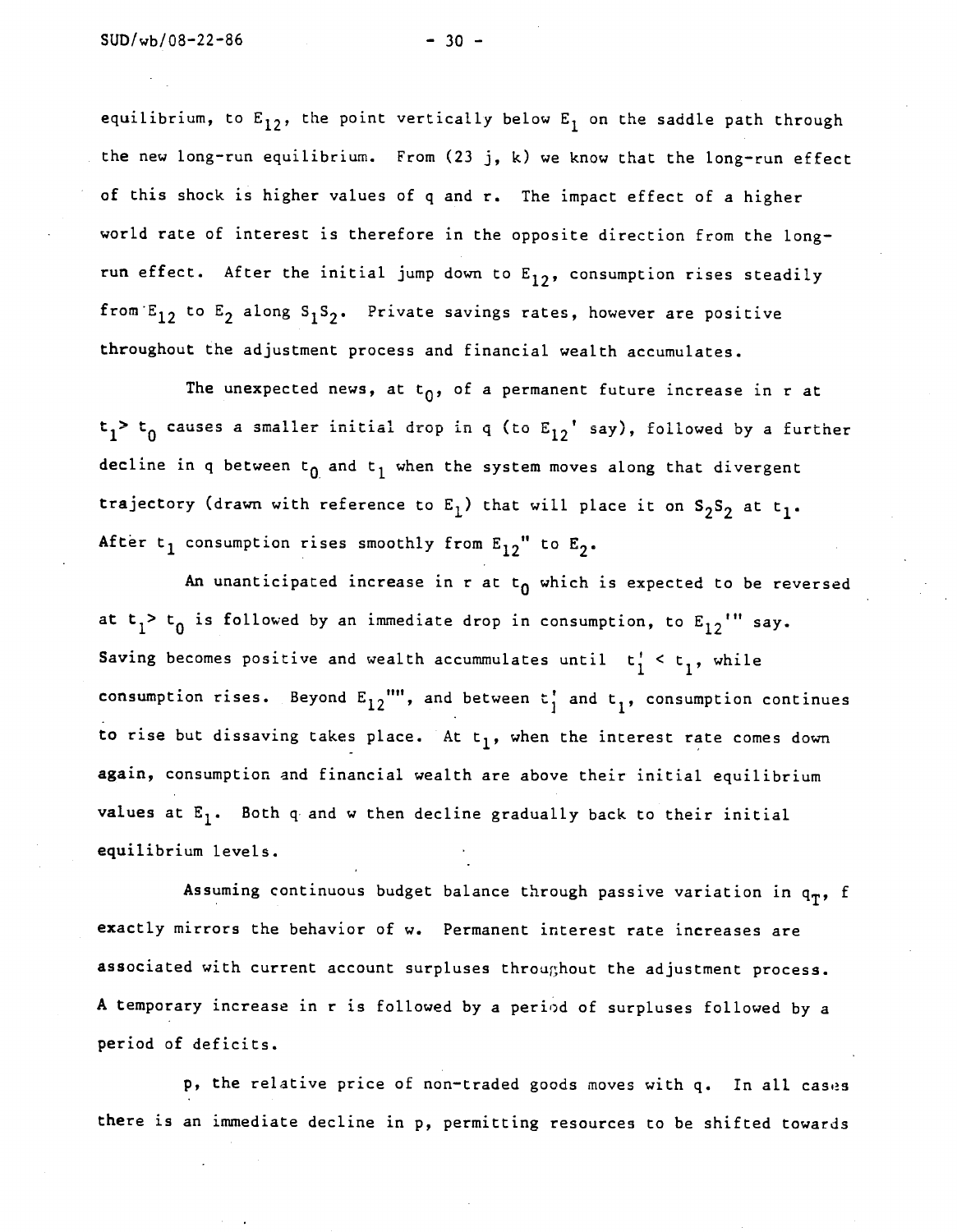the production of tradables and private consumption to be shifted away from tradables to generate the export surplus that permits the accummulation of foreign assets.

With the permanent unanticipated increase in r, p rises steadily after its initial drop and ultimately achieves a higher value than it had at  $E_1$ . With the anticipated future increase in r, the price of nontraded goods continues to decline smoothly after the initial discrete drop until it reaches its low at  $t_1$  when r actually goes up.

In the case of the transitory increase in r, the initial drop in p is followed by a gradual increase beyond its initial equilibrium value. When r resumes its initial value again, p declines smoothly back to its initial value. The high values of p after  $t_1$ , when the solution trajectory crosses the  $\dot{w}$  = 0 line at  $E_{12}$ "" is mirrored in the current account deficit.

## 4. Real Growth Corrected Balanced Budget Policies

In the remaining sections of the paper we consider continuous real growth corrected balanced budget policies. This requires the analysis of the following model:

$$
(25a) \qquad q = (r-\delta)q - (\delta+\lambda)(\lambda+n)w
$$

(25b) 
$$
w = (r-n)w + \pi(p, \theta) - \tau - q
$$

(25c) 
$$
y_N(\frac{p}{1-\theta}) = (\frac{1-\eta(p)}{p})q + (\frac{1-\varepsilon(p,\sigma)}{p})g
$$

(25d) 
$$
g + (r-n)b - \theta y_T \left( \frac{p}{1-\theta} \right) - \tau = 0
$$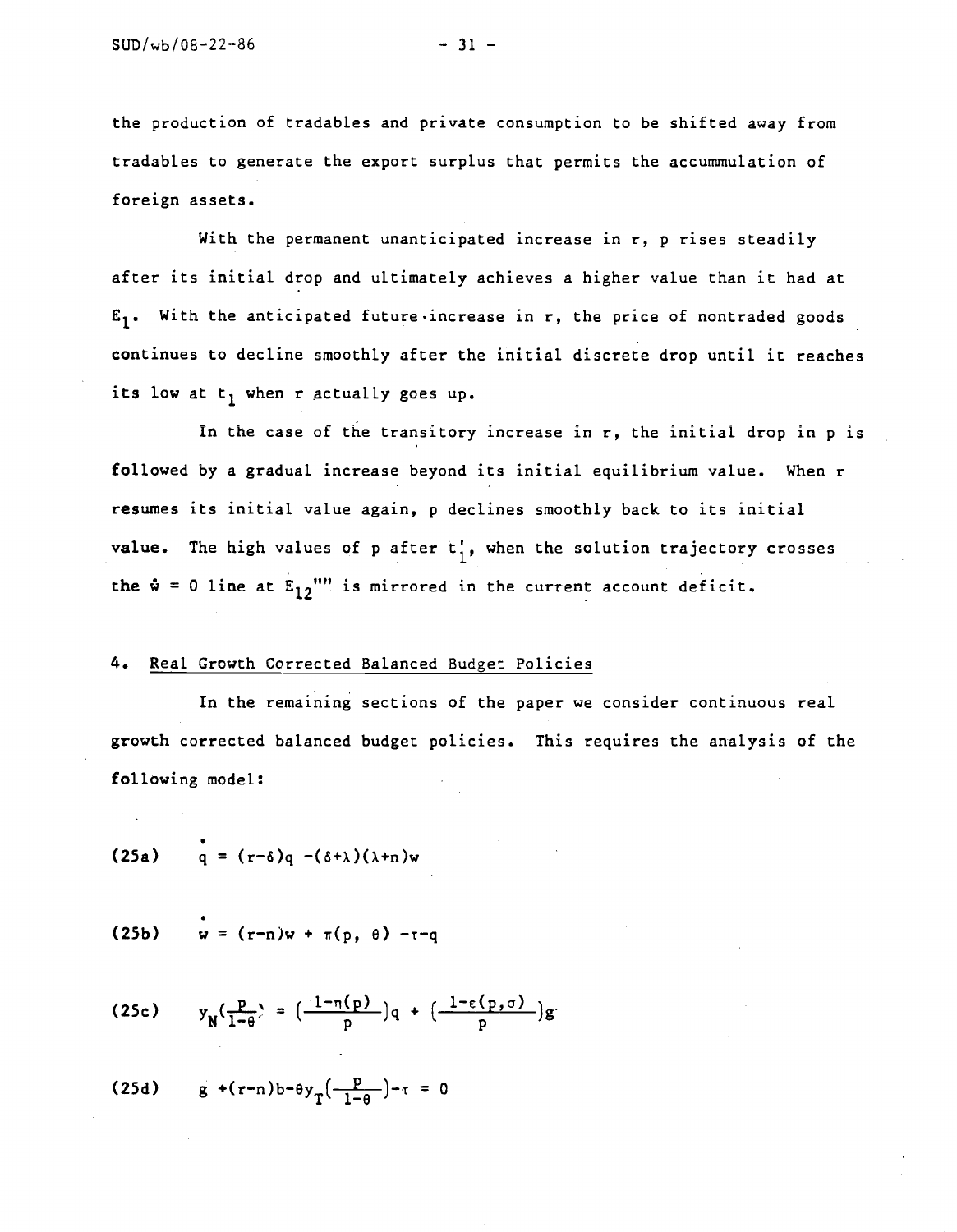Equations (25d) states that the public sector deficit (per capita) equals nb, exactly sufficient to keep constant the stock of real per capita debt, b. In what follows (25c and d) will be solved for p and one of the four fiscal parameters (g,  $\tau$ ,  $\theta$  and  $\sigma$ ) as functions of the remaining three fiscal parameters and of q, r and b. The solutions are then substituted into (25a,b). Since  $\overline{b} = 0$ ,  $\overline{f} = \dot{\omega}$ . Even though the public sector balances its real growth corrected budget, private sector financial dynamics make for nontrivial current account adjustments in response to virtually any kind of policy or external shock.

# 4a. T responds endogenously to maintain budget balance

In this subsection,  $\tau$  adjusts to satisfy the balanced budget constraint (25d) in response to exogenous variations in  $g$ ,  $r$ ,  $b$ ,  $\theta$  or  $\tau$  and to endogenous variations in p. The easiest way to proceed is to substitute for  $\tau$  in (25b) using (25d) and to solve (25c) for p as a function of q, g,  $\theta$  and  $\sigma$ , which was already done in (18a,f). The resulting linearized dynamic system is given in  $(26)$ , with  $p_q$  given in  $(18b)$  and  $(18f)$ .

(26) 
$$
\begin{bmatrix} \dot{q} \\ \dot{q} \\ \dot{w} \end{bmatrix} = \begin{bmatrix} r - \dot{\theta} & -(\lambda + n)(\delta + \lambda)^{-1} \\ (y_n + \frac{\theta}{1 - \theta} y_1^+) p_q - 1 & r - n \end{bmatrix} \begin{bmatrix} q - q \\ w - \overline{w} \end{bmatrix}
$$

$$
+ \begin{bmatrix} \overline{0} & 0 & 0 & q & 0 \\ (y_n + \frac{\theta}{1 - \theta} y_1^+) p_g - 1 & (y_n + \frac{\theta}{1 - \theta} y_1^+) p_\theta + \frac{\theta}{1 - \theta} y_1^+ \frac{p}{1 - \theta} & (y_n + \frac{\theta}{1 - \theta} y_1^+) p_\theta & f & -(r - n) \end{bmatrix} \begin{bmatrix} g - \overline{g} \\ \overline{g} - \overline{g} \\ \overline{g} \\ \overline{g} - \overline{g} \\ \overline{g} \\ \overline{g} - \overline{g} \\ \overline{g} \\ \overline{g} - \overline{g} \\ \overline{g} \\ \overline{h} - \overline{h} \end{bmatrix}
$$

The saddlepoint equilibrium condition is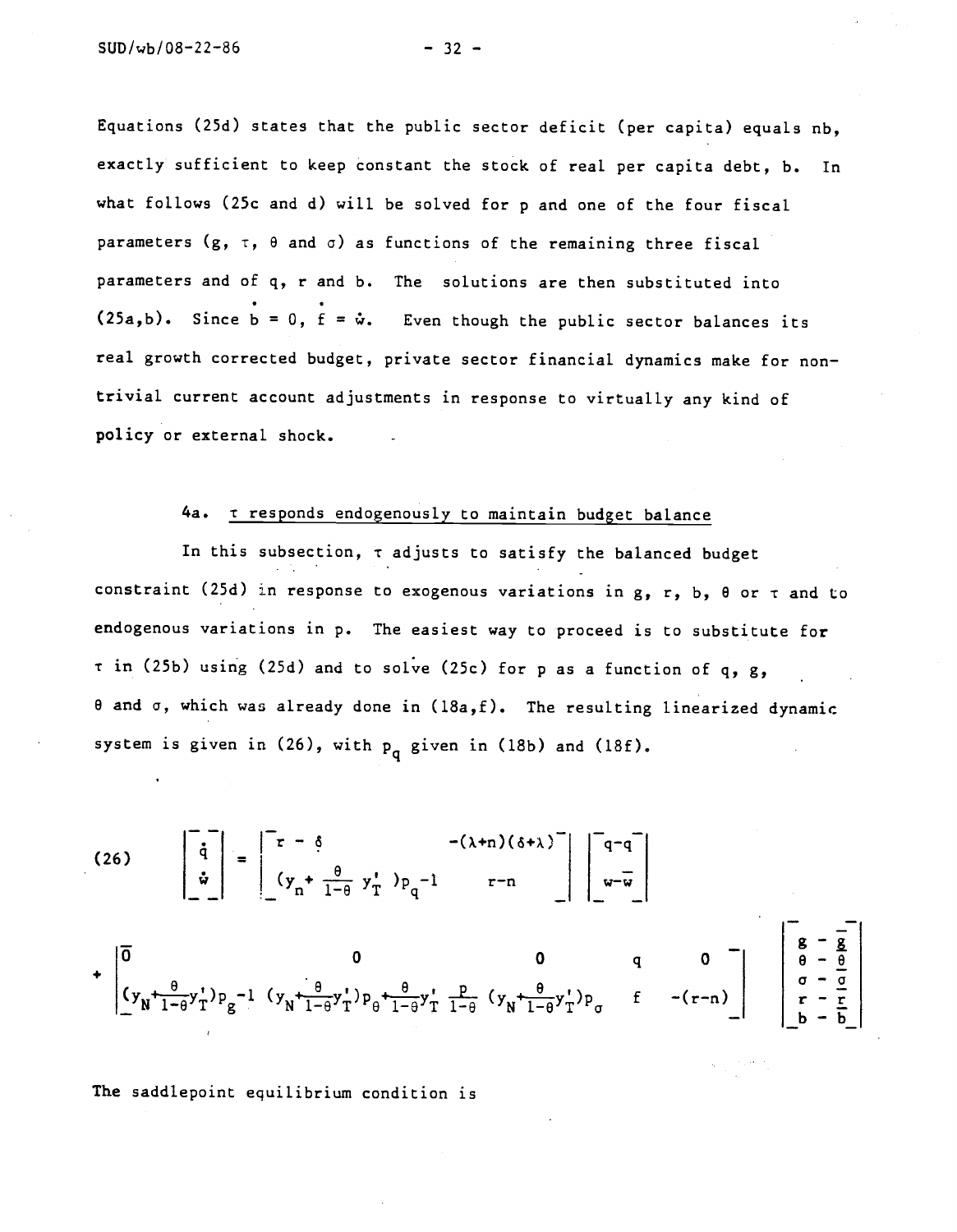(27) 
$$
\Delta_{\tau} = (r+\lambda)(r-(\delta+\lambda+n)) + (\lambda+n)(\delta+\lambda)(y_{N} + \frac{\theta}{1-\theta} y_{T}^{*})p_{q} < 0
$$

The slope of the  $q = 0$  schedule is the same in this case as in the previous case. The slope of the  $\dot{w} = 0$  locus with  $\tau$  endogenous,  $(r-n)[1-(y_N + \frac{\theta}{1-\theta} y_1^*)_p_q]^{-1}$ , is less, i.e. the schedule is flatter, than with endogenous, (r-n)  $\left[1-\mathrm{y}_{_{\mathrm{N}}\mathrm{P}_{_{\mathrm{o}}}}\right]^{-1}$ .

The long-run equilibrium values of g and w satisfy:

(28a) 
$$
q=(\delta+\lambda)[w+(\pi(p(q;g,\theta,\sigma),\theta)-(g+(r-n)b-\theta y_{T}(1-\theta)^{-1}p(q;g,\theta,\sigma)))(r+\lambda)^{-1}]
$$

(28b) 
$$
q=(r-n)w+\pi(p(q;g,\theta,\sigma),\theta)-(g+(r-n)b-\theta y_{T}((1-\theta)^{-1}p(q;g,\theta,\sigma)))
$$

The important long-run multipliers are given in (2ga to o)

$$
(29a) \qquad \frac{3q}{9g}\bigg|_{T} = (\lambda+n)(\lambda+\delta)(1-(y_{N}+\frac{\theta}{1-\theta}y_{T}^{\prime})p_{g}) \Delta_{T}^{-1} < 0
$$

$$
(29b) \qquad \frac{\partial w}{\partial g} \Big|_{\tau} = (r-\delta)(1-(y_N + \frac{\theta}{1-\theta} y_T^*)p_g)\Delta_{\tau}^{-1}
$$

$$
(29c) \quad \frac{ap}{ag}\Big|_{\tau} = P_q \quad \frac{aq}{ag}\Big|_{\tau} + P_g = \left[ (\lambda + n)(\lambda + \delta)(p_q - p_g) + (r - n)(r - \delta)p_g \right] \Delta_{\tau}^{-1}
$$

$$
(29d) \quad \frac{2q}{2\theta}\bigg|_{\tau} = -[(\lambda+n)(\delta+\lambda)(y_{\text{N}}P_{\theta} + \frac{\theta}{1-\theta} y_{\text{T}}^{\dagger} (p_{\theta} + \frac{p}{1-\theta}))]\Delta_{\tau}^{-1} < 0
$$

(29e) 
$$
\frac{\partial \mathbf{w}}{\partial \theta}\Big|_{\tau} = (\delta - r) (y_{N} \mathbf{p}_{\theta} + \frac{\theta}{1 - \theta} y_{T}^{*} (\mathbf{p}_{\theta} + \frac{\mathbf{p}}{1 - \theta} ) ) \Delta_{\tau}^{-1}
$$

$$
(29f) \qquad \frac{ap}{q\theta}\Big|_{\tau} = p_q \frac{3q}{\theta \theta}\Big|_{\tau} + p_{\theta} = \Big[ -(\lambda + n)(\delta + \lambda) \frac{\theta}{1 - \theta} y_T^* \frac{p}{1 - \theta} p_q + (r + \lambda)(r - (\delta + \lambda + n)) p_{\theta} \Big] \Delta_{\tau}^{-1} < 0
$$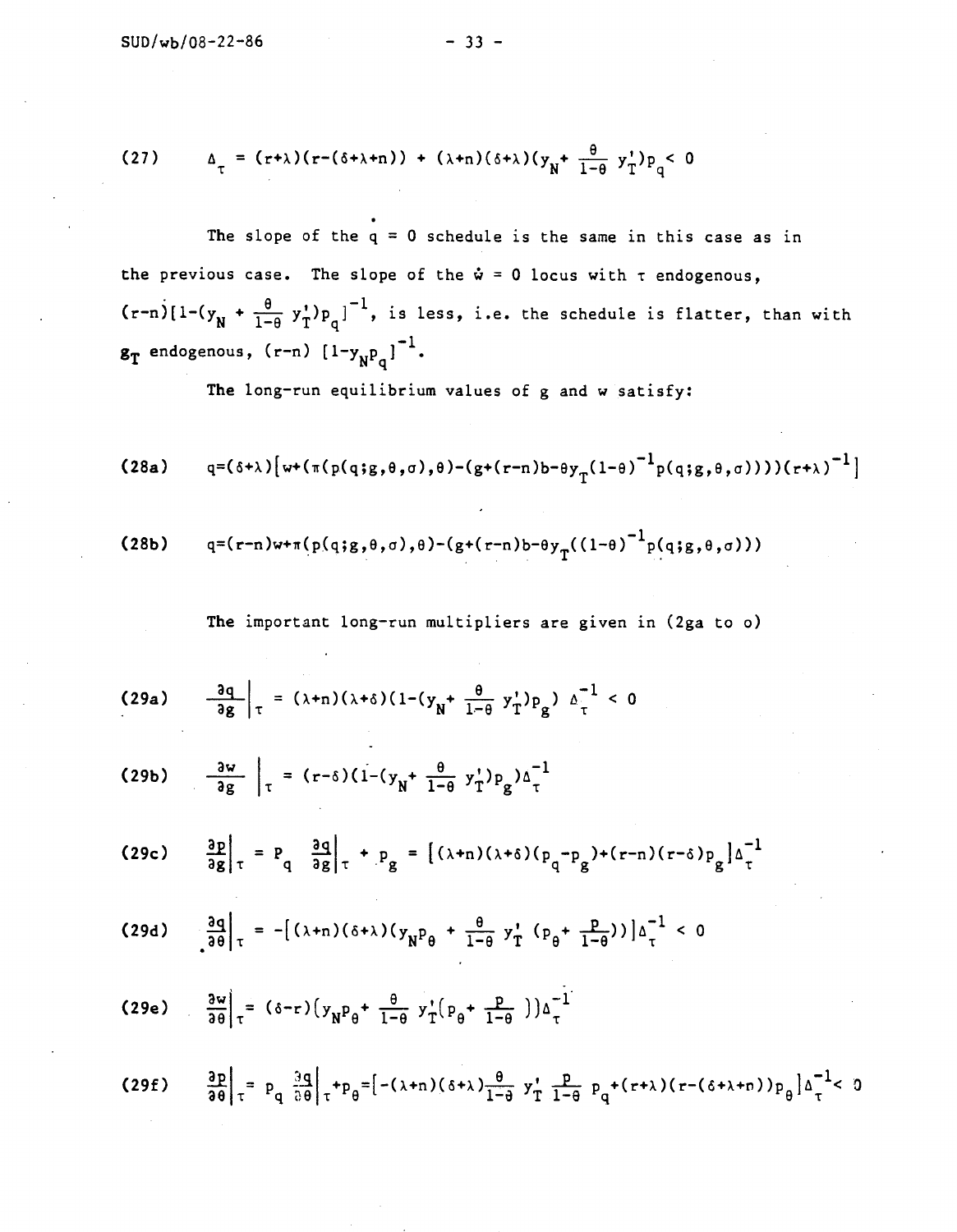$$
(29g) \qquad \frac{3q}{d\sigma}\bigg|_{\tau} = -[(\lambda+n)(\delta+\lambda)(y_N + \frac{\theta}{1-\theta} y_T^{\dagger})p_{\sigma}] \Delta_{\tau}^{-1}
$$

$$
(29h) \qquad \frac{\partial w}{\partial \sigma}\Big|_{\tau} = (\delta - r)(y_N + \frac{\theta}{1 - \theta} y_T) \ p_{\sigma} \Delta_{\tau}^{-1}
$$

$$
(29i) \qquad \frac{\partial p}{\partial \sigma}\Big|_{\tau} = (r+\lambda)(r-(\delta+\lambda+n))\Delta_{\tau}^{-1} < 0
$$

$$
(29j) \qquad \frac{\partial q}{\partial r}\bigg|_{T} = -[(r-n)q + (\lambda+n)(\delta+\lambda)f]\Delta_{T}^{-1}
$$

$$
(29k) \qquad \frac{\partial w}{\partial r}\bigg|_{\tau} = -\big[q\big(1-(y_{N}+\frac{\theta}{1-\theta}y_{T}^{\dagger})p_{q}\big)+(r-\delta)f\big]\Delta_{\tau}^{-1}
$$

$$
(291) \qquad \frac{\partial p}{\partial r}\bigg|_{\tau} = p_q \left[\frac{\partial q}{\partial r}\bigg|_{\tau} = -p_q \left[ (r-n)q + (\lambda+n)(\delta + \lambda) f \right] \Delta \bigg]^{-1}
$$

$$
(29m) \qquad \frac{\partial q}{\partial b}\Big|_{\tau} = (\lambda + n)(\delta + \lambda)(r - n) \Delta_{\tau}^{-1} < 0
$$

$$
(29n) \qquad \frac{\partial w}{\partial b}\Big|_{\tau} = (r-n)(r-\delta) \Delta_{\tau}^{-1}
$$

$$
(290) \qquad \frac{\partial p}{\partial b}\bigg|_{\tau} = p_q \frac{\partial q}{\partial b}\bigg|_{\tau} = p_q(\lambda+n)(\delta+\lambda)(r-n) \Delta\frac{1}{\tau} < 0
$$

 $\Delta_{\tau}$ , defined in (27) is negative.

The long-run effects of fiscal policy and exogenous shocks are quite intuitive. An increase in exhaustive public spending means with a balanced budget that total taxes g+(r—n)b increase by the amount of the increase in public spending. Private consumption falls as a result. Financial wealth increases if  $\delta > r$ , falls if  $\delta < r$ . If  $r = \delta$  the price level will be boosted if the share of non—traded goods in public spending is higher than that of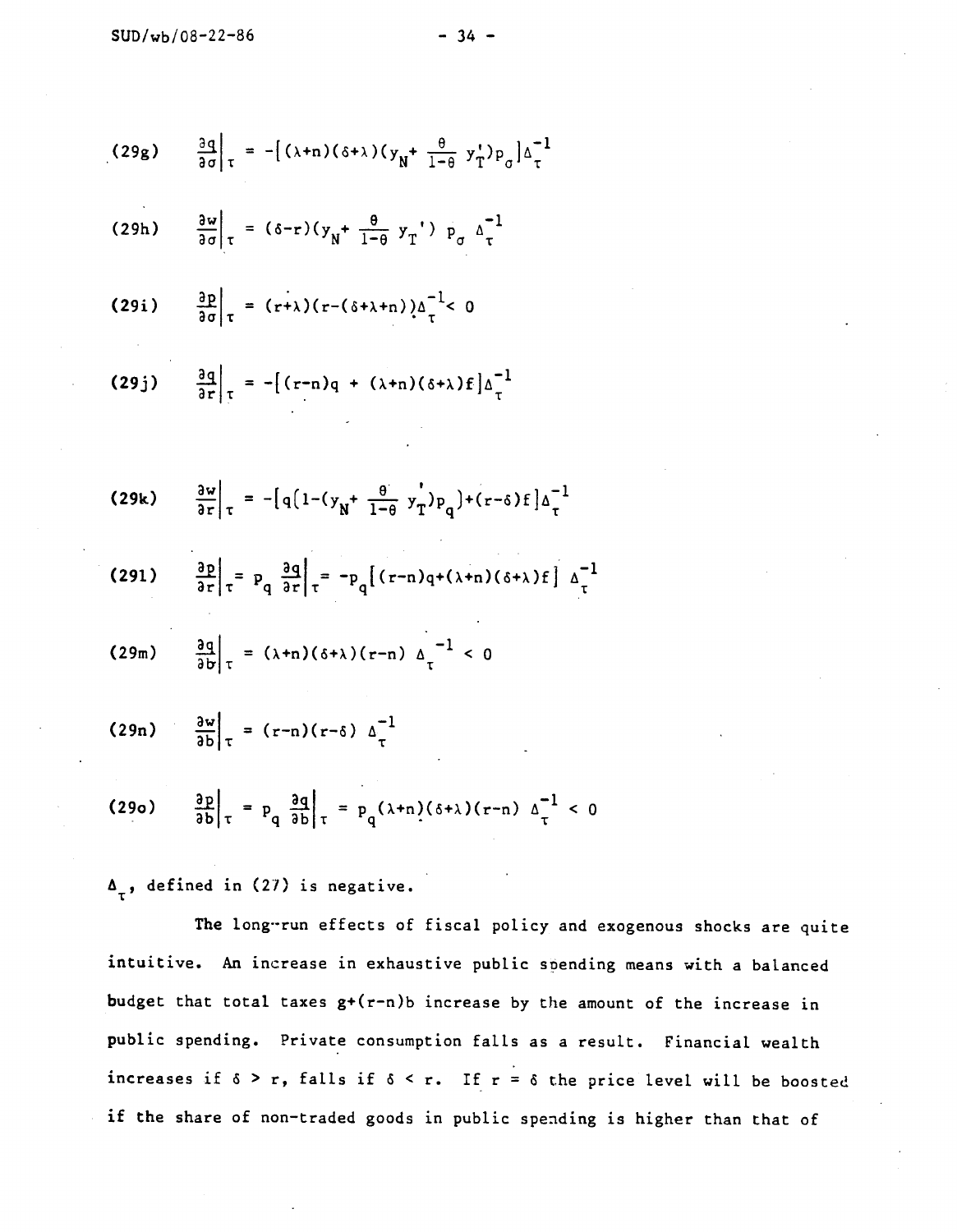non-traded goods in private spending  $p$  >  $p$  or l- $\epsilon$  > l- $\eta$ ). This effect will be reinforced (weakened or offset) if  $\delta > r$  if ( $\delta < r$ ).

A balanced budget increase in 0 and reduction (or increase) in <sup>t</sup> will always lower the relative price of nontraded goods. Since, from (18d),  $p_{\theta}^+$   $\frac{p}{1-\theta} \ge 0$ , consumption falls as  $\theta$  increases. Financial wealth will increase if  $\delta > r$ , fall if  $\delta < r$ . All this is independent of whether the increase in the tax rate on the production of tradables increases or Lowers the revenues from that tax, as the total tax revenue from both taxes remains unchanged at  $g^+(r-n)b$ .

While it is likely that the producer's relative price of non-traded goods  $\frac{p}{1-a}$  rises as  $\theta$  increases, it is again possible that strong income effects reverse this conclusion. The paradox of an increase in 0 reducing the production of non-traded goods and increasing the production of traded goods by sufficiently immiserizing the private sector remains a logical possibility. In the numerator of (29f), both  $y_T^*p_q$  and  $p_{\theta}$  are increasing in absolute value, and  $\frac{3E}{30}$  therefore increases in absolute value as the production possibility frontier becomes less concave and the efficiency loss from distortionary production taxes increases. This possibility exists .even when taxes are raised from an initial value of  $\theta = 0$ . The reason is that the long—run equilibrium value of aggregate consumption, q, need not equal the long—run equilibrium value of domestic product, after taxes, because of the possibility of holding net foreign assets, i.e.,

 $q = (1 - \theta)y_{T} + py_{N} - \tau + (r - n) w$ 

or, given a balanced budget,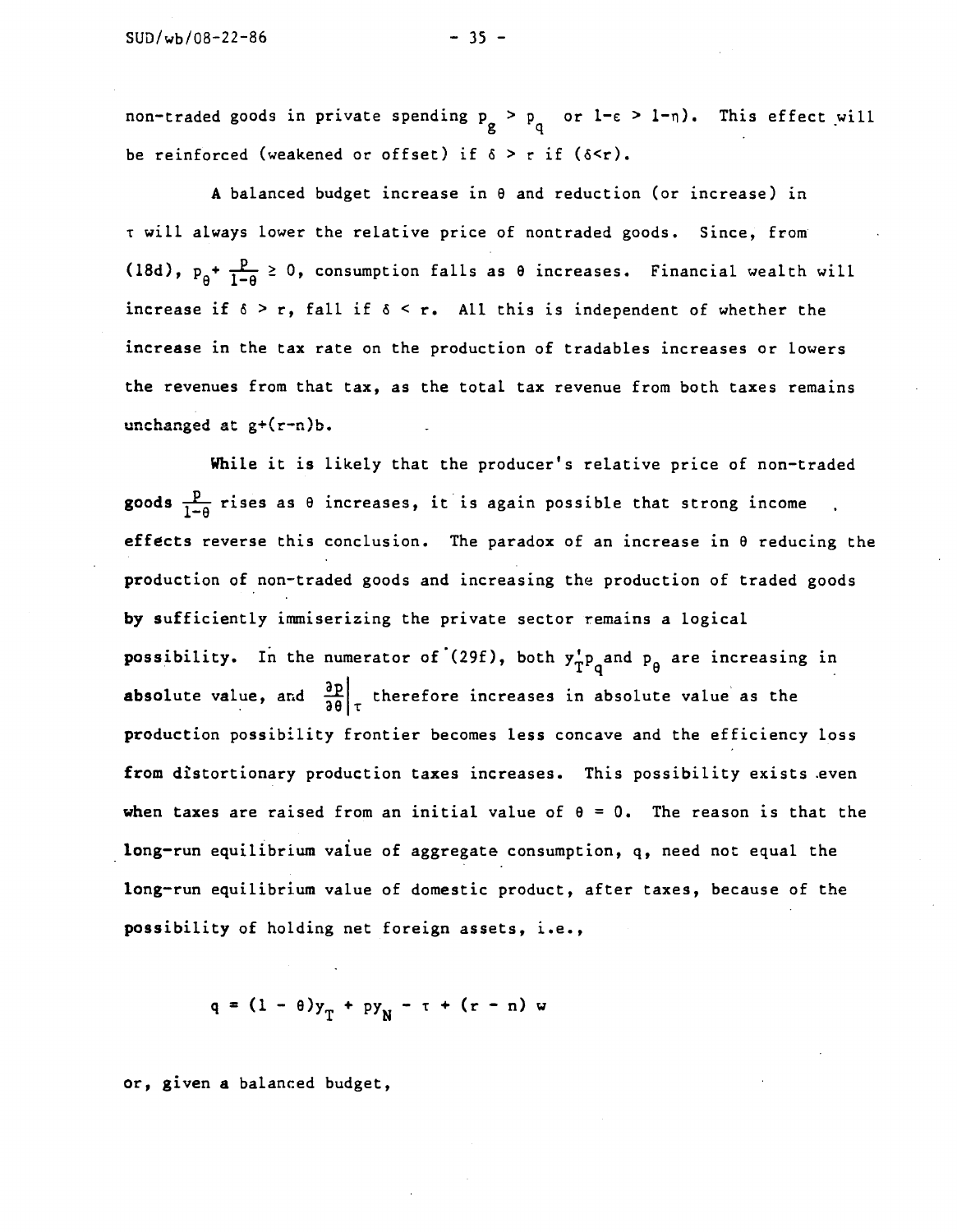$$
q = y_T + py_N - g - (r-n)b + (r-n)w = y_T + py_N - g + (r-n)f
$$
.

Note, however, that when both  $\theta = 0$  and  $r = \delta$  in the initial equilibrium, then this paradoxical movement in  $\frac{p}{1-\theta}$  cannot occur. The reason is that when  $\delta = r$ ,  $w = 0$ , and  $\frac{\partial w}{\partial \theta}\Big|_{\tau} = 0$ , so q will equal  $y_T + py_N - g - (r-n)b$ . It is only when  $r > \delta$  [i.e. when  $\frac{\partial w}{\partial \theta}\Big|_{\tau} < 0$ ] that the paradox occurs.

A switch towards public spending on traded goods for a given total public spending level reduces the price of non—traded goods. Note that since, given  $\theta$ , this raises the revenue from the tpt,  $\tau$  will fall to balance the budget. The effect on q depends on the sign of  $y_N^+$   $\frac{\theta}{1-\theta}$   $y_T^*$  . This is the. effect of an increase in p on  $\pi$ -t when the balanced budget rule is in effect. If the concavity of the production possibility frontier is sufficiently low, real disposable non-interest income could actually increase as p falls because of an increase in  $\sigma$ . For lower (absolute) value of  $y_T^{\dagger}$  (and for low values of 9) q will fall as a rises.

An increase in the world rate of interest will, as in the previous case where  $g_T$  balanced the long-run budget, raise long-run q unless the. initial position is characterized by a sufficiently large foreign debt, i.e., a large negative value of f. The long-run price of non-traded goods will move in the same direction as aggregate consumption q. If  $r = \delta$ , financial wealth will increase.

Equations (29m, n, and o) can be used to have a first pass at the issue of debt repudiation. Note that a reduction in b increase long-run q and p and raises (lowers) w depending on to whether  $r > \delta$  (or r <  $\delta$ ). The long-run effects, but not the dynamic adjustment, are independent of whether the repudiation involves domestic or foreign debt. Figure 5 shows the response of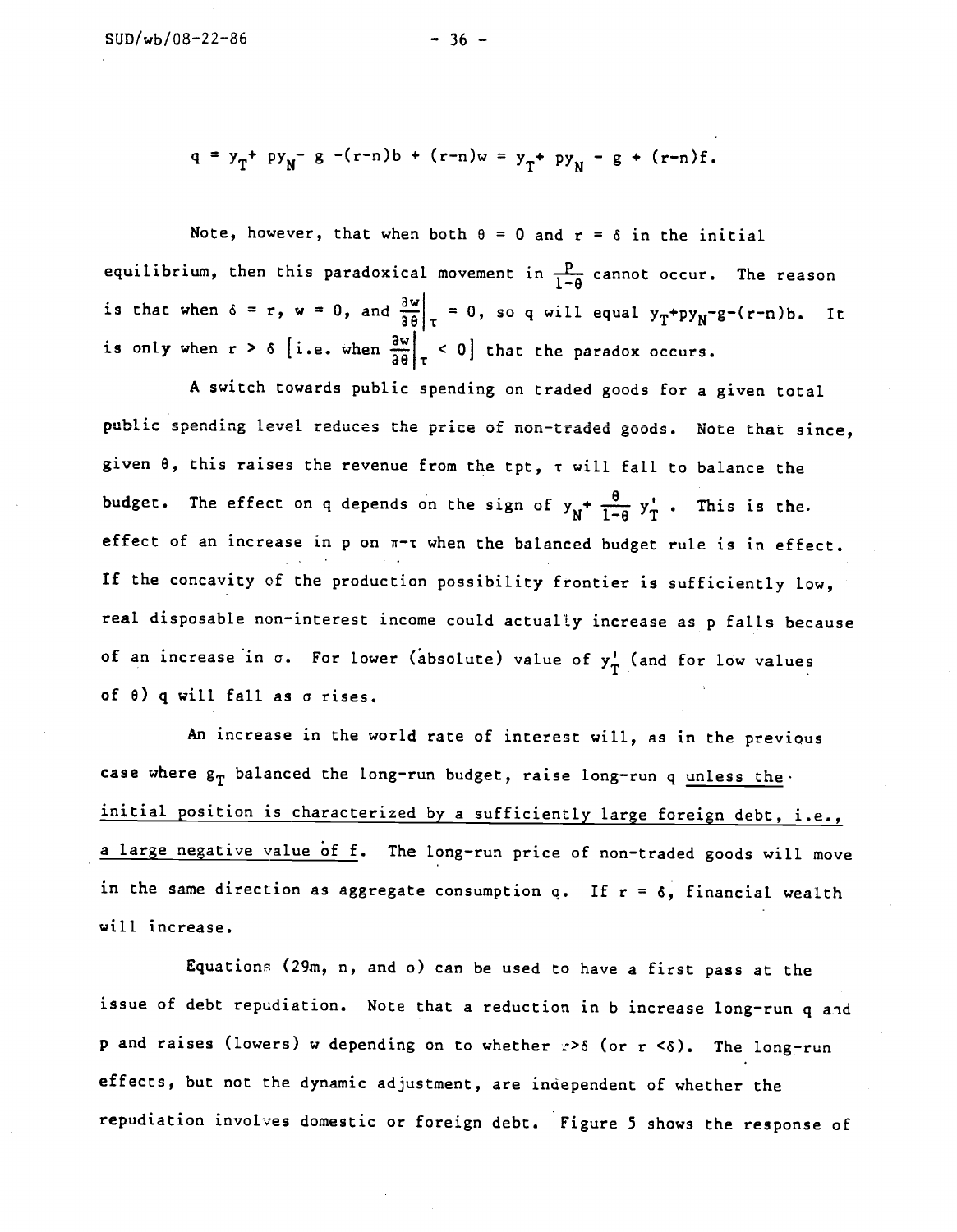

Debt Repudiation in a Forgiving Environment

Figure 5: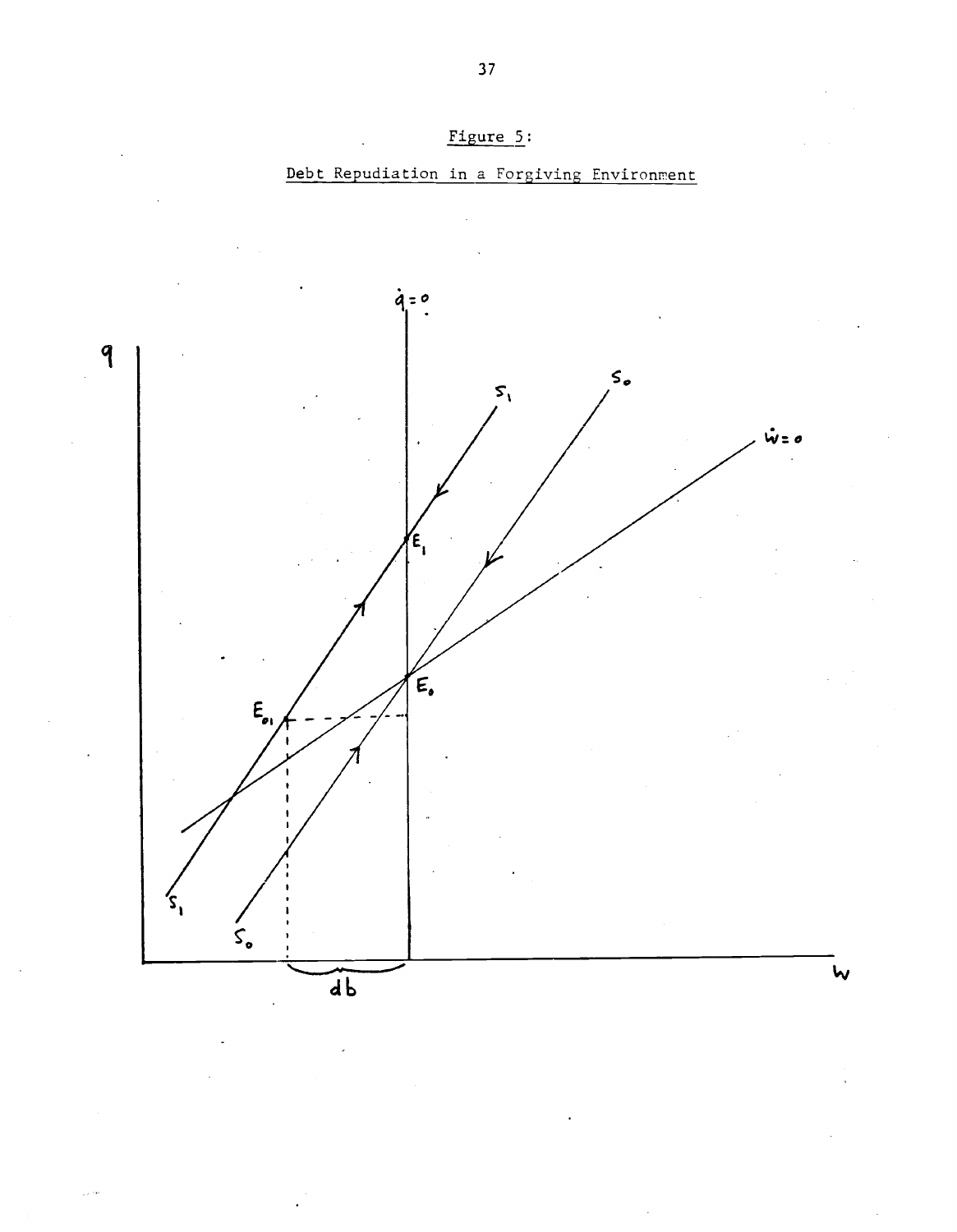the system, when  $r = \delta$ , to an unexpected, immediate (and permanent) debt repudiation..

In the case where the debt that is repudiated is foreign debt, the authorities cut taxes ( $\tau$ ) by the amount of foreign debt service that is no longer required. The new long-run equilibrium is at  $E_1$ , and since w is not affected by the default, consumption immediately jumps to its new equilibrium value at  $E_1$ . If the default is on domestic debt, the initial financial wealth of domestic residents falls by the amount of debt that is repudiated  $(db < 0)$ . The initial level of consumption will be on the new saddlepath  $S_1S_1$ at  $E_{01}$ , and will always be below the level without default of  $E_0$ .  $4/$  After the default, saving becomes positive and financiaL wealth augments through current account surpluses. The long-run equilibrium is again at  $E_1$ .

This account assumed that there was no external response to the default, through increased interest rates for future external borrowing (which now includes a default risk premium), through external credit rationing (or enforced financial. autarky) after the default or through other penalties imposed through trade sanctions or in any other way. It is the story of the government that defaults but is believed (with subjective certainty) never to do so again.

The long-run effects of an increase in r on q, w and p with  $\tau$  endogenous are given in (29 j, k, 2). Consider the case where  $\delta = r$  and, consequently,  $w = 0$ . Comparing (29j, k,  $\ell$ ) with the corresponding expressions when g is endogenous (33j, k,  $\ell$ ) we note the following. (It is assumed that  $1$ - $\varepsilon$ + $p\varepsilon$ <sub>-</sub> 0 so that  $p_{\rho} = p_{\rho}$ )  $\mathbf{p}_{\mathbf{q}} = \tilde{\mathbf{p}}_{\mathbf{q}}$ ). While q will increase under the  $\mathbf{g}_{\mathbf{T}}$ endogenous policy, it may decrease under the t endogenous policy, if f is sufficiently negative, i.e., if the government's stock of debt is sufficiently large. Under the endogenous taxes, higher debt service by the government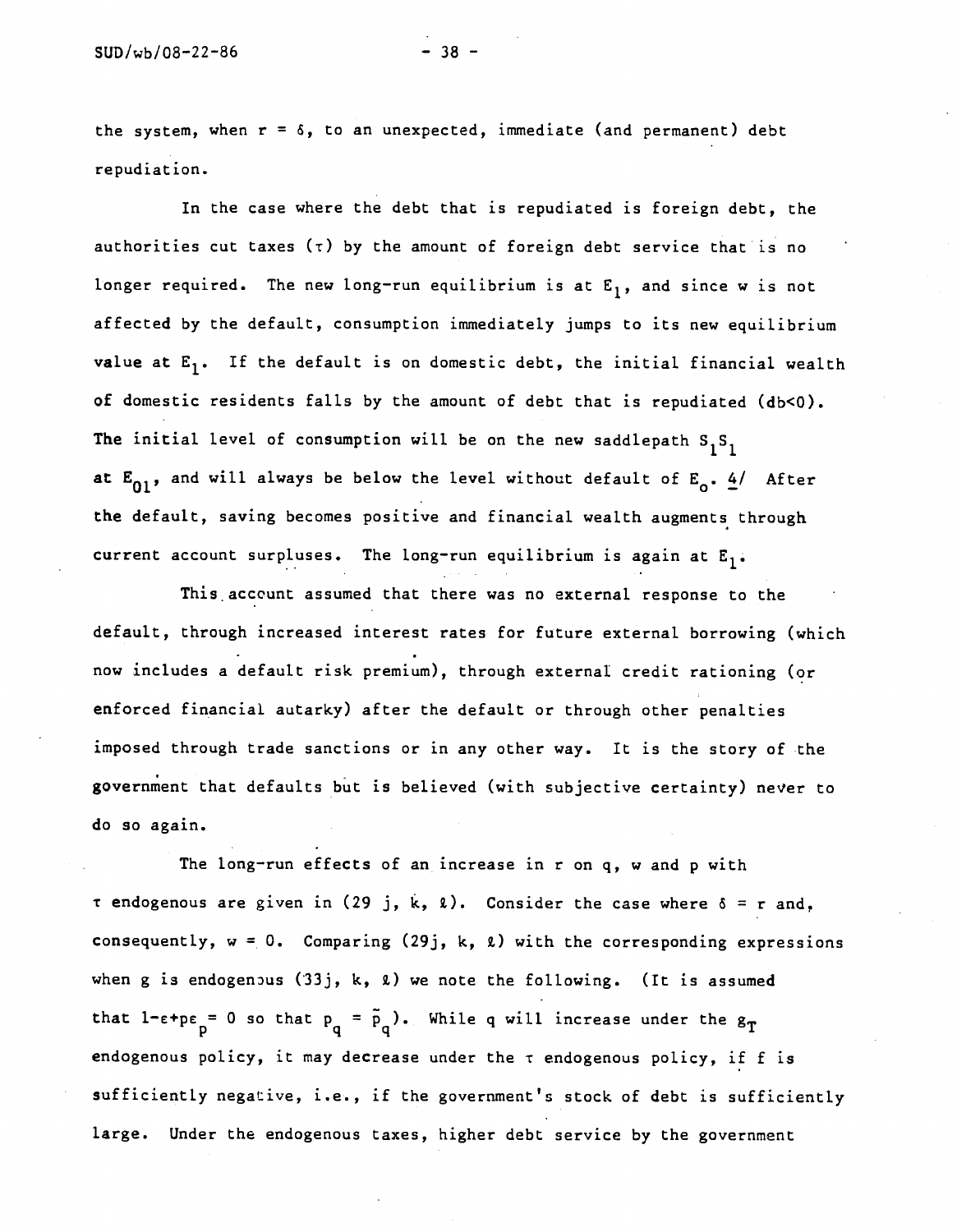comes straight out of personal disposable income. Even if  $f = w = 0$ ,  $\frac{\partial q}{\partial r}$  will be smaller with  $\tau$  endogenous than with  $g_T$  endogenous. The reason is that the increase in p will, at a given tpt rate 9, reduce tpt receipts. Consequently <sup>t</sup> will increase when it is endogenous. This will Limit the increase in q and thus in p below what happens when  $g_T$  is endogenous.  $\frac{5}{4}$ 

# 4b. <u>0 responds endogenously to maintain budget balance</u>

We now consider the case where 8 adjusts endogenously to satisfy the balanced budget constraint (25d) at each instant. We proceed by solving (25c, d) for p and  $\theta$  as function of q, g,  $\tau$ ,  $\sigma$ , r and b and substituting these solutions into (25b).

(30a) 
$$
p = p^{\theta}(q; g, \tau, \sigma, r, b)
$$

$$
(30b) \qquad \theta = \theta(q;g,\tau,\sigma,r,b)
$$

(31a) 
$$
p_q^{\theta} = \frac{(n-1)}{p}y_T
$$
 (1+  $\frac{\theta}{1-\theta}$   $\phi$ )  $M_q^{-1} > 0$ 

(31b) 
$$
p_g^{\theta} = \left[\frac{(\epsilon - 1)}{p} y_T(1 + \frac{\theta}{1 - \theta}\phi) - \frac{y_T}{1 - \theta}\right] M_{\theta}^{-1}
$$

(31c) 
$$
p_{\tau}^{\theta} = \frac{y_{\tau}}{1-\theta} M_{\theta}^{-1} > 0
$$

(31d) 
$$
p_{\sigma}^{\theta} = \frac{g \epsilon_{\sigma}}{p} y_{T} (1 + \frac{\theta}{1-\theta} \phi) M_{\theta}^{-1} < 0
$$

(31e) 
$$
p_r^{\theta} = -b \frac{y_T^2}{1-\theta} M_{\theta}^{-1} < 0
$$

(31f) 
$$
p_b^{\theta} = -(r-n) \frac{y_T^{\prime}}{(1-\theta)} w_{\theta}^{-1} < 0
$$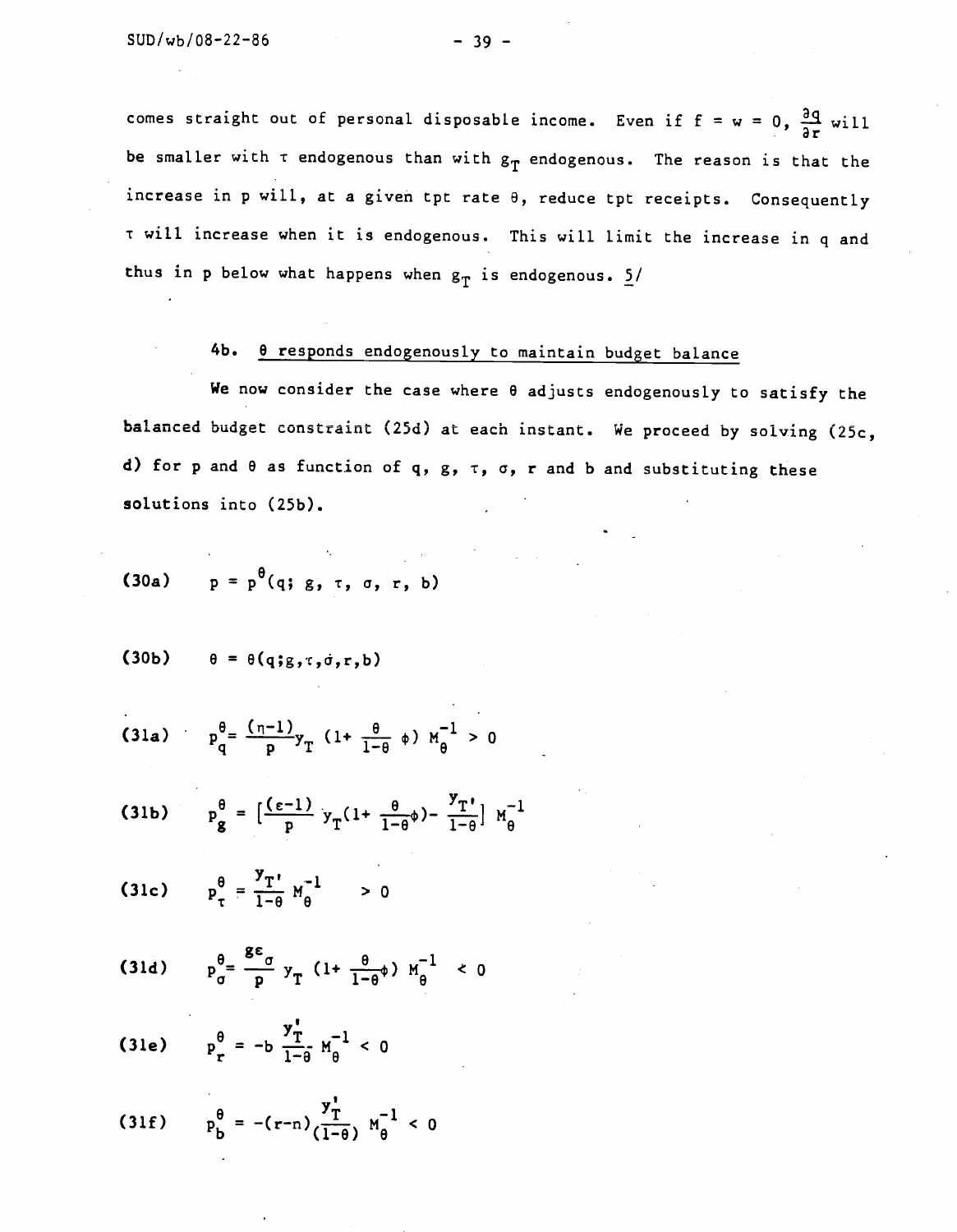(31g) 
$$
\theta_q = \frac{\theta}{1-\theta} y_T^{\prime} \frac{(1-\eta)}{p} M_{\theta}^{-1} > 0
$$
  
\n(31h)  $\theta_g = [-a^{-1} + (\frac{\theta}{1-\theta}) y_T^{\prime} \frac{(1-\epsilon)}{p}] M_{\theta}^{-1} > 0$   
\n(31i)  $\theta_T = a^{-1} M_{\theta}^{-1} < 0$   
\n(31j)  $\theta_g = \frac{-\theta}{1-\theta} y_T^{\prime} \frac{g}{p} \epsilon_g M_{\theta}^{-1} < 0$   
\n(31k)  $\theta_T = -a^{-1} b M_{\theta}^{-1} > 0$   
\n(31l)  $\theta_b = -(r-n) a^{-1} M_{\theta}^{-1} > 0$   
\n(31l)  $\theta_b = -(r-n) a^{-1} M_{\theta}^{-1} > 0$   
\n(31m)  $M_{\theta} = -a^{-1} (1 + \frac{\theta}{1-\theta} \phi) y_T - \theta (\frac{y_T^{\prime}}{1-\theta})^2 < 0$ 

$$
= y_{\text{T}}\left\{\frac{y_{\text{T}}^{\prime}}{p} - \left[ \left( \frac{1-\eta + p\eta^{\prime}}{p} \right)q + \frac{(1-\epsilon+p\epsilon)}{p^2} g \right] \left( 1 + \frac{\theta}{1-\theta} \phi \right) \right] \}
$$

To sign these multipliers, I assumed that  $1 + \frac{\theta}{1-\theta} \phi > 0$  i.e., that an increase in  $\theta$  raises tpt revenue at a given price level. This is sufficient (but not necessary) for  $M_{\theta}$ < 0. Interesting issues arise when the tpt rate has been pushed to the inefficient side of the tpt Laffer curve, but they cannot be addressed here

The linearized dynamic system is given in (32), the condition for local saddlepoint stability in (33)

(32) 
$$
\begin{bmatrix} \vec{g} \\ \vec{g} \\ \vec{w} \end{bmatrix} = \begin{bmatrix} r-\delta & -( \lambda+n) (\delta + \lambda ) \\ y_N P_q^{\theta} - y_T \theta_q^{-1} & r-n \end{bmatrix} \begin{bmatrix} q - \overline{q} \\ w - \overline{w} \end{bmatrix}
$$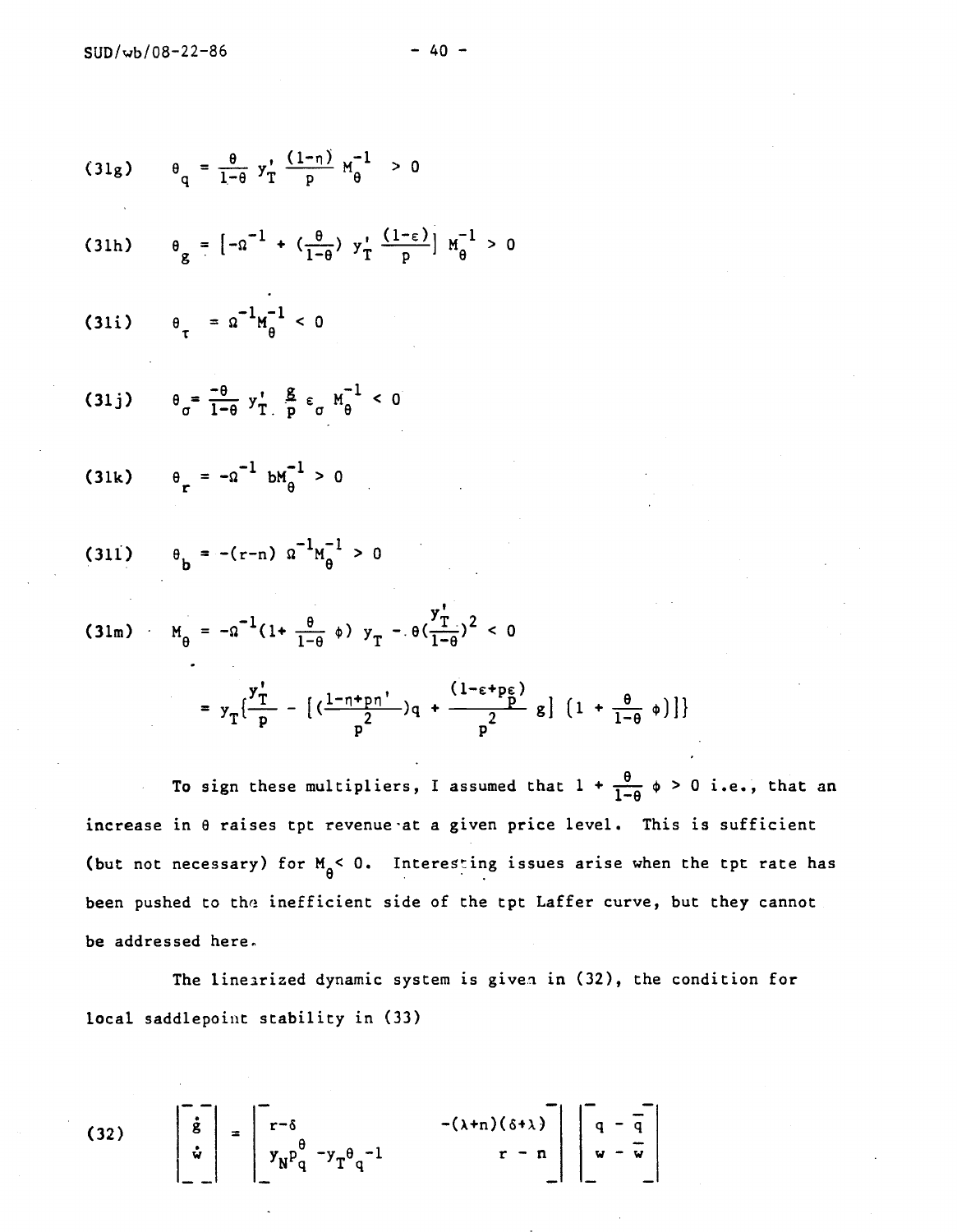$$
\begin{vmatrix}\n0 & 0 & 0 & 9 & 0 \\
\frac{y}{N}p_{g}^{\theta} - y_{T}^{\theta}g & y_{N}p_{T}^{\theta} - y_{T}^{\theta}t^{-1} & y_{N}p_{g}^{\theta} - y_{T}^{\theta}g & y_{N}p_{r}^{\theta} - y_{T}^{\theta}t^{+w} & y_{N}p_{b}^{\theta} - y_{T}^{\theta}g\n\end{vmatrix} = (r + \lambda)(r - (\delta + \lambda + n)) + (\lambda + n)(\delta + \lambda)(y_{N}p_{q}^{\theta} - y_{T}^{\theta}g) < 0
$$
\nor\n
$$
\equiv (r + \lambda)(r - (\delta + \lambda + n)) + (\lambda + n)(\delta + \lambda)(y_{N}p_{q}^{\theta} - y_{T}^{\theta}g) < 0
$$

Qualitatively, the saddlepoint equilibrium in the  $\theta$  endogenous case is similar to those in the  $g_T$  endogenous and  $\tau$  endogenous cases. The long run multipliers are given in (34a to o). They are obtained by solving (25a, b, c, d) with  $q = w = 0$ .

$$
(34a) \qquad \frac{\partial q}{\partial g}\Big|_{\theta} = -(\lambda + n)(\delta + \lambda)(y_N p_g^{\theta} - y_T \theta_g) \Delta_{\theta}^{-1}
$$

$$
(34b) \qquad \frac{\partial w}{\partial g}\Big|_{\theta} = (\delta - r)(y_N p_g^{\theta} - y_T \theta_g) \Delta_{\theta}^{-1}
$$

$$
(34c) \qquad \frac{\partial p}{\partial g}\Big|_{\theta} = p_q^{\theta} \frac{\partial q}{\partial g}\Big|_{\theta} + p_g^{\theta} = [(r+\lambda)(r-(\delta+\lambda+n))p_g^{\theta}-(\lambda+n)(\delta+\lambda)y_T(p_g^{\theta}q-p_q^{\theta}q_g)] \Delta^{-1}
$$

$$
(34d) \qquad \frac{\partial q}{\partial \tau}\Big|_{\theta} = -(\lambda + n)(\delta + \lambda)(y_N p_{\tau}^{\theta} - y_T \theta_{\tau}^{-1})\Delta_{\theta}^{-1} > 0 \underline{8}
$$

(34e) 
$$
\frac{\partial w}{\partial \tau}\Big|_{\theta} = (s-r)\left(y_{N}p_{\tau}^{\theta} - y_{T}\theta_{\tau}^{-1}\right)\Delta_{\theta}^{-1}
$$

(34f) 
$$
\frac{\partial p}{\partial \tau}\Big|_{\theta} = p_q^{\theta} \frac{\partial q}{\partial \tau}\Big|_{\theta} + p_{\tau}^{\theta} = \left[ (r+\lambda)(r - (\delta + \lambda + n))p_{\tau}^{\theta} + (\lambda + n)(\delta + \lambda)(y_{\tau}^{\theta}p_{q}^{\theta} - p_{\tau}^{\theta}q) + p_{q}^{\theta} \Big|_{\theta}^{1} \right]
$$

$$
(34g) \qquad \frac{\partial q}{\partial \sigma}\Big|_{\theta} = -(\lambda + n)(\delta + \lambda) \frac{g \epsilon}{p M_{\theta}} (y_N y_T + \frac{\theta}{1-\theta} y_T'(\frac{p}{1-\theta} y_N + y_T)) \Delta_{\theta}^{-1}
$$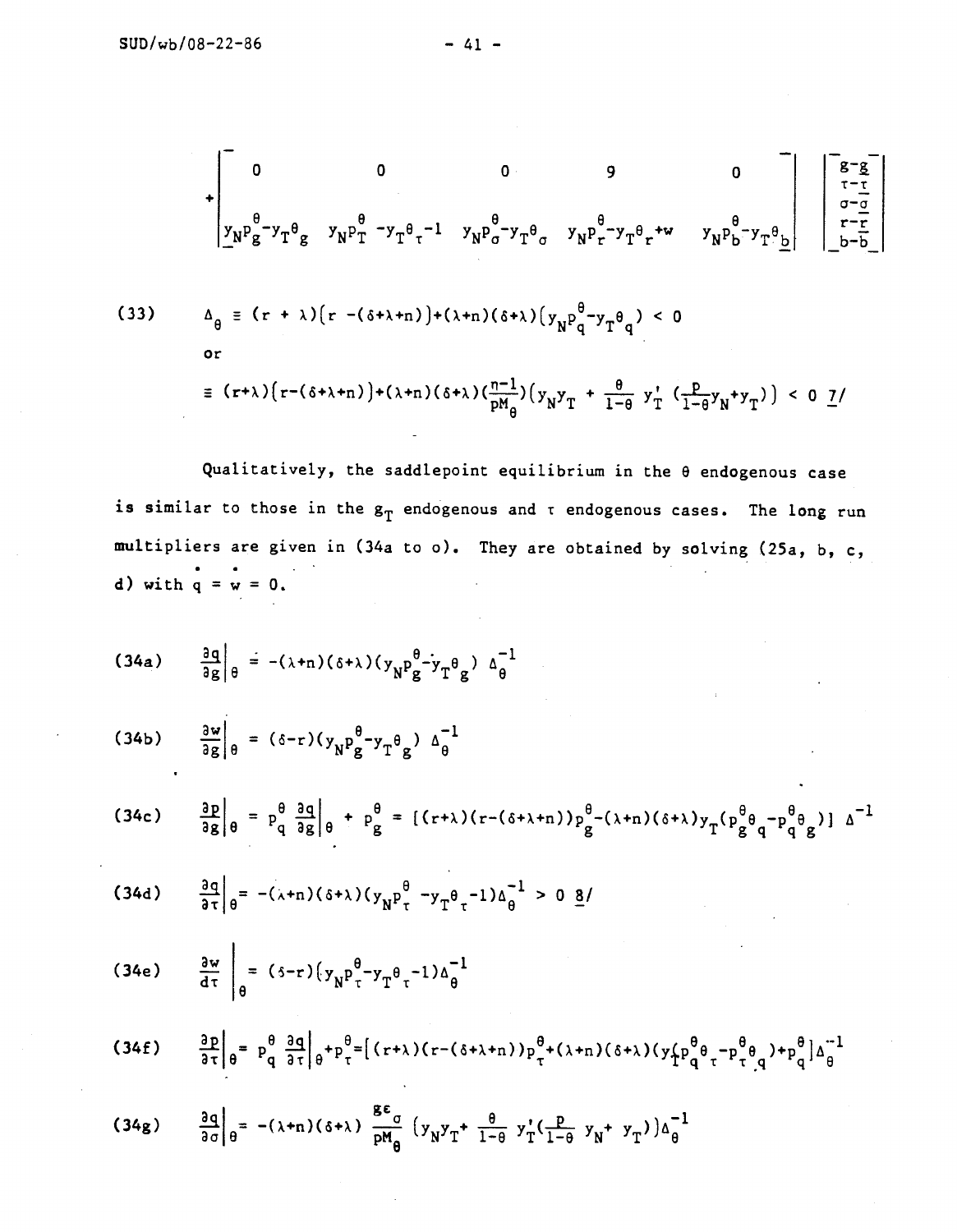$$
(34h) \frac{\partial v}{\partial \sigma} \Big|_{\theta} = (\delta - r) \frac{g\sigma}{pH_{\theta}} \Big( y_{N}y_{T} + \frac{\theta}{1-\theta} y_{T}^{T} \Big( \frac{p}{1-\theta} y_{N} + y_{T} \Big) \Big) \Big|_{\theta}^{-1}
$$
\n
$$
(34i) \frac{\partial p}{\partial \sigma} \Big|_{\theta} = p_{q}^{\theta} \frac{3q}{3\sigma} \Big|_{\theta} + p_{\sigma}^{\theta} = (r - (\delta + \lambda + n)) (r + \lambda) p_{\sigma}^{\theta} \Big|_{\theta}^{-1} < 0
$$
\n
$$
(34j) \frac{\partial q}{\partial r} \Big|_{\theta} = -[(r - n)q + (\lambda + n)(\delta + \lambda)(\omega + y_{N}p_{T}^{\theta} - y_{T}^{\theta}r)] \Big|_{\theta}^{-1}
$$
\n
$$
(34k) \frac{\partial v}{\partial r} \Big|_{\theta} = -[q(1 - (y_{N}p_{q}^{\theta} - y_{T}^{\theta}q)) + (r - \delta)(\omega + y_{N}p_{T}^{\theta} - y_{T}^{\theta}r)] \Big|_{\theta}^{-1}
$$
\n
$$
(34k) \frac{\partial v}{\partial r} \Big|_{\theta} = p_{q}^{\theta} \frac{3q}{\sigma r} \Big|_{\theta} + p_{T}^{\theta} = -p_{q}^{\theta} (r - n)q + (\lambda + n)(\delta + \lambda)w + (\lambda + n)(\delta + \lambda) y_{T} \Big( p_{q}^{\theta} q_{T} - p_{T}^{\theta} q \Big)
$$
\n
$$
= [-p_{q}^{\theta} \Big( (r - n)q + (\lambda + n)(\delta + \lambda)w + (\lambda + n)(\delta + \lambda) y_{T} \Big( p_{q}^{\theta} q_{T} - p_{T}^{\theta} q \Big)
$$
\n
$$
+ p_{r}^{\theta} (r + \lambda) \Big( r - (\delta + \lambda + n) \Big) \Big|_{\theta}^{-1}
$$
\n
$$
(34m) \frac{\partial q}{\partial b} \Big|_{\theta} = -(\lambda + n)(\delta + \lambda) (y_{N}p_{D}^{\theta} - y_{T}^{\theta}p_{N}) \Big|_{\theta}^{-1}
$$
\n

Note from (31b) that even given q, the effect of an increase in g on p is ambiguous. This is because while cet.par. an increase in g will raise p (if some of the additional spending falls in non-traded goods (i.e.,  $\varepsilon$ <1)) the increase in 8 required to keep the budget balanced (see 31h) will tend to lower p, both by reducing private demand for non—traded goods and by increasing their supply. Clearly, if all the additional spending falls on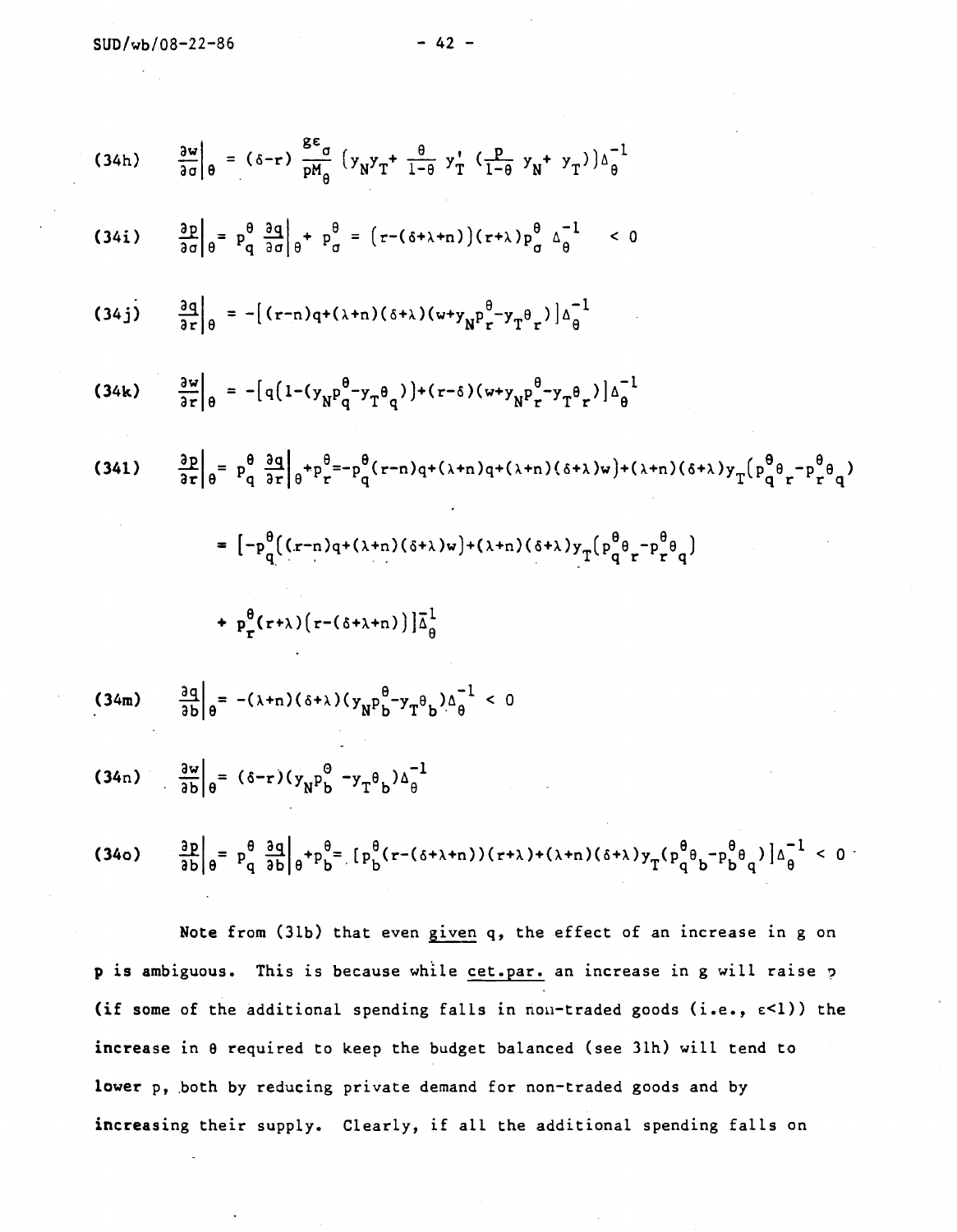traded goods ( $\varepsilon=1$ ), then  $p_{g}^{\theta}<0$ . Even if  $\varepsilon=0$ , on the other hand, an increase in p is not certain. If the tax effect dominates,  $(p_g^{\theta} < 0)$  then the long-run effect of an increase in public spending is to lower q and p, while w increases if  $\delta > r$ , falls if  $\delta < r$ .

An increase in  $\tau$ , with budget balance maintained by lowering  $\theta$ , will, given q, tend to create excess demand for non—traded goods. p rises to clear. the market, i.e.  $p^{\theta}_{r}$  0. Aggregate consumption in terms of traded goods therefore increases in the long run and so does the long-run price of nontraded goods. w will rise if  $r > \delta$ , fall if  $r < \delta$ .

Switching public spending towards traded goods, holding g constant will, given q, reduce p. This will expand the production of trade goods and the tpt receipts at a given value of 8. The tpt rate is therefore lowered to prevent a budget surplus from emerging. For small value of  $\theta$ , long-run g falls and the price level unambiguously declines in the long run. For large values of 8', however, the boost to real income associated with lowering the distortion may be large enough to raise q. The long-run value of p of course declines. w moves in the same direction as q if  $r > \delta$ , in the opposite direction if  $r < \delta$ .

An increase in r will, if  $b > o$ , require a higher value of  $\theta$  to balance the budget. Given q, p falls to equilibrate the non-traded goods market. Long—run aggregate consumption in terms of traded goods increases unless the negative effects on human capital (measured in traded goods) of a lower value of p and a higher value of  $\theta$ , i.e.  $y_N^{\theta}P_r^{\theta}y_T^{\theta}$ , are very strong. If q were to fall, the long—run effect on p is negative, otherwise it is ambiguous. **-** Contract of -

A higher value of b also requires a higher tax rate 8 to take care of the increased government interest bill. Given q, the price of nontraded goods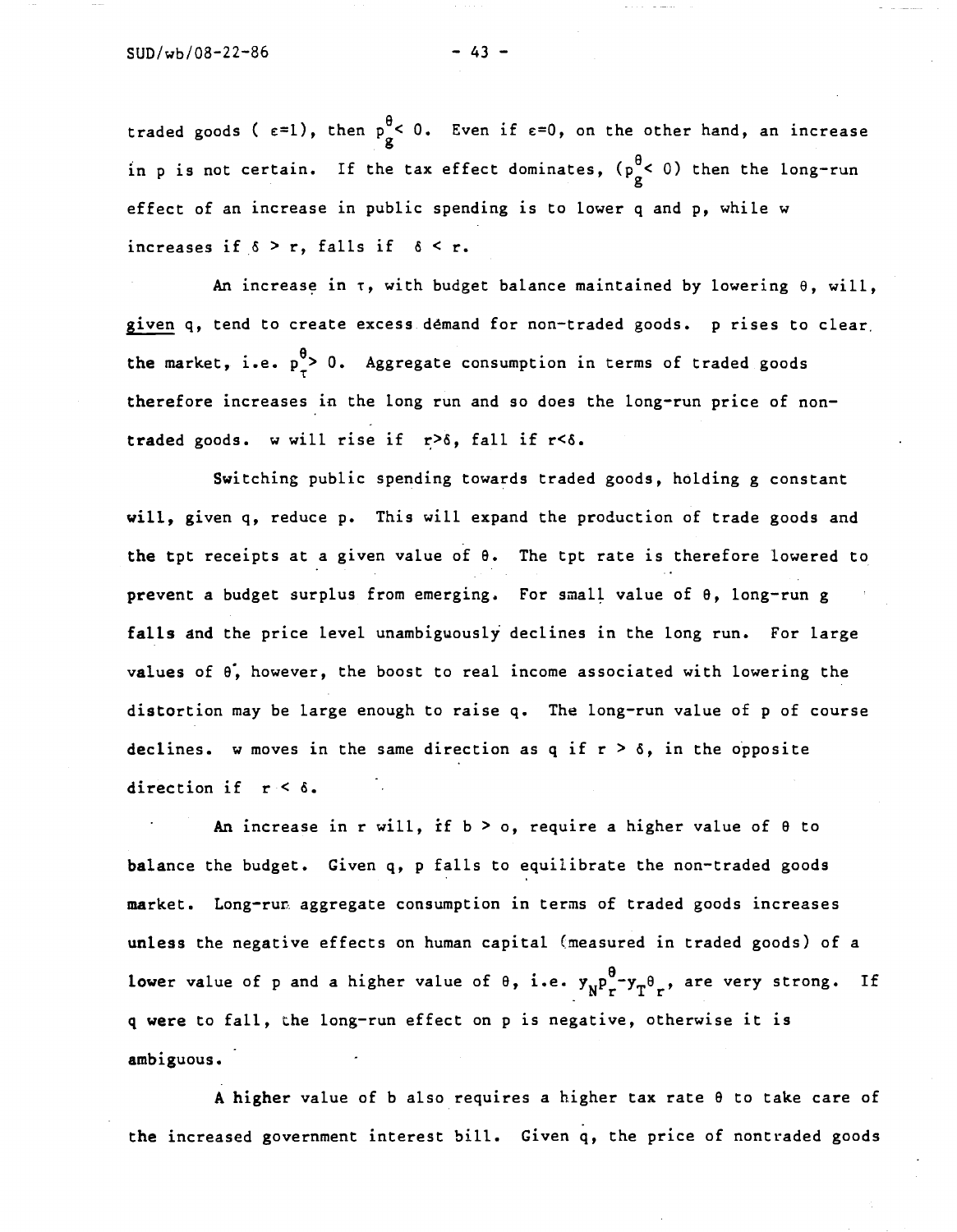declines. Long-run q declines, as does long-run p. w increases if  $\delta > r$ , decreases if  $\delta < r$ . To the attractions of repudiation is now added the lower distortionary tax rates that it permits.

# 4c. g responds endogenously to maintain budget balance

When g responds endogenously to ensure budget balance in response to variations in r, e, a, r, and b we solve the nontraded goods market equilibrium condition (25c) and the real growth corrected balanced budget condition (25d) for p and g as functions of g,  $\tau$ ,  $\theta$ ,  $\sigma$ , r and b. This yields

$$
(35a) \qquad p = p^g(q; \tau, \theta, \sigma, r, b)
$$

 $(35b)$  g = g(q; $\tau$ , $\theta$ , $\sigma$ , $\tau$ , $b$ ) where

$$
(36a) \t pqg = \frac{(1-\eta)}{p} Mg-1 > 0
$$

(36b)  $p_{\tau}^{g} = \frac{(1-\epsilon)}{p} M_{g}^{-1} > 0$ 

$$
(36c) \t p_\theta^g = \left[ \left( \frac{1-\epsilon}{p} \right) y_T + \frac{y_T^{\prime}}{(1-\theta)^2} \left( 1 + (1-\epsilon)\theta \right) M_g^{-1} \right]
$$

$$
(36d) \t p_{\sigma}^g = -\frac{g \epsilon_{\sigma}}{p} M_{g}^{-1} < 0
$$

(36e) 
$$
(\frac{\varepsilon-1}{p})bM\frac{1}{g}
$$
 (assuming  $b \ge 0$ )

$$
(36f) \t pbg = (\varepsilon-1)(r-n)Mg-1 < 0.
$$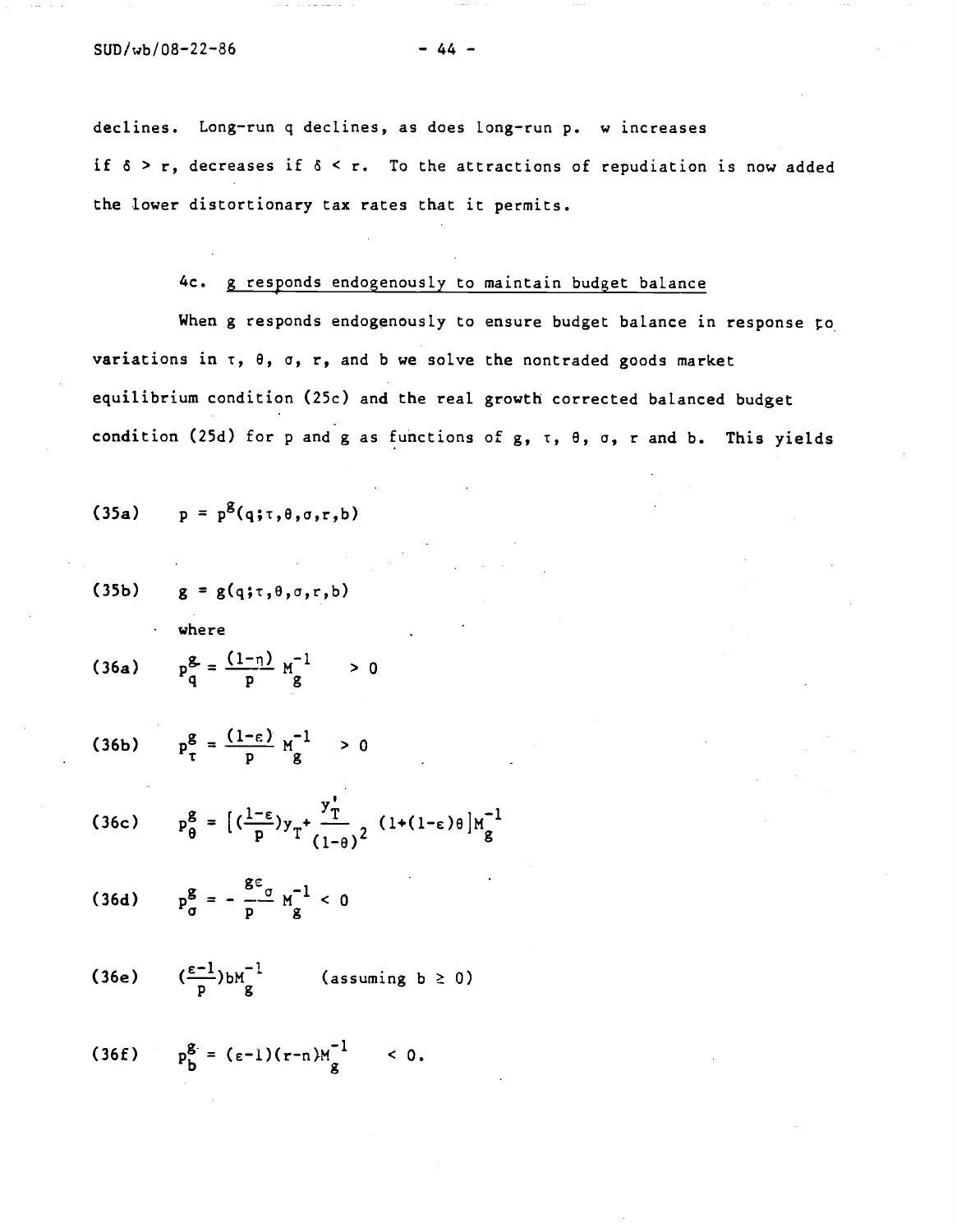$$
(36g) \t g_q = \frac{\theta}{1-\theta} y'_T M^{-1} g \t 0
$$

(36h) 
$$
g_{\tau} = \Omega^{-1} M_g^{-1} \qquad 0 \le g_{\tau} \le 1
$$

(36i) 
$$
g_{\theta} = [a^{-1}y_T(1 + \frac{\theta}{1-\theta} \phi) + \theta(\frac{y'_T}{1-\theta})^2] M_g^{-1}
$$

(36j) 
$$
g_{\sigma} = -\frac{\theta}{1-\theta} y_{T}^{\dagger} g \frac{g}{\theta} M_{g}^{-1} > 0
$$

$$
(36k) \qquad g_r = -\Omega^{-1}bM_g^{-1} \leq 0 \qquad \text{(assuming } b \geq 0)
$$

$$
(361) \t g_b = -(r-n) a^{-1} M_g^{-1} < 0
$$

(36m) 
$$
M_g = \Omega^{-1} + \frac{\theta}{1-\theta} y_T^{\dagger} (\frac{\epsilon - 1}{p}) > 0
$$

Substituting (35a,b) into (25a,b) and linearizing around a stationary  $\mathcal{L}_{\mathcal{L}}$  $\lambda$ equilibrium yields

(37)
$$
\begin{bmatrix} \dot{q} \\ \dot{w} \end{bmatrix} = \begin{bmatrix} r-\delta & -(\delta+\lambda)(\lambda+n) \\ y_Np_q^{g-1} & r-n \end{bmatrix} \begin{bmatrix} q-\overline{q} \\ w-\overline{w} \end{bmatrix} + \begin{bmatrix} 0 & 0 & 0 & q & 0 \\ y_Np_q^{g-1} & y_Np_q^{g-1} & y_Np_q^{g-1} & y_Np_q^{g-1} & y_Np_q^{g-1} \end{bmatrix}
$$

For the system given in (37) to have a saddlepoint configuration, (38) must hold: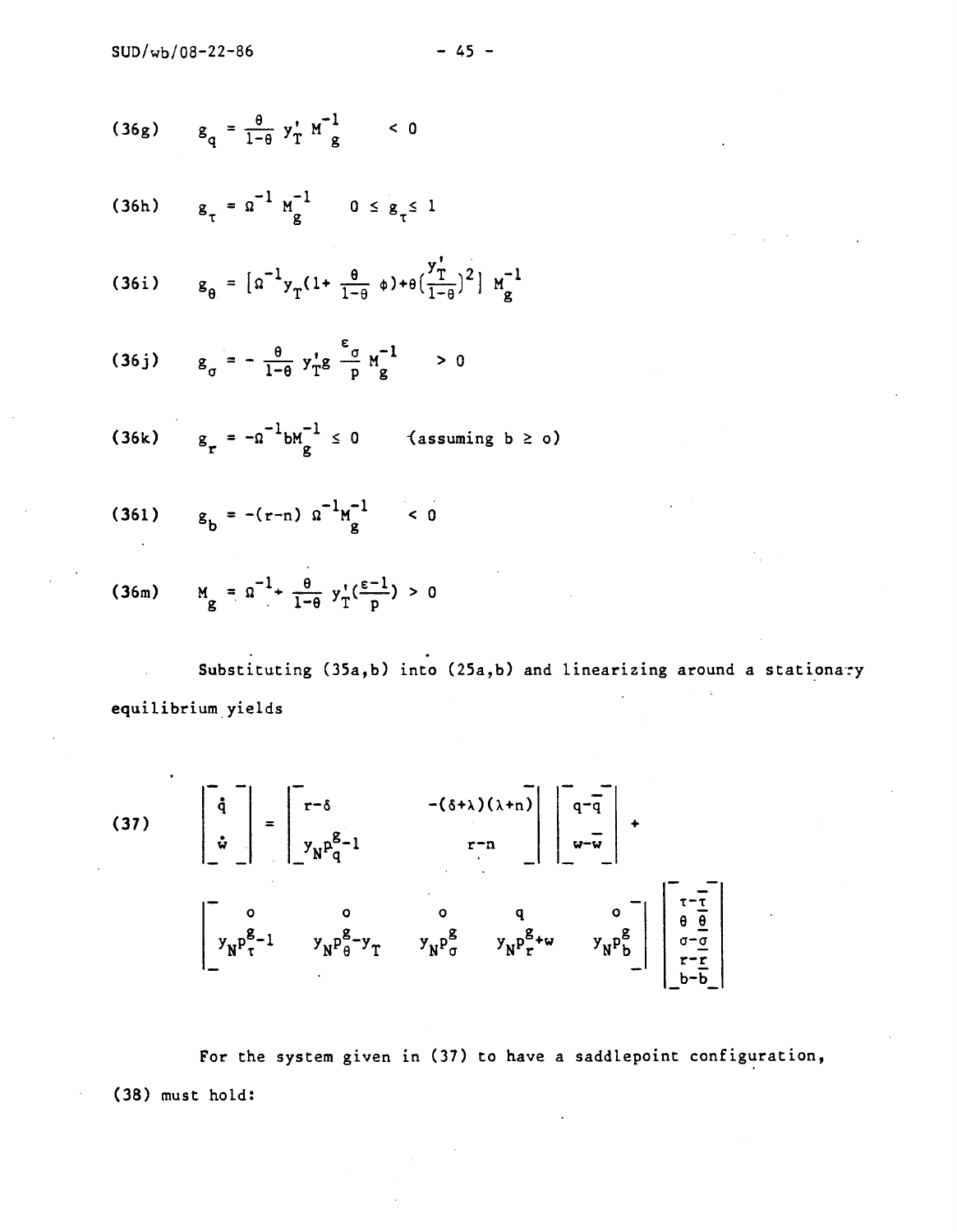$$
(38) \qquad \Delta_g = (r+\lambda)\big(r-(\delta+\lambda+n)\big)+(\lambda+n)(\delta+\lambda)y_NP_q^g < 0
$$

Assuming as before that the  $\dot{w} = 0$  locus is upward-sloping, it can be seen that the slope of the  $\dot{w} = 0$  locus is the same when g is endogenous as when  $\tau$  is endogenous if  $\theta = 0$ . If  $0 < \theta < 1$ , then the  $\dot{\omega} = 0$  locus is steeper when g is endogenous than when  $\tau$  is endogenous.  $9/$  The q = 0 locus always has the same slope, regardless of the financing mode. The shape of the  $\dot{w} = 0$ locus with  $\theta$  endogenous 10/ cannot in general be ranked relative to that of the  $\dot{w} = 0$  locus with g endogenous.

The long-run effects of changes in  $\tau$ ,  $\theta$ ,  $\sigma$ , r and b on q, w and q are given below in (39a to o). Note that the special case  $\varepsilon=1$ , no public spending on (and no changes in public spending on) non—traded goods, gives the multipliers already obtained in  $(23a,n)$  for the  $g_T$  endogenous case.

(39a) 
$$
\frac{\partial q}{\partial \tau}|_g = (\lambda + n)(\delta + \lambda)(1 - y_N p_\tau^B) \Delta \frac{1}{g}
$$
   
\n(39b)  $\frac{\partial w}{\partial \tau}|_g = (r - \delta)(1 - y_N p_\tau^B) \Delta \frac{1}{g}$   
\n(39c)  $\frac{\partial p}{\partial \tau}|_g = p_q^S \frac{\partial q}{\partial \tau}|_g + p_\tau^B = [(\lambda + n)(\delta + \lambda)(p_q^B - p_\tau^B) + (r - n)(r - \delta)p_\tau^B] \Delta \frac{1}{g}$   
\n(39d)  $\frac{\partial q}{\partial \theta}|_g = -(\lambda + n)(y_N p_\theta^B - y_T) \Delta \frac{1}{g}$   
\n(39e)  $\frac{\partial w}{\partial \theta}|_g = (\delta - r)(y_N p_\theta^B - y_T) \Delta \frac{1}{g}$   
\n(39f)  $\frac{\partial p}{\partial \theta}|_g = p_q^g \frac{\partial q}{\partial \theta}|_g + p_\theta^g = [(\lambda + n)(\delta + \lambda)y_T p_q^B + (r + \lambda)(r - (\delta + \lambda)) p_\theta^B] \Delta \frac{1}{g}$   
\n(39g)  $\frac{\partial q}{\partial \theta}|_g = -(\lambda + n)(\delta + \lambda)y_N p_\sigma^B \Delta \frac{1}{g} < 0$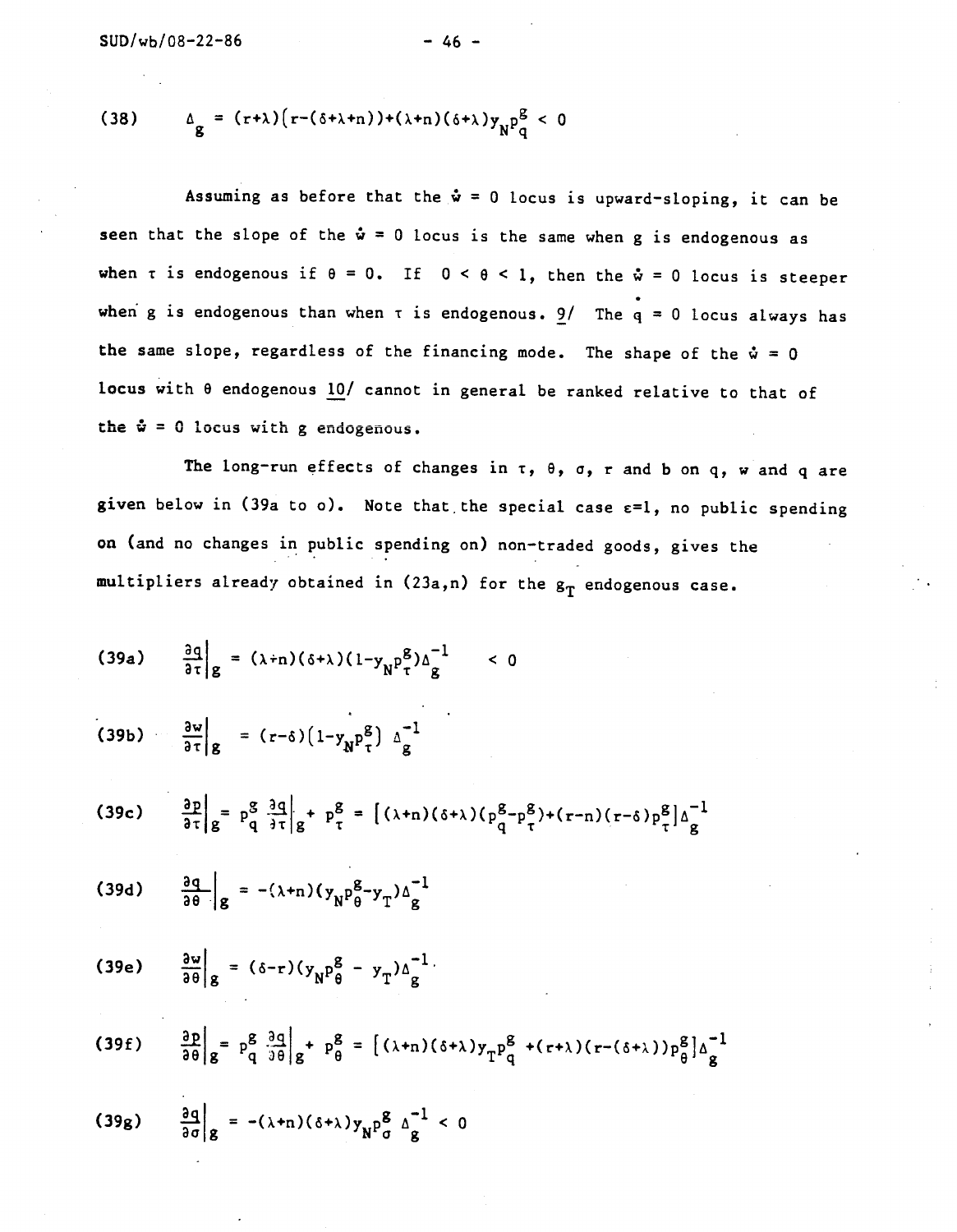(39h) 
$$
\frac{\partial w}{\partial \sigma}|_{g} = (\delta - r) y_{N} p_{\sigma}^{g} \Delta \frac{1}{g}
$$
  
(39i) 
$$
\frac{\partial p}{\partial \sigma}|_{g} = p_{q}^{g} \frac{\partial q}{\partial \sigma}|_{g} + p_{\sigma}^{g} = (r+\lambda)(r - (\delta + \lambda + n)) p_{\sigma}^{g} \Delta \frac{1}{g} < 0
$$

$$
(39j) \qquad \frac{\partial q}{\partial r}\Big|_{g} = -[(r-n)q+(\lambda+n)(\delta+\lambda)(w+y_{N}p_{r}^{g})]\Delta_{g}^{-1}
$$

(39k) 
$$
\frac{\partial w}{\partial r}\Big|_{g} = [-q(1-y_{N}p_{q}^{g})+(\delta-r)(w+y_{N}p_{r}^{g})]\Delta_{g}^{-1}
$$

$$
(391) \qquad \frac{\partial p}{\partial r}\bigg|_{g} = p\frac{g}{q}\left.\frac{\partial q}{\partial r}\right|_{g} + p\frac{g}{r} = \left[-p\frac{g}{q}\left[\left(r-n\right)q+\left(\lambda+n\right)\left(\delta+\lambda\right)w\right] + p\frac{g}{r}\left(r+\lambda\right)\left(r-\left(\delta+\lambda+n\right)\right)\right]\Delta\frac{1}{g}
$$

$$
(39m) \qquad \frac{3q}{3b|g} = -(\lambda + n)(\delta + \lambda)y_N^{\beta} \Delta_g^{-1} < 0
$$

$$
(39n) \qquad \frac{\partial w}{\partial b}\Big|g = (5-r) y_N p_b^g \Delta_g^{-1}
$$

$$
(39o) \qquad \frac{ap}{ab}\bigg|_{g} = p_{q}^{2} \frac{aq}{ab}\bigg|_{g} + p_{b}^{g} = p_{b}^{g} (r+\lambda) (r - (\delta + \lambda + n))\Delta \frac{1}{g} < 0
$$

The long-run effects of an increase in  $\tau$  with g endogenous, given in (38a,b,c) are proportional to the long—run effects of an increase in g with  $\tau$  endogenous, given in (29a,b,c). This is because  $\frac{\partial q}{\partial \tau}\Big|g = \frac{\partial q}{\partial \tau} + \frac{\partial q}{\partial g}$ .  $\frac{\partial g}{\partial \tau}$  and ogenous, given in (29a,b,c). This is because  $\frac{\partial q}{\partial \tau}\Big|g = \frac{\partial q}{\partial \tau} + \frac{\partial q}{\partial g}$ .  $\frac{\partial g}{\partial \tau}$  and<br>=  $\frac{\partial q}{\partial g} + \frac{\partial q}{\partial \tau} \frac{\partial \tau}{\partial g} \frac{11}{L}$ . Therefore  $\frac{\partial g}{\partial \tau}\Big|g = \frac{\partial q}{\partial g}\Big|_{\tau}$ .  $\frac{\partial g}{\partial \tau}$ . Similarly,  $\frac{\partial q}{\partial g}\bigg|_{\tau} = \frac{\partial q}{\partial g} + \frac{\partial q}{\partial \tau} \frac{\partial q}{\partial g} \frac{11}{16}$ . Therefore  $\frac{\partial g}{\partial \tau}\bigg|_{g} = \frac{\partial q}{\partial g}\bigg|_{\tau} + \frac{\partial g}{\partial \tau}$ . Similarly,  $\frac{\partial w}{\partial \tau}\bigg|_{g} = \frac{\partial w}{\partial g}\bigg|_{\tau} + \frac{\partial g}{\partial \tau}$ and  $\frac{\partial P}{\partial \tau}|_g = \frac{\partial P}{\partial g}|_{\tau} \cdot \frac{\partial g}{\partial \tau}$ . Since, quite obviously,  $\frac{\partial g}{\partial \tau} > 0$ , q falls when  $\tau$  is raised, w falls if  $r > \delta$  (rises if  $r < \delta$ ) and p will rise (when  $\delta = r$ ) if  $\epsilon > \eta$ , i.e. if the increase in public spending adds more to public spending on non-traded goods then the increase in taxes subtracts from private spending on non—traded goods.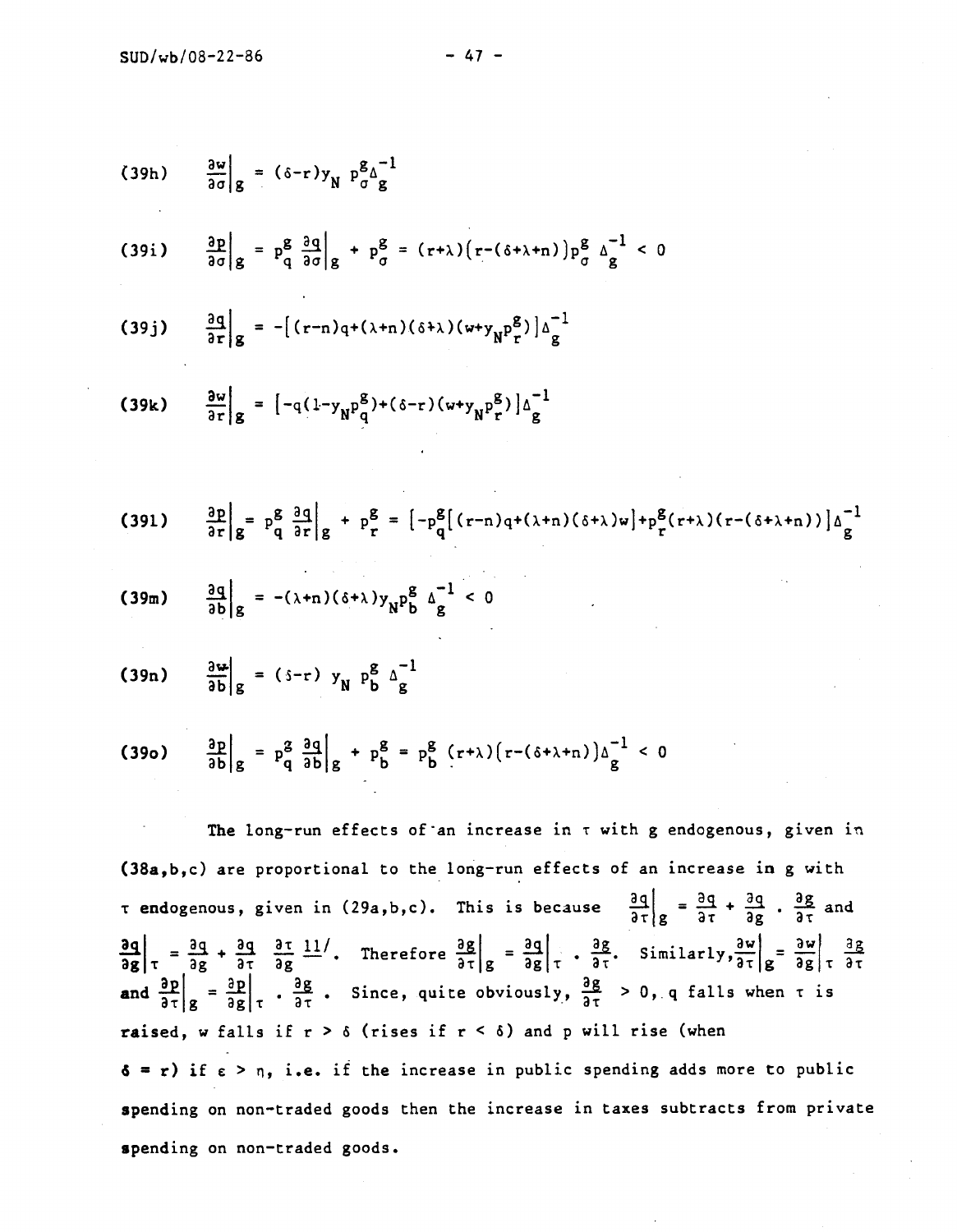The ambiguity of the long-run effects of an increase in  $\theta$  with g endogenous (equations [39d,e,f]) are the same as those of the long-run effects of an increase in g with 9 endogenous (equations 34a,b,c) discussed in the previous Section (note that, since we assume that we aren't on the wrong side of the tpt Laffer curve,  $\frac{\partial g}{\partial \theta} > 0$ ).

An increase in the share of traded goods in public spending again lowers long-run p and q, and lowers w if  $r > \delta$ , raises it if  $\delta > r$ . Note that with p lower, tpt tax receipts will increase (if  $\theta > 0$ ) and g will rise to preserve budget balance. -

A higher interest rate requires a lower volume of public spending to balance the budget. This will depress p, given q. The long-run effect in q is ambiguous. If it increases, the long-run effect on p is ambiguous. If q falls, p must also go down. A larger stock of public debt requires a cut in public spending. p and q fall.

The case where the budget is kept balaned by varying the composition of public spending, keeping the total constant in terms of traded goods is omitted for reasons of space and left as an exercise. Much of it (e.g. the long-run effects of changes in g,  $\tau$  and  $\theta$ , with  $\sigma$  endogenous) can be derived straightforwardly from the analysis in Sections 4a,b, and c (e.g. from the long-run effects of a change in  $\sigma$  with  $\tau$ ,  $\theta$  or g endogenous).

### 5. Conclusion

The volume and composition of exhaustive public spending and the structure of taxation are important influences on the composition of production between traded and non—traded goods, the real exchange rate, the net foreign asset position and the volume of private consumption in the short run and in the long—run. Even when the problem of public debt stabilization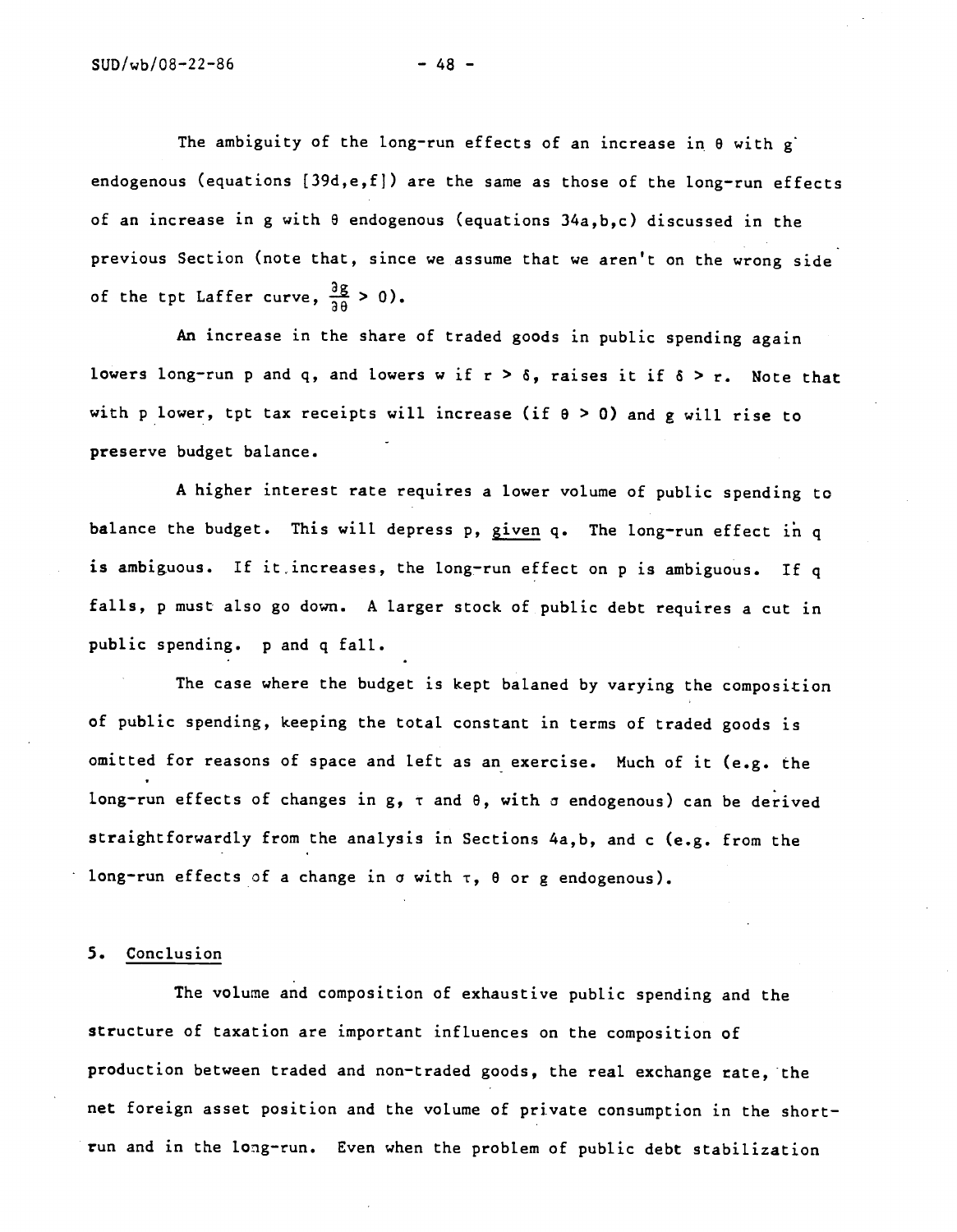is not present, as in section 4 of the paper where the public sector was assumed to maintain continuous real. growth corrected budget balance, important fiscal options remain. Two examples serve to illustrate this.

Consider a government that has decided to reduce the bias against traded goods in its fiscal programme by reducing 9, the tpt rate. If tax revenue decreases as  $\theta$  is reduced, the government has several options, even assuming the budget is kept balanced. If it raises the other (lump sum) tax in its arsenal, the following will happen. In the long run (equations 29d,e,f) the consumer's relative price of non—traded goods,p, rises, i.e. the consumer's real exchange rate depreciates. The producers' relative price of non-traded goods  $\frac{p}{1-\theta}$  should decline as  $\theta$  is reduced, unless the increase in p more than offsets the reduction in the tax rate on traded goods. This perverse result can happen only if there are "first—order" real income effects on private consumption demand from the reduction in the distortionary tax rate. Conventional intertemporal optimizing models such as the representative infinite—lived household, have the property that there are no "first—order" real income effect if the distortionary tax is the only distortion and the tax rate change is evaluated at  $\theta = 0$ . In the Yaari-Blanchard model of consumer behavior, tax rate changes evaluated at  $\theta = 0$  will have "first order" real income effects even if there are no other conventional distortions, as long as r, the market interest rate and S, the consumer's pure rate of time preference, differ from each other. Specifically, if  $r > \delta$ , a reduction in  $\theta$  will have a positive first order real income effect, even at  $\theta = 0$ , which may boost private spending in general and private demand for non—traded goods in particular by so much that  $\frac{p}{1-\theta}$  rises when  $\theta$  is lowered. In that case the movement of resources will be out of the traded goods sector and into the non—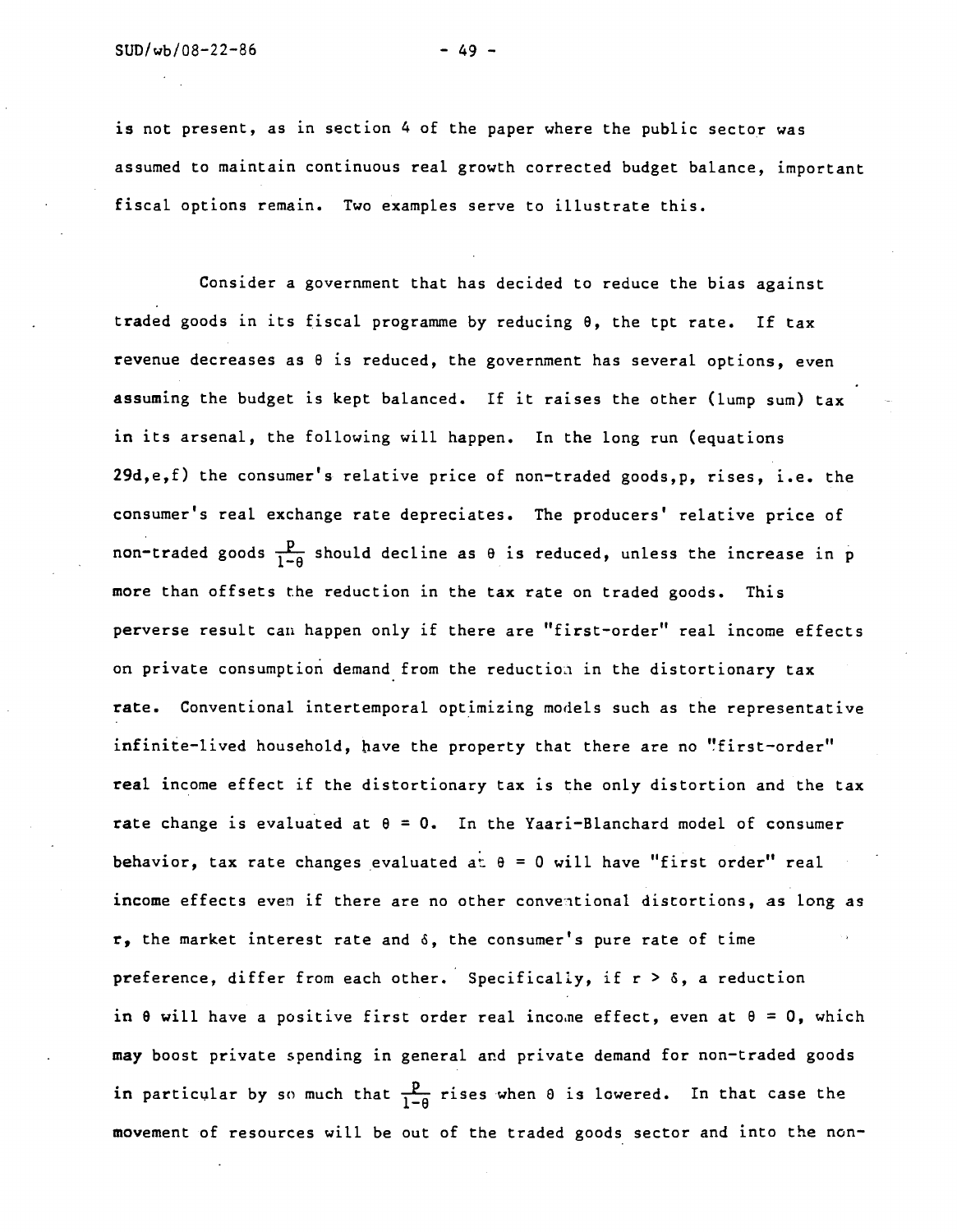traded goods sector, in spite of the reduction in the tax rate on tradeables production.  $r \neq \delta$  is operationally equivalent to another distortion.

Without wishing to advance the perverse case as the likely one, it illustrates the importance of even minor concessions to realism in modelling private consumption and saving behavior. The Yaari—Blanchard model with its effective private discount rate in excess of the marginal cost of government borrowing, generates equilibria than can be characterized by r below, equal to or above  $\delta$ , in the short run and in the long run. The absence of debtneutrality in the Yaari—Blanchard model is another important ingredient in the analysis of real—world fiscal and financial policy issues.

If instead of raising its other tax, the government accompanies its cut in  $\theta$  by a cut in public spending, the consequences for the real exchange rate and the sectoral allocation of production can be quite different.

From equations (39d,e,f) .it can be seen that the effect on the real exchange rate is ambiguous. The cut in  $\theta$ , which will cet. par. (i.e. given q and g) be associated with an increase in p, is accompanied by a spending cut which, if at least some of it falls on non—traded goods, will tend to depress their relative price. Unlike the previous case when r was raised, total taxes now are down. Private consumption demand will be boosted and, to the extent that this falls on non—traded goods, will tend to raise p. If p declines,  $p(1-e)^{-1}$  declines a-fortiori and production and resources more towards the traded goods section. Even if p increases,  $p(1-\theta)^{-1}$  will fall unless the increase in p is very large. This is less likely the smaller  $\theta$  and the excess of  $r$  over  $\delta$ .

It can be shown that even if  $\tau$  and g are kept constant, the government can balance the budget when it reduces the tpt rate by shifting the composition of public spending towards traded goods. 12/ (provided  $\theta > 0$ ).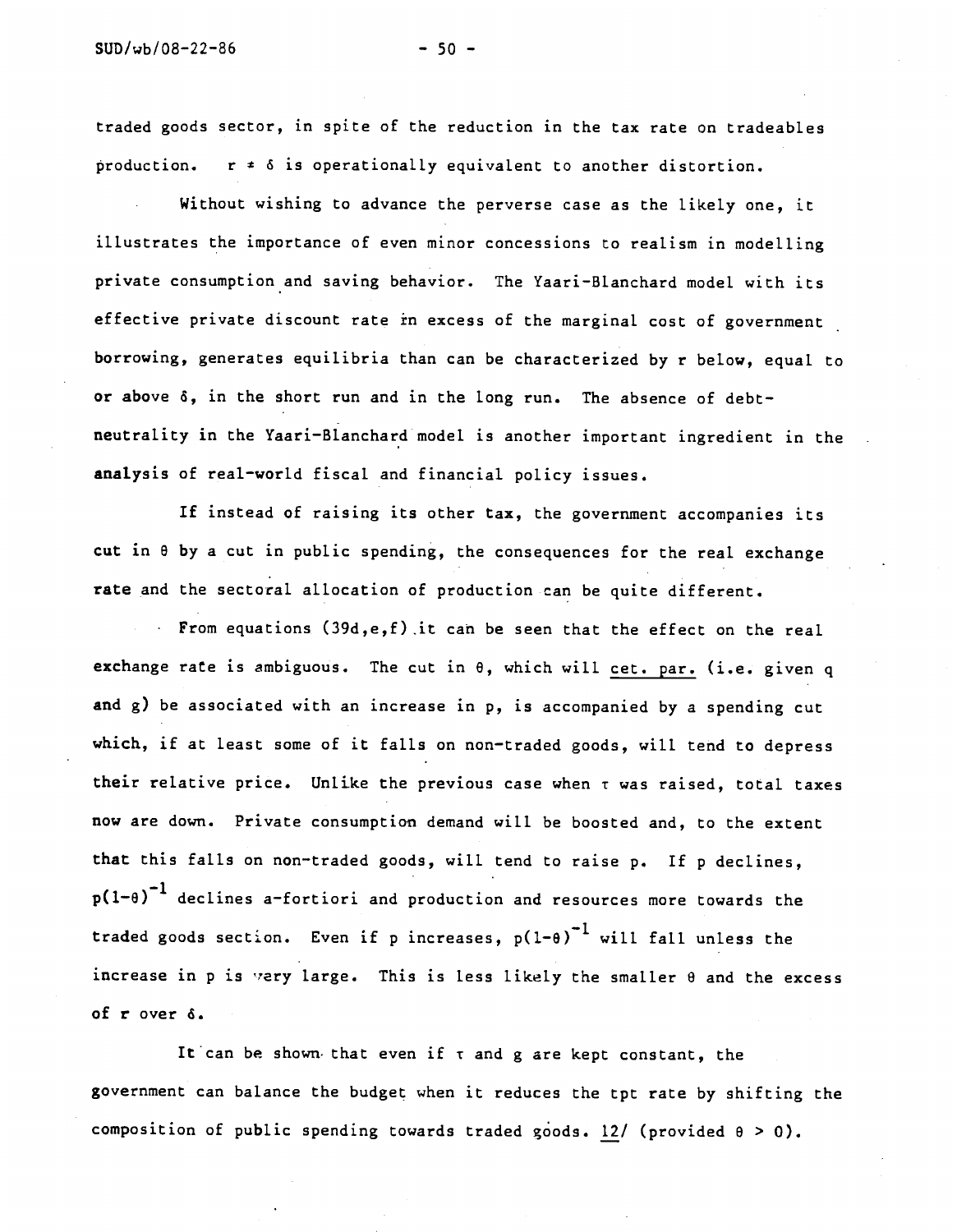This will reduce p and restore total tpt tax receipts to their previous level in spite of the lower rate by reducing  $\frac{p}{1-\theta}$  and further expanding the production of traded goods. With this budget balancing strategy, p definiteLy declines and resources unambiguously move into the traded goods sector.

The second example concerns alternative balanced budget responses to an increase in world real interest rates which increses the interest cost of servicing the public debt. If the government raises lump—sum taxes to offset the increased interest bill, the long-run effects will depend on the net foreign asset position of the country (equations 29, j, k,l). Consider for simplicity the case where  $r = \delta$ . In that case the country's net foreign aset position equals  $-b$ , the public debt. For a small negative value of  $f$  (for a small public debt), the long-run response to an increase in the interest rate involves the accumulation of private non—human wealth and an increase in the Level of consumption. The short—run response of consumption to an unanticipated permanent rise in r of course goes in the opposite direction. During the adjustment process a low but rising level of consumption generates the current account surpluses that accumulate into a higher long-run stock of net foreign assets which permit the long-run increase in consumption. The response of p is an immediate sharp drop followed by a steady rise and an eventual higher long—run equilibrium level.

If the initial position is that of a heavily indebted government and nation, however, all these results can be reversed, with a long—run decline in w, q and p being preceded by a short—run consumption boom and current account deficit.

If the incipient budget deficit resulting from an increase in r is avoided by an increase in the tpt rate, the result is much more ambiguous (see equations 34j, k, I). Given q, the increase in 0 required to pay for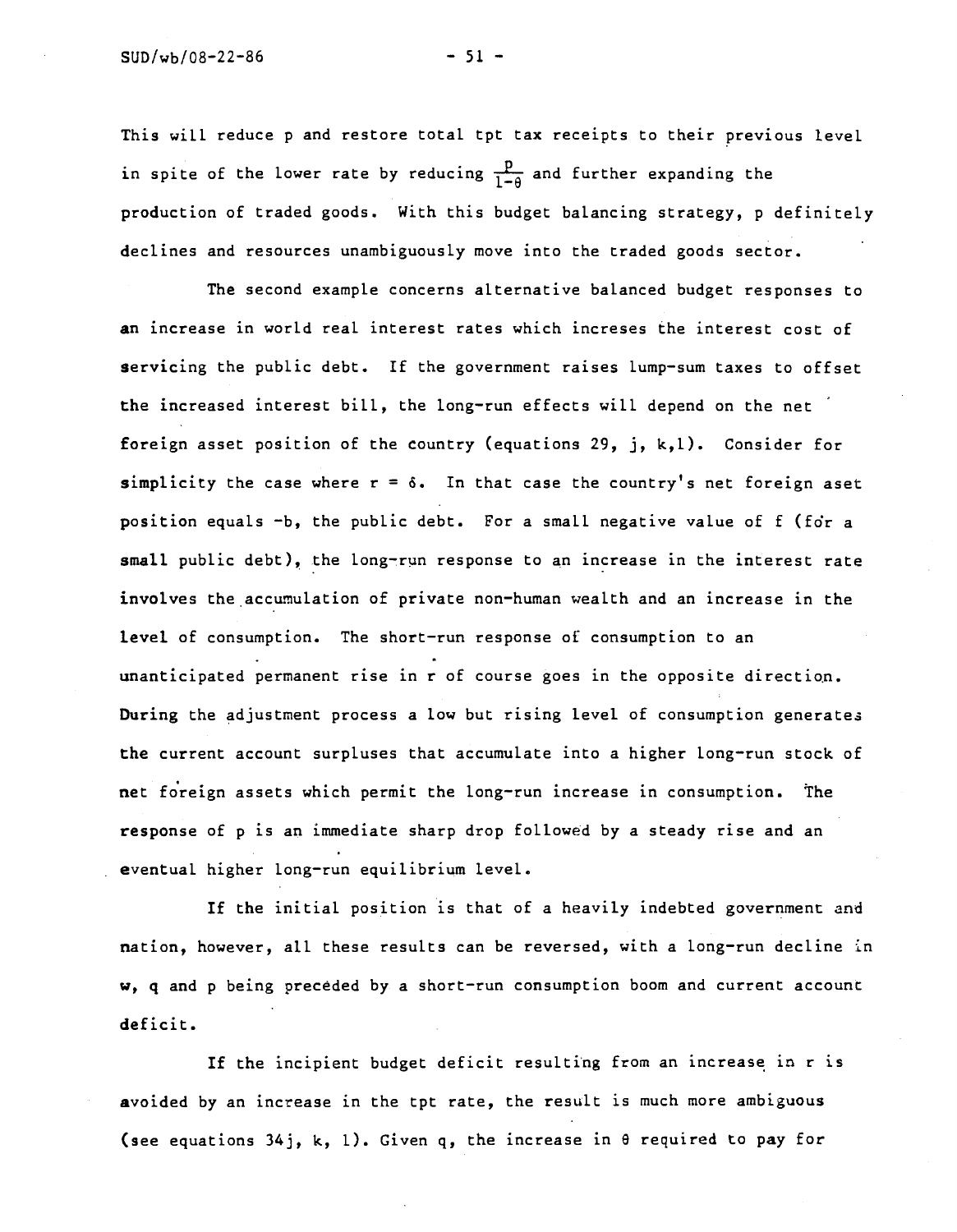the increase in debt service will tend to reduce p, so  $p_r^{\theta}$  < 0. Two economies starting off with the same moderate external debt position  $(c_{r-n})q+(\lambda+n)(\delta+\lambda)f>0$  could therefore have qualitatively different responses of p and of the composition of production in the short run and in the long run, to an increase in r, depending on whether  $\tau$  or  $\theta$  is raised  $\tau$  balance the budget. Specifically, the short-run decline in p and q followed py a long-run increase in both under the  $\tau$  endogenous rule in response to an unanticipated permanent increase in r could become, in the  $\theta$  endogenous case, a short-run increase in q and p followed by a long-run decline. Of course, the increase in  $\theta$  is, unlike the increase in  $\tau$ , associated with a dead-weight loss if  $\theta > 0$ .

If public spending is cut to balance the budget following an increase in r, the effect on p, given q, is again negative, if at least some of the spending cuts fall on non—traded goods. For the same (moderate) value of the foreign debt, the response of q and p can again be in the opposite direction from what it would be if  $\tau$  were adjusted to balance the budget. If the government's share of non—traded goods in total public consumption l—E,exceeds the private sector's share  $1-\eta$ , a long run decline in p is more likely when g is endogenous.

All the ingredients necessary for the consideration of alternative balanced—budget adjustment processes following a variety of internal and external shocks are contained in the previous sections. In a subsequent paper the preliminary unbalanced (but solvent) budget analysis of section (3) wil be extended to allow for more general borrowing strategies. Finally, the option of money financing, in practice often the authorities' first resort, will be added to the policy menu.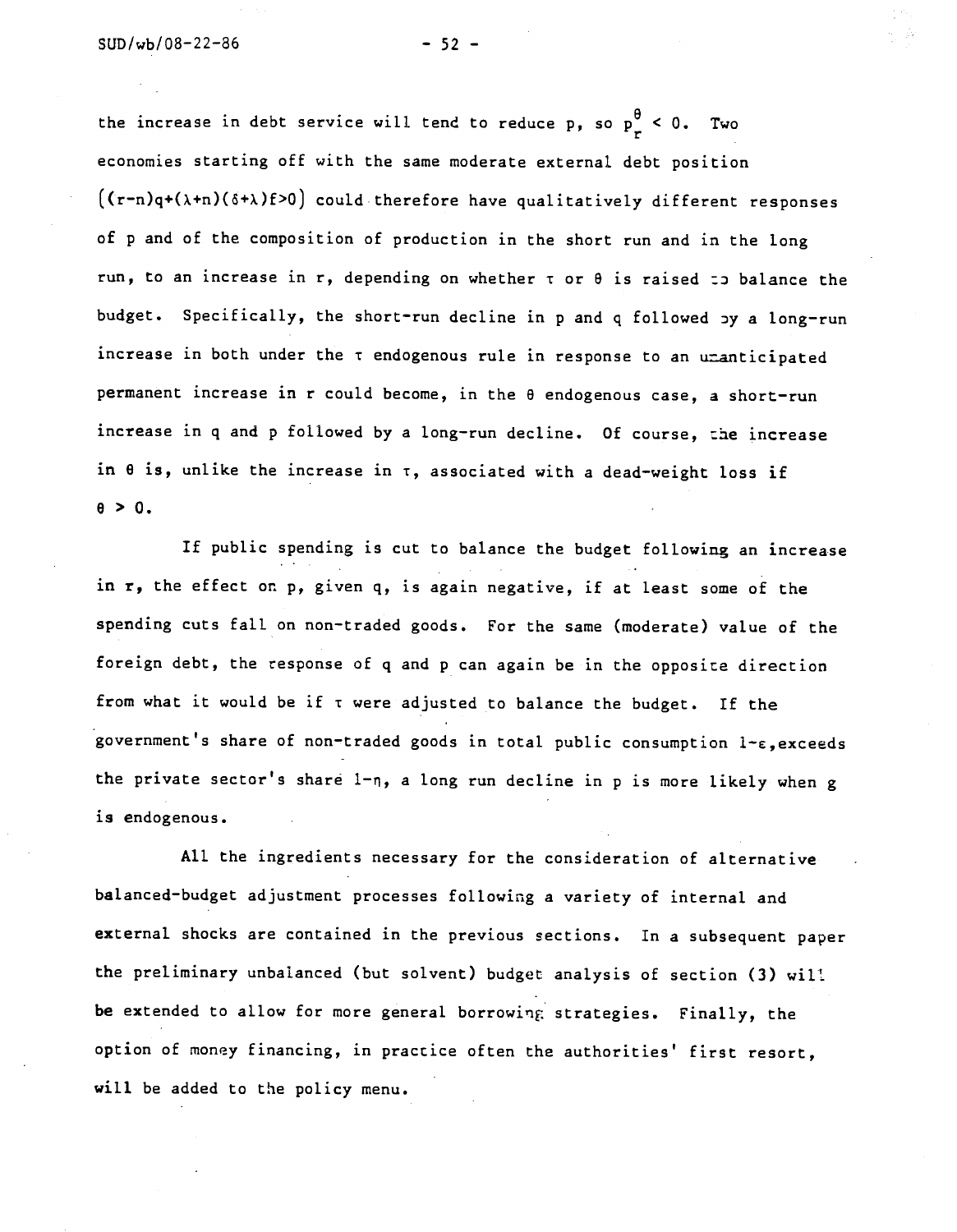### Footnotes

1. When integrated forward in time, equation (3') yields equation (3) when we impose the transversatity condition

$$
-\int_{\frac{1}{\epsilon}}^{\frac{0}{\epsilon}} (r(u)+\lambda) du
$$
\n
$$
\lim_{\ell \to \infty} h(\ell) e^{-\int_{\frac{1}{\epsilon}}^{\frac{0}{\epsilon}} (r(u)+\lambda) du} = 0.
$$

2.  $\bar{\pi}$  (s, t) is non-interest income, at time t, of a household born at time  $s \leq t$ .  $\overline{t}$  (s, t) is taxes net of transfers for that same household. 3. Consider, e.g., the simple 2—sector model with one scarce factor, L, which is subject to diminishing returns in a Cobb—Douglas technology and is perfectly mobile between sectors, i.e.,

$$
Y_{N} = L_{N}^{\alpha_{N}}
$$
 0 <  $\alpha_{T}$ ,  $\alpha_{N}$  < 1;  $L_{N} \ge 0$ ;  $L \ge L_{N}$   

$$
y_{T} = (L - L_{N})^{\alpha_{T}}
$$

Since  $y_T = (L-y_N^{\alpha N})^{\alpha T} = \ell(y_N)$ , we have

1

$$
\mathbf{r} = \frac{-\frac{1}{\alpha_{\mathbf{N}}}}{(\mathbf{L} - \mathbf{y}_{\mathbf{N}})^{\alpha_{\mathbf{T}}} - 1} \frac{\frac{1}{\alpha_{\mathbf{N}}}}{\mathbf{y}_{\mathbf{N}}} - 1
$$

$$
\mathfrak{g}'' = \frac{\alpha_{T}}{\alpha_{N}} \frac{\frac{1}{\alpha_{N}} - 2}{y_{N}} \left( L - y_{N}^{\frac{1}{\alpha_{N}}} \right) \alpha_{T}^{-2} \left( \frac{\alpha_{N} - 1}{\alpha_{N}} \right) \left( L - y^{\frac{1}{\alpha_{N}}} \right) + \left( \frac{\alpha_{T} - 1}{\alpha_{N}} \right) y^{\frac{1}{\alpha_{N}}} \left( \frac{1}{\alpha_{N}} \right)
$$

$$
= - \frac{\alpha_{T}}{\alpha_{N}} (L - y_{N}^{2})^{\alpha_{T} - 1} \frac{\frac{1}{\alpha_{N}} - 1}{y_{N}^{2}} \frac{\frac{1 - \alpha_{N}}{\alpha_{N}} y_{N}^{-1}}{\left(\frac{\alpha_{N}}{\alpha_{N}}\right) y_{N}^{-1}} + \frac{\frac{1 - \alpha_{T}}{\alpha_{N}} y_{N}^{-1}}{\left(\frac{\alpha_{N}}{\alpha_{N}}\right) y_{N}^{-1}} (L - y_{N}^{2})^{-1} ] < 0
$$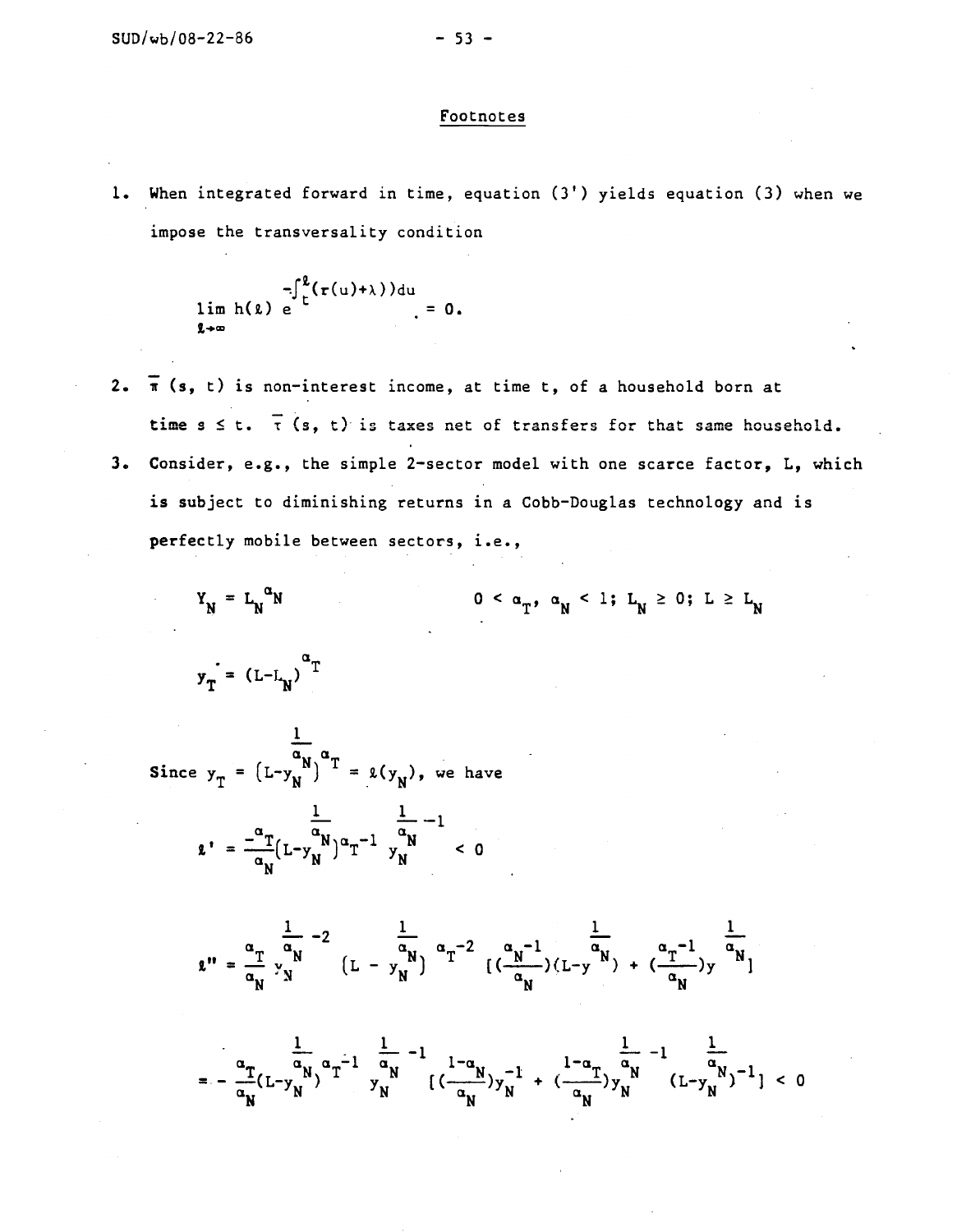Therefore,

$$
y_{T}^{\dagger} = \frac{-g^{\dagger}}{g^{\dagger}} = \frac{-1}{\left(\frac{1-\alpha_{N}}{\alpha_{N}}\right)y_{N}^{-1} + \left(\frac{1-\alpha_{T}}{\alpha_{N}}\right)y_{N}^{-1} \left(L-y^{M}\right)^{-1}} < 0
$$

and

$$
\phi = \frac{y_T^2}{y_T} \frac{p}{1-\theta} = \frac{(z^*)^2}{z''z} = \frac{-\alpha_T}{-\alpha_T} \frac{1}{\alpha_{N}^2}
$$

When  $y_N = 0$ ,  $\phi = 0$ . When  $T$   $T_{\text{linear}}$ When y<sub>N</sub> assumes its highest possible value, = L  $^{\text{N}}$ ,  $\phi$  =  $\frac{\text{T}}{1-\alpha_m}$  . Therefore, with  $\alpha_{\text{T}}$  > .5,  $\phi$  can exceed 1 in absolute value and a Laffer curve for the tpt exists.

4. It is comforting that governments cannot put the economy on a Pareto superior aggregate consumption path through a default on internally held debt. [Note that the traded goods only economy is the special case of oir economy when  $p_q = 0$ . In such an economy a path of q that dominates another path must be Pareto—superior].

It is easily checked [see Buiter (1984)] that the slope of the saddlepaths in Figure 5 is

$$
\frac{dq}{dw}\bigg|_{SS} = \frac{(r-n) + \sqrt{(r-n)^2 + 4(6+\lambda)(\lambda+n)(1-p_q(y_N + \frac{\theta}{1-\theta} y'_T))}}{2[1-p_q(y_N + \frac{\theta}{1-\theta} y'_T)]}
$$

x, the horizontal distance at  $E_0$  to the new saddlepath  $S_1S_1$  through  $E_1$  is given by

$$
x = db \frac{2(r-n) (1-p_q(y_N + \frac{\theta}{1-\theta} y_T^*))}{(r-n) + \sqrt{(r-n)^2 + 4(\delta+\lambda)(\lambda+n)(1-p_q(y_N + \frac{\theta}{1-\theta} y_T^*))}} < db
$$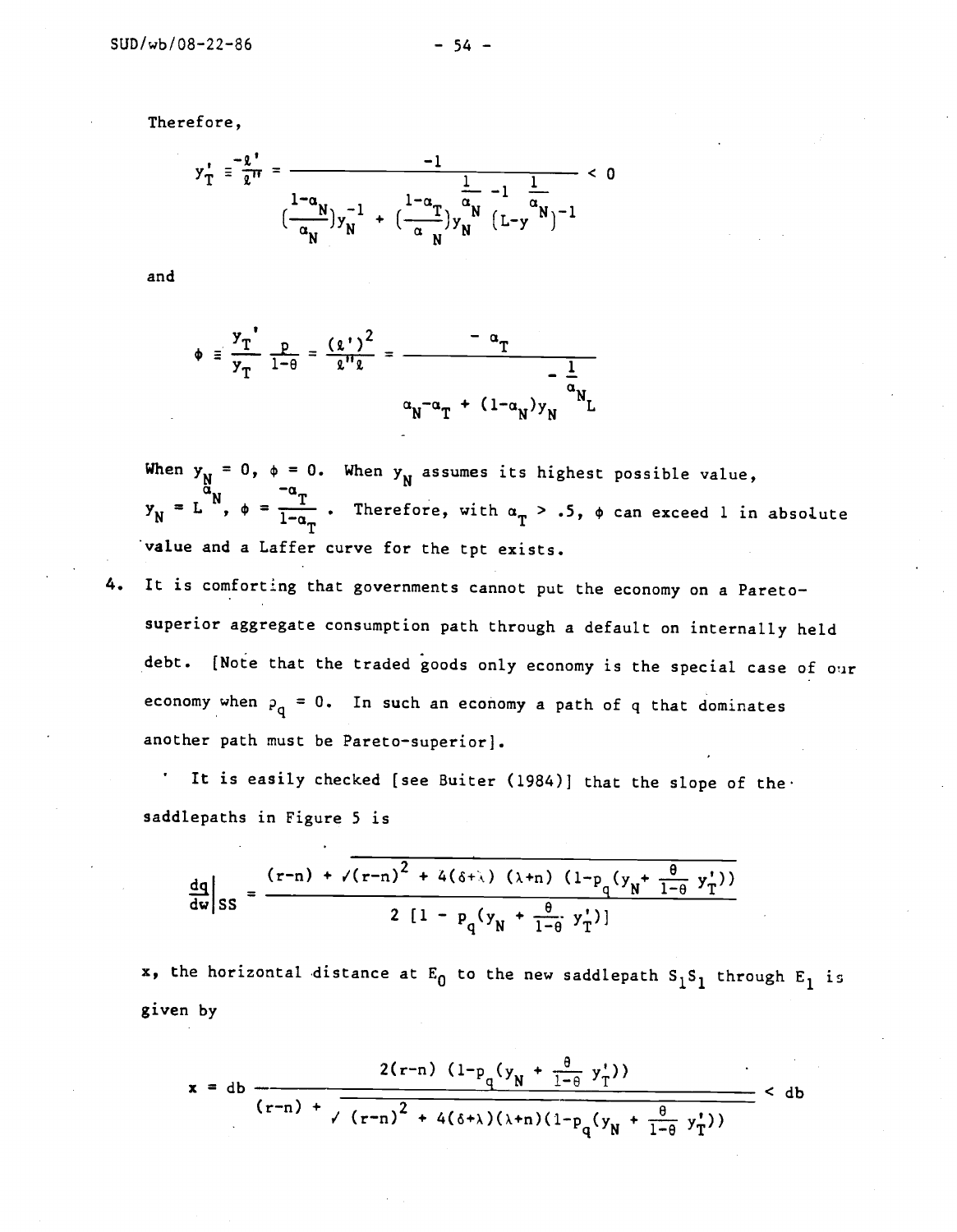Therefore a default of magnitude db will put the economy on a point such as  $E_{01}$  on  $S_1S_1$  at a value of q below that at  $E_0$ .

5. What can one say of the "balanced budget multiplier" in this model, i.e. the effect of a tax—financed increase in public spending on real domestic output? Real domestic product (in terms of traded goods) at factor cost is  $(1-\theta)y_T + py_N$ . Since  $(1-\theta)y_T' + py_N' = 0$  by profit maximization, the effect of an increase in g on domestic value added is simply given by  $y_N \left. \frac{\partial p}{\partial g} \right|_{T}$ . From (29d) if  $r = \delta$ , this will be positive if  $1 - \epsilon > 1 - n$ , negative if  $1 - \varepsilon < 1 - \eta$ . In terms of non-traded goods, value added at factor cost changes by

$$
- y_T \frac{(1-\theta)}{2} \frac{\partial p}{\partial g} \Big| \tau
$$

The effect on domstic income at market prices (in terms of traded goods) is given by

$$
\frac{\partial}{\partial g} (y_T + py_N) \Big|_{\tau} = (y_N + \frac{\theta}{1-\theta} y_T) \frac{\partial p}{\partial g} \Big|_{\tau},
$$

the effect on domestic income at market prices (i.t.o non-traded goods) is given by

$$
\frac{a}{\log} \left( \frac{y_T}{p} + y_N \right) \bigg|_{\tau} = -\left( \frac{y_T}{p^2} - \frac{\theta}{1-\theta} \frac{y_T}{p} \right) \frac{a_D}{a_B} \bigg|_{\tau}.
$$

In terms of the consumer price index  $\tilde{p} = p^{1-\eta}$  which is appropriate when preferences are Cobb-Douglas, the change in real domestic income  $\tilde{y}$  is given by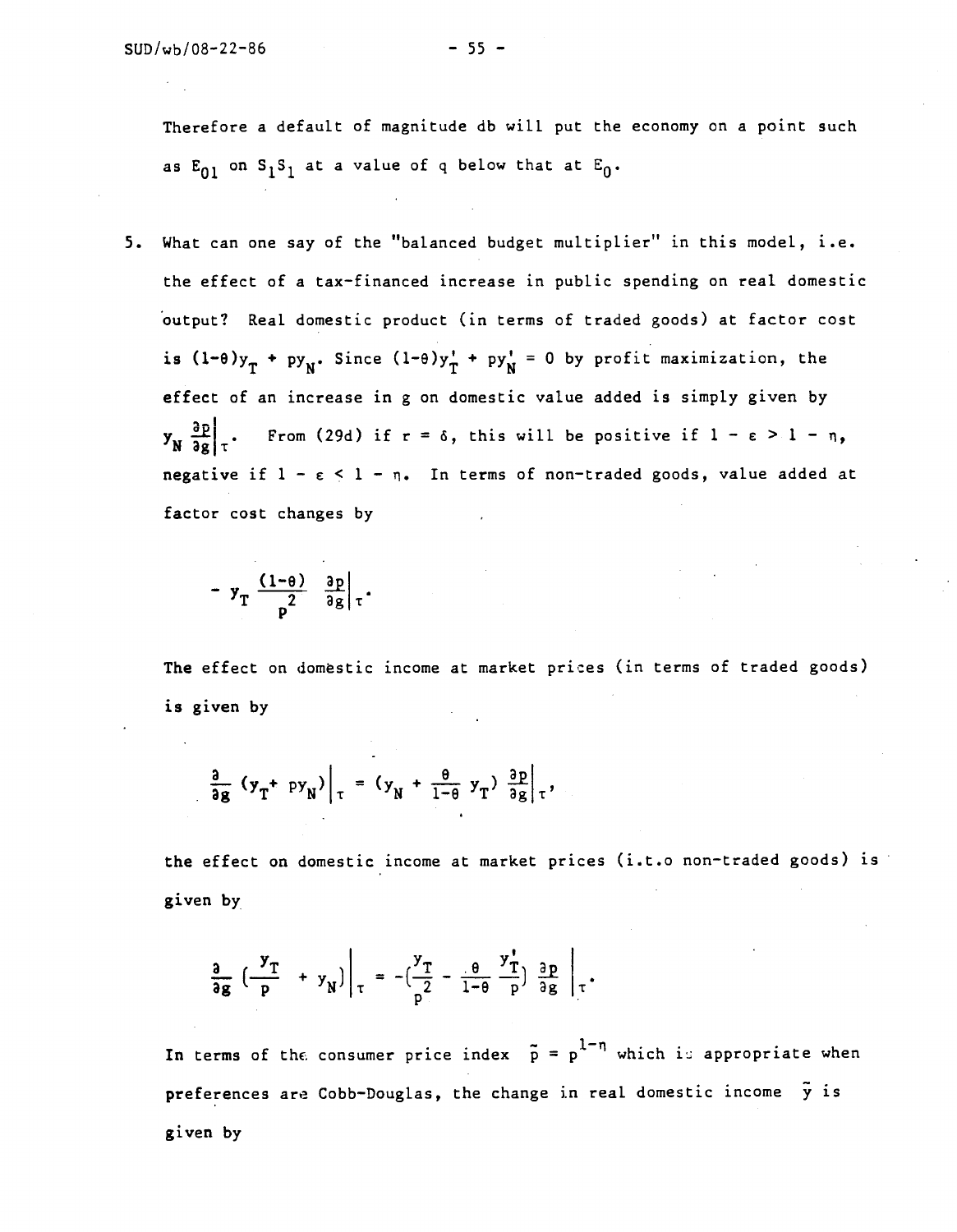$$
\frac{\partial}{\partial g} \tilde{y}\Big|_{\tau} \equiv \frac{\partial}{\partial g} \left(\frac{y_T + py_N}{p^{1-\eta}}\right)\Big|_{\tau} = \left[p^{\eta-2} \left(\eta py_N - (1-\eta) y_T\right) + p^{\eta-1} \left(\frac{\theta}{1-\theta}\right) y_t^{\tau}\right] \frac{\partial p}{\partial g}\Big|_{\tau}
$$

If  $\delta = r$  and  $b=g=0$ , then  $q = y_T+py_N$  and the expression reduces to:

$$
\frac{\partial}{\partial g} \tilde{y}\Big|_{\tau} = p^{\eta-1} \frac{\theta}{1-\theta} y_{T}^{\dagger} \frac{\partial p}{\partial g}\Big|_{\tau}
$$

This disappears if  $\theta = 0$ . However, if  $\delta \neq r$ , real income will change even when  $\theta = 0$ . In that case, again with  $g_T = g_N = b = 0$ , and therefore w = f,

$$
\frac{\partial \tilde{y}}{\partial g}\bigg|_{T} = p^{n-2} \left[ (r-n)w + \frac{\theta}{1-\theta} py_{T}^{*} \right] \frac{\partial p}{\partial g}\bigg|_{T}
$$

Since  $w > 0$  when  $r > \delta$ , this expression will be positive even if  $\theta = 0$ .

- 6. Algebraically,  $|\Delta_{\tau}| > |\Delta_{g_{\tau}}|$
- 7. Note that  $y_N^{\theta}$   $y_q^{\theta}$   $y_q^{\theta}$   $z_l^{\theta}$   $z_l^{\theta}$   $z_l^{\theta}$   $(1 + \frac{\theta}{1-\theta}\phi)(y_N^{\theta} + \eta' q + \epsilon_{p}g) y_q'(1 + (1 \eta)\frac{\theta}{1-\theta})]M^{-\theta}$

8. Since 
$$
y_N p_\tau^{\theta} - y_\tau \theta_\tau^{-1} = \frac{y_T \Omega^{-1} - y_N y_T^{\dagger} (1-\theta)^{-1}}{y_T \Omega^{-1} + \frac{\theta}{(1-\theta)^2} y_T^{\dagger} [\frac{q}{p} (1-\eta + p\eta') + \frac{q}{p} (1-\epsilon + p\epsilon_p)} -1 > 0
$$

9. From (37), when g is endogenous,  $\frac{dq}{dw}\Big|_{\mathbf{\dot{w}}=0} = \frac{r-n}{1-y_{\mathbf{N}}p_{\mathbf{q}}^{\mathbf{g}}}$ 

$$
= (r-n) [1-y_{N} \frac{(1-n)}{p(n^{-1} + \frac{\theta}{1-\theta} y_{T}^{*}(\frac{\varepsilon-1}{p}))}]^{-1}
$$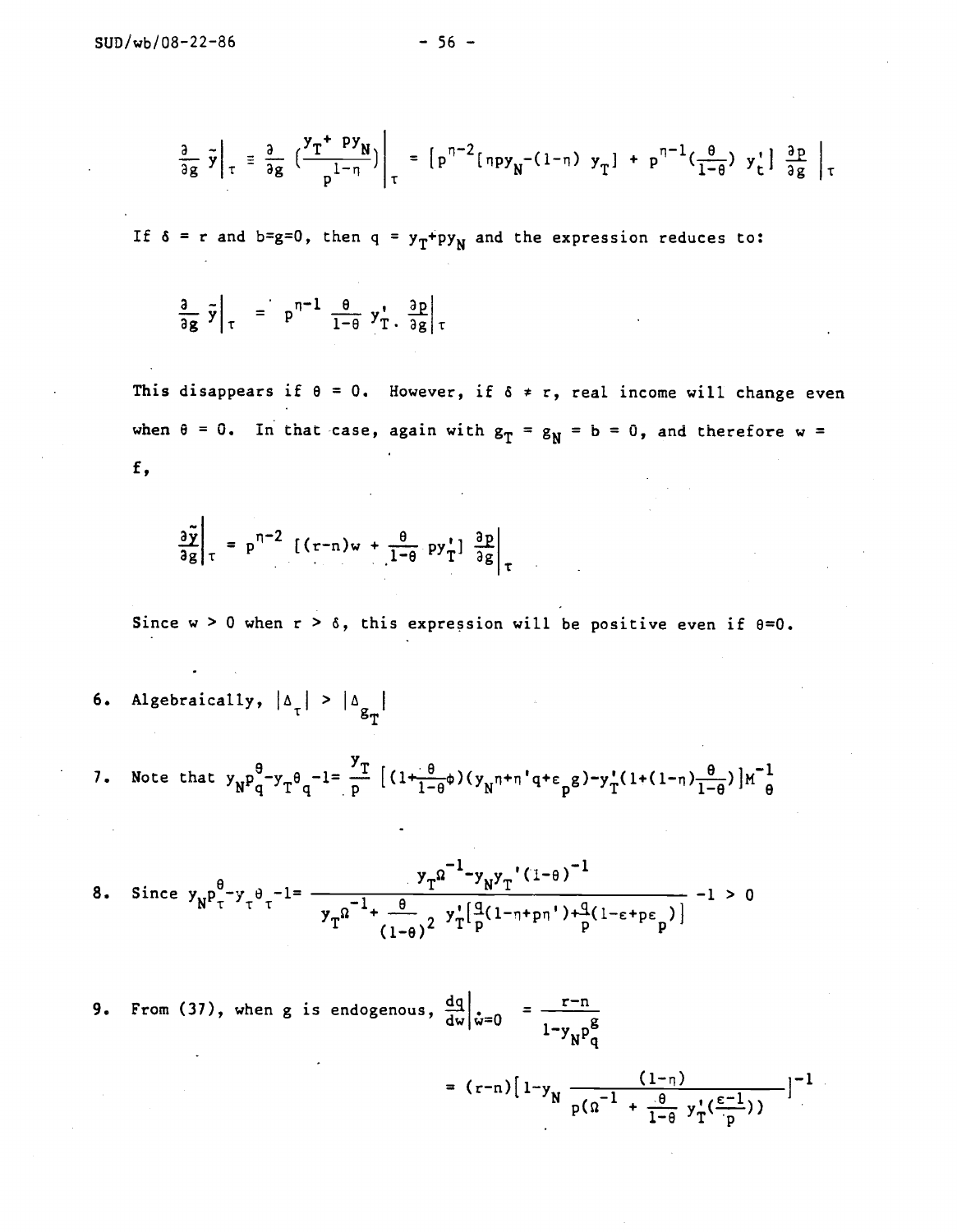From (26), when r is endogenous,

$$
\frac{dq}{dw}\Big|_{\mathbf{w}} = 0 = (r-n)\left[1-y_N\frac{(1-n)}{p\Omega^{-1}} - \left(\frac{\theta}{1-\theta}\right)y_T^*\frac{(1-n)}{p\Omega^{-1}}\right]^{-1}
$$

10. From (32), when C is endogenous,

$$
\frac{dq}{dw}\Big|_{\mathbf{\dot{w}}=0} = \frac{r-n}{1-y_{\mathbf{N}}p_{\mathbf{q}}^{\theta}+y_{\mathbf{T}}\theta_{\mathbf{q}}}
$$
\n
$$
= \frac{(r-n)\left[(1+\frac{\theta}{1-\theta}\phi)(y_{\mathbf{N}}+n'q+\epsilon_{\mathbf{p}}g)-y_{\mathbf{T}}^{*}\right]}{\left[(1+\frac{\theta}{1-\theta}\phi)(ny_{\mathbf{N}}+n'q+\epsilon_{\mathbf{p}}g)-y_{\mathbf{T}}^{*}\left(1-(1-n)\frac{\theta}{1-\theta}\right)\right]}
$$

11.  $\frac{\partial q}{\partial \tau}$  is the long-run effect on q of an increase in  $\tau$ , holding g constant.

 $\frac{\partial q}{\partial \sigma}$  is the long-run effect on q of an increase in g, holding  $\tau$  constant.

 $\frac{\partial g}{\partial x}$  is the change in g required, in the long run, to balance the budget when  $\tau$  is increased and similarly for  $\frac{\partial \tau}{\partial \phi}$ .

12. Given q, the change in  $\sigma$  that balances the budget when  $\theta$  is increased is given by:  $\sigma_{\theta} = \left[ a^{-1} y_T (1 + \frac{\theta}{1-\theta} \phi) + \theta \left( \frac{y_T^r}{1-\theta} \right)^2 \right] \left[ \left( \frac{\theta}{1-\theta} \right) y_T^r \frac{g \epsilon}{p} \right]^{-1} < 0$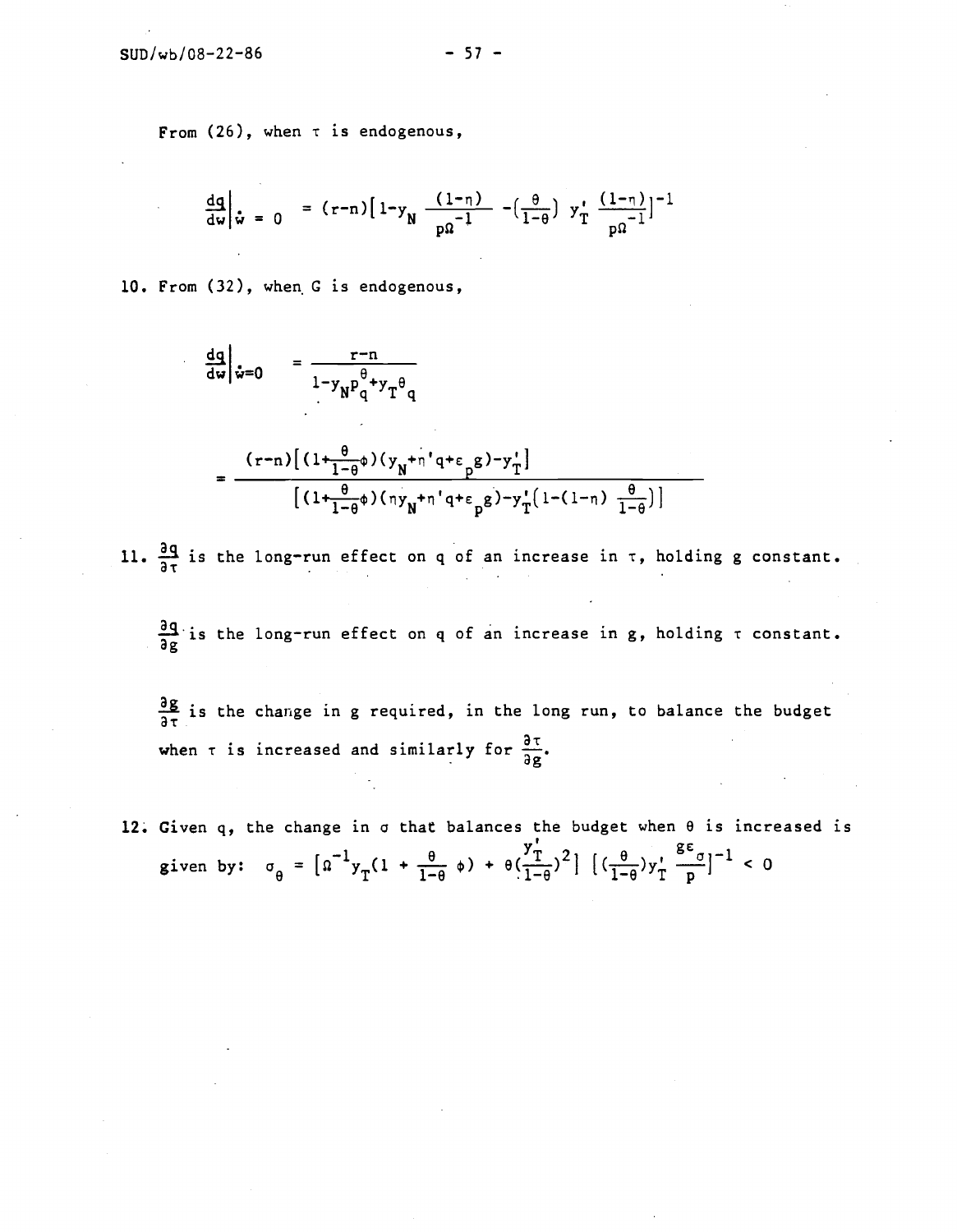### References

Blanchard, 0. J. (1984). "Current and Anticipated Deficits, Interest Rates and Economic Activity," European Economic Review,

> (1985). "Debt, Deficits and Finite Horizons," Journal of Policy Ecdnomy, 93, April, pp 223—47.

- Buiter, Willem H. (1984). "Saddlepoint Problems in Continuous Time Rational Expectations Models: A General Method and Some Macroeconomic Examples." Econometrica, 52, May, pp. 665-680.
	- (1985). A Guide to Public Sector Debt and Deficits," Economic Policy, November, pp.14—61.

(1986a). "Fiscal Policy in Open, Interdependent Economies," in Economic Policy in Theory and Practice, edited by A. Razin and E. Sadka. MacMillan, London.

(1986b). "Death, Population Growth, Productivity Growth and Debt Neutrality." Unpublished, August.

Dornbusch, R. (1974). "Real and Monetary Aspects of the Effects of Exchange Rate Changes," in R. Z. Aliber, ed., National Monetary Policies and the International Financial Systems, University of Chicago Press, . Chicago.

(1980). Open Economy Macroeconomics, Basic Books, New York.

Frenkel, J. and A. Razin (1985a). "Fiscal Expenditures and International Economic Interdependence." In International Economic Policy Coordiation edited by Willem H. Buiter and Richard C. Marston, Cambridge University Press, Cambridge.

(1985b). "Government Spending, Debt and International Economic Interdependence," Economic Journal, 95, September, pp. 619=36.

(1986). "Fiscal Policies in the World Economy," Journal of Policy Fconomy, 94, No. 3, Pt. 1, June, pp.564—594.

- Giovannini, A. (1984). "Fiscal Policy, the Capital Stock and the Exchange Rate," Unpublished, Columbia University.
- Salter, W. (1959). "Internal and External Balance: the Role of Price and Expenditure Effects," Economic Record, 35, pp. 226—38.
- Swan, T. (1960). "Economic Control in a Dependent Economy," Economic Record,  $36$ , pp.  $51-66$ .
- Weil, P. (1985). Essays on the Valuation of Unbacked Assets, May, Harvard Ph.D. Thesis.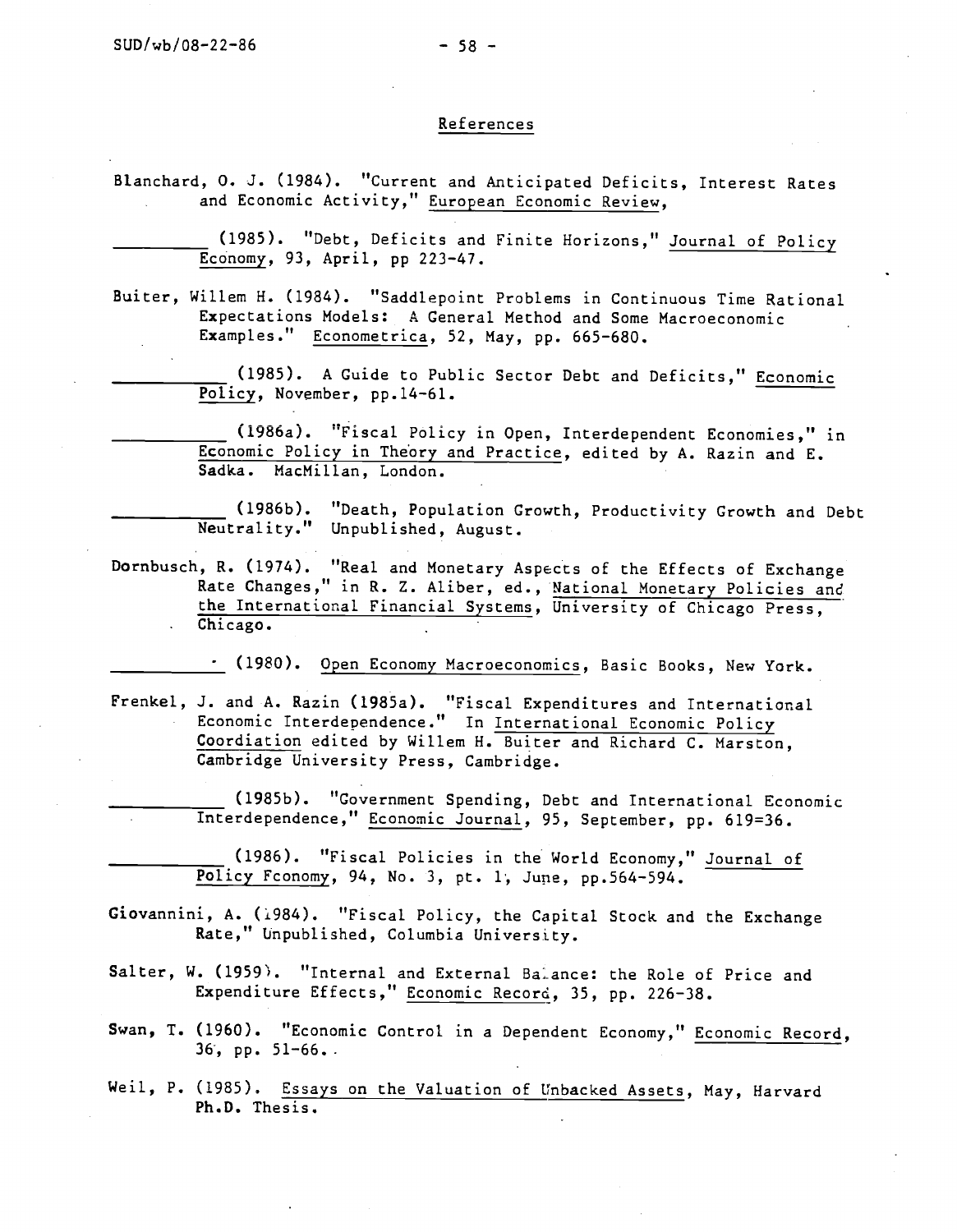Wilson, R. (1931). Capital Imports and the Terms of Trade. Melbourne University Press, Melbourne, Australia.

Yaari, ME. (1965). "Uncertain Lifetime, Life Insurance and the Theory of the Consumer," Review of Economic Studies, 32, ApriL, pp. 137—150.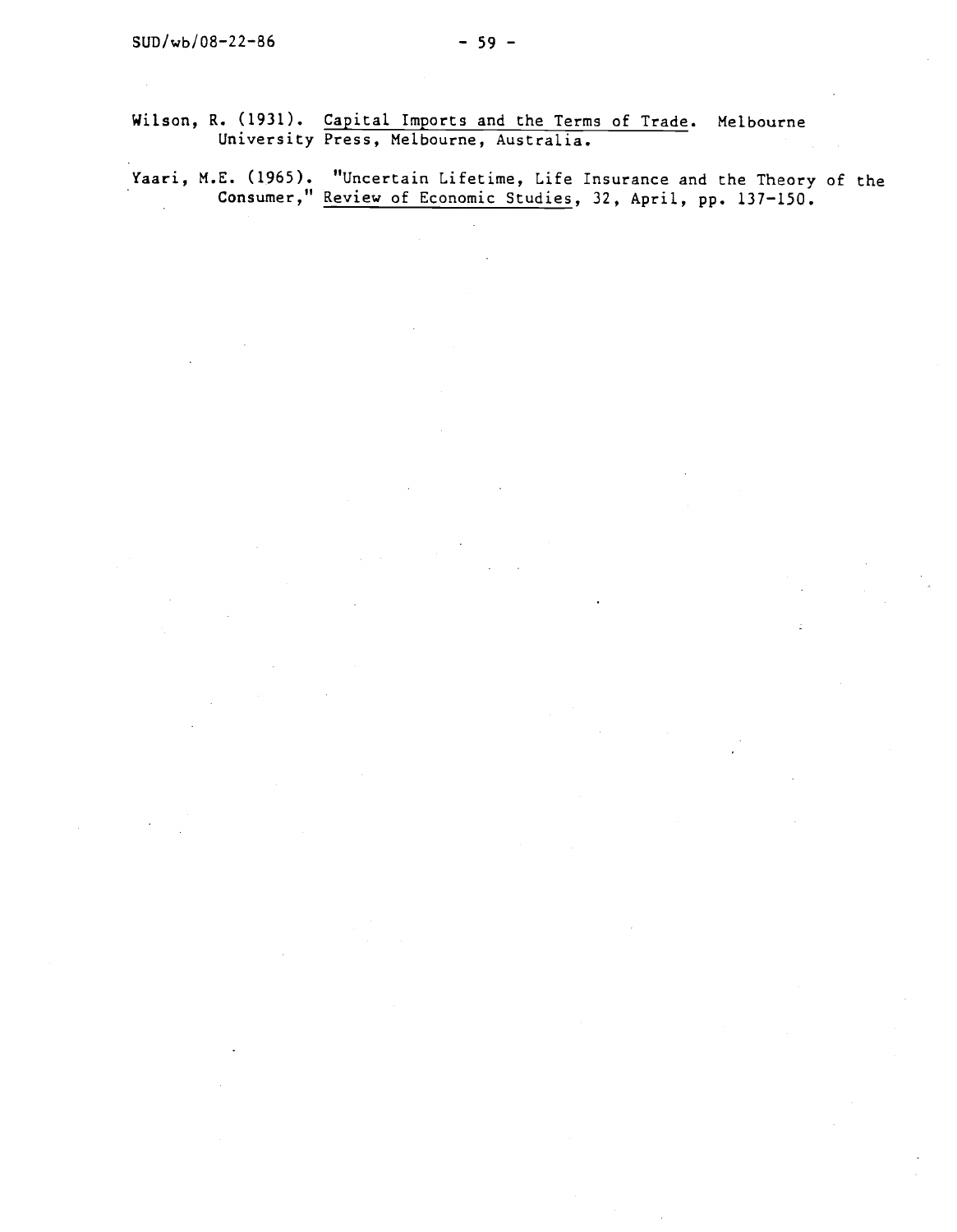#### APPENDIX

## The Yaari-Blanchard Model of Consumer Behavior

The only new element in this Appendix is in the subsection on aggregation where population growth is allowed for.

# The individual's problem

Each individual born at time s maximizes the following utility functional at  $t \geq s$ .

(1) 
$$
\max E_t W(s,t) = \max E_t \int_t^{\infty} e^{-\delta(v-t)} u(\bar{z}(s,v)) dv
$$
 ; 6>0

6 is the instantaneous pure rate of time preference.

(2) 
$$
u(\bar{z}) = \begin{cases} \frac{1}{\mu} \bar{z}^{\mu} & \mu < 1, \mu \neq 0 \\ \ln \bar{z} & (\mu = 0) \end{cases}
$$

 $1-y$  is the coefficient of relative risk aversion.

 $E_t$  is the mathematical expectation operator, conditional on the information available at time t.

During his or her-lifetime each consumer faces a common, instantaneous probability of death  $\lambda \geq 0$ . The probability, at time t, of surviving until time v≥t is therefore given by  $e^{-\lambda(v-t)}$ .

Equation (1) can therefore be rewritten as

(1') 
$$
\max_{\mathbf{r}} \int_{\mathbf{r}}^{\infty} e^{-(\delta + \lambda)(v-\mathbf{t})} \frac{1}{\mu} \overline{z}(s,v)^{\mu} dv
$$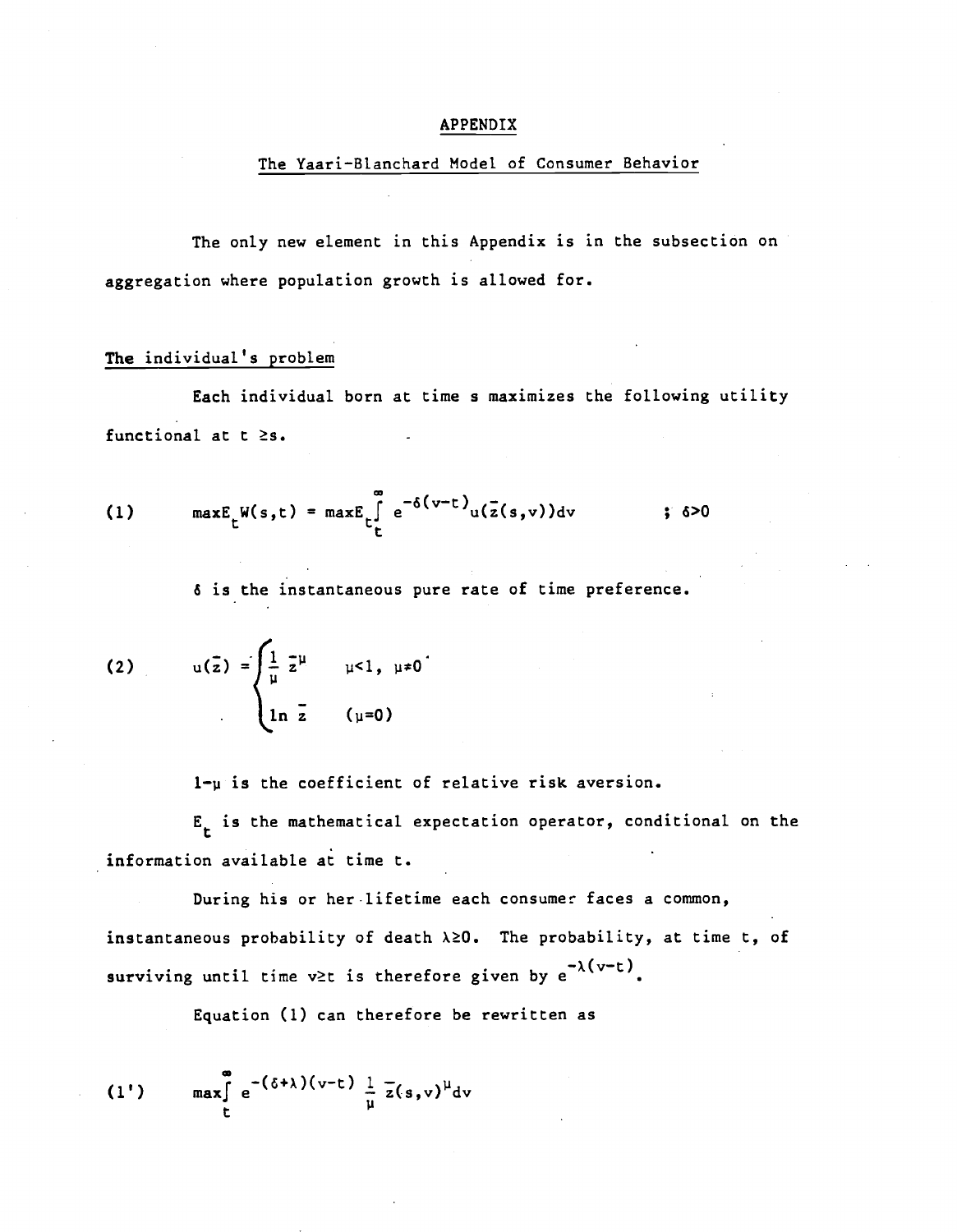We define the following.  $p_t$  is the domestic currency price of traded goods,  $p_n$  the domestic currency price of non-traded goods,  $\overline{m}$  the nominal money stock,  $\bar{x}_T$  consumption of traded goods,  $\bar{x}_N$  consumption of non-traded goods and i the nominal interest rate. In addition:

$$
(3a) \quad \pi(v) \equiv p_{\mathbf{N}}(v)/p_{\mathbf{T}}(v)
$$

(3b) 
$$
\vec{c}(s,v) \equiv \vec{x}_T(s,v) + \pi(v)\vec{x}_N(s,v)
$$

$$
(3c) \qquad \bar{q}(s,v) \equiv \bar{c}(s,v) + i(v)\bar{m}(s,v)/p_{\tau}(v).
$$

The instantaneous utility function z is further characterized in equations (4a, b).

(4a) 
$$
\bar{z}(s,t) = f^q(\bar{\psi}(s,t), p_T(t), p_N(t), \bar{m}(s,t))
$$

(4b) 
$$
\bar{\psi}(s,t) = f^{c}(\bar{x}_{T}(s,t), \bar{x}_{N}(s,t))
$$

The instantaneous utility function z is weakly separable between money and goods.  $f^c$  is linear homogeneous in  $\vec{x}_T$  and  $\vec{x}_N$ .  $f^q$  is is linear homogeneous in  $\overline{\Psi}$  and  $\overline{\mathfrak{m}}$ . It is also homogeneous of degree zero in  $p_T$ ,  $p_N$  and  $\overline{\mathfrak{m}}$ .  $f^C$  is increasing in  $\bar{x}_{T}$  and  $\bar{x}_{N}$ , strictly quasi-concave, three *times* continuously differentiable and satisfies Inada—type condition that ensure strictly positive solutions for  $\bar{x}_T$  and  $\bar{x}_N$ , for positive  $\bar{c}$ .  $f^q$  is increasing in  $\overline{\psi}$  and  $\overline{m}$ , decreasing in  $p_T$  and  $p_N$  for  $\overline{m} > 0$ , strictly quasi-concave, three times continuously differentiable and satisfies Inada—type conditions ensuring positive solutions for  $\overline{\Psi}$  and non-negative solutions for  $\overline{m}$ , for positive  $\overline{g}$ .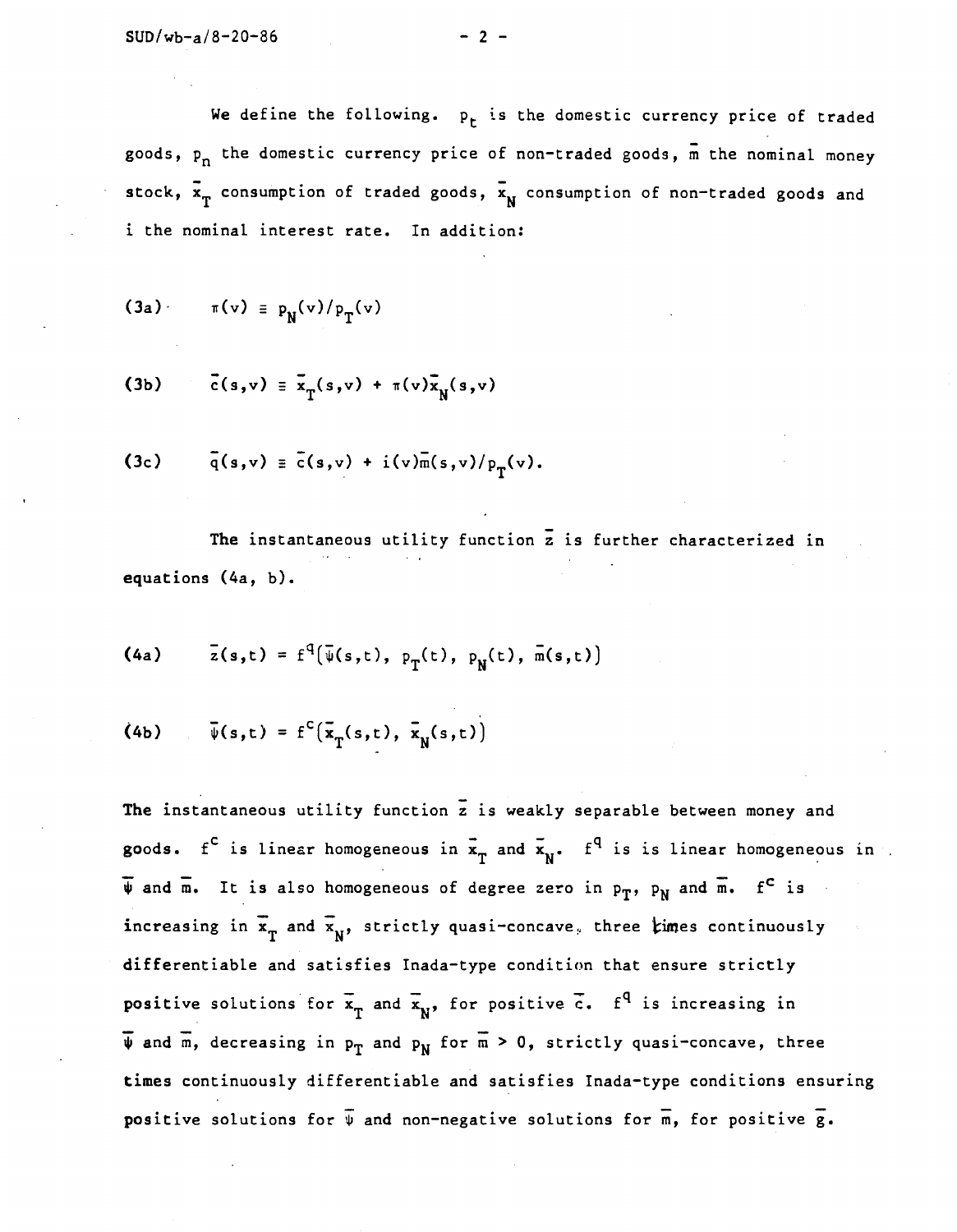Thus, preferences over consumption of traded goods  $\mathbf{x}_{\mathbf{T}}^{\bullet}$ , nontraded goods  $\bar{x}_N$  and real money balances are homothetic. In addition there is a subutility function  $f^{\leftarrow}$  generated by homothetic preferences over  $\mathbf{x}_{\textrm{T}}$  and  $\mathbf{x}_{\textrm{N}}^{\textrm{}}$ .

> Homogeneity of degree zero of  $f^q$  in  $p_T$ ,  $p_N$  and  $\overline{m}$  implies that  $\overline{z}$  can be written as:

(4a') 
$$
\bar{z} = f^{q}(\bar{\psi}, 1, \pi, \frac{\bar{m}}{P_{T}})
$$

Homogeneity of degree 1 of  $f^q$  in  $\overline{\psi}$  and  $\overline{m}$  implies that (4a') can be rewritten as:

(4a") 
$$
\bar{z} = \bar{q}f^{q}(\bar{\psi} \bar{q}^{-1}, 1, \pi, \bar{\frac{m}{p_{T}}} \bar{q}^{-1})
$$

Homogeneity of degree one of  $f^c$  in  $\overline{x}_p$  and  $\overline{x}_N$  implies that (4a") can be rewritten as:

(4a'') 
$$
\bar{z} = \bar{q}f^{q}(f^{c}(\frac{x_{t}}{q}, \frac{x_{N}}{q}), 1, \pi, \frac{\bar{m}}{T} \bar{q}^{-1})
$$

The instantaneous flow budget identity of the consumer is given in (5). There are 5 financial assets among which the consumer allocates his financial wealth: non-interest bearing domestic money,  $\overline{m}$ , interest-bearing short bonds denominated in domestic currency,  $\overline{b}$ , interest-bearing short bonds  $\mathbf{r}^*$  .  $\mathbf{r}$ denominated in foreign currency,  $\overline{b}$ , interest-bearing short bonds whose value is index-linked to the price of traded goods,  $\overline{j}$ , and claims to real reproducible capital  $\vec{k}$ . The instantaneous domestic nominal interest rate is i; the instantaneous domestic real interest rate (in terms of traded goods) is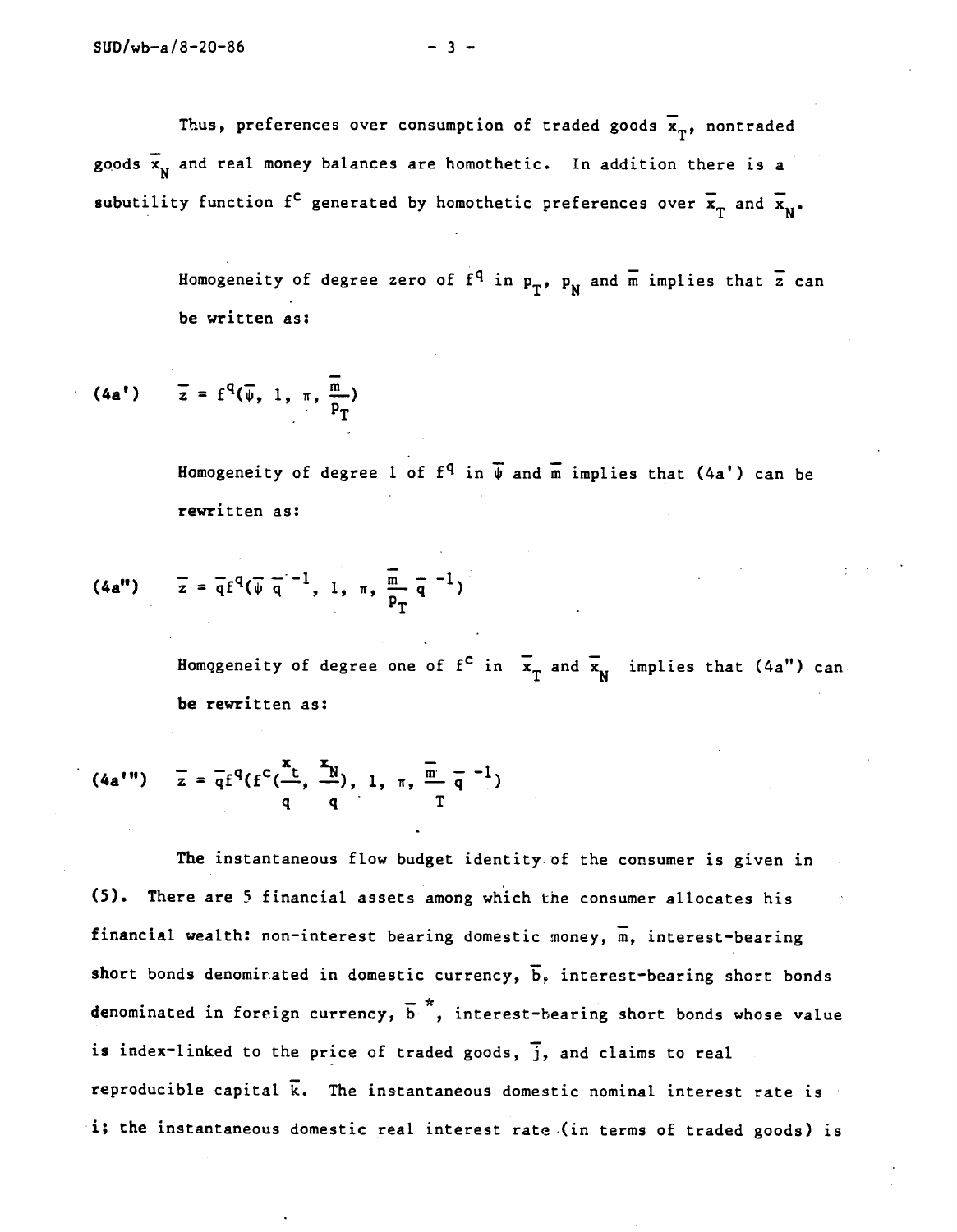r, the instantaneous foreign nominal interest rate is i\* and the domestic currency price of a unit of installed capital is  $p_k$ .  $\varepsilon$  is the spot foreign exchange rate, n the nominal value of divided payments per unit of capital,  $\overline{w}$  nominal wage income, and  $\overline{t}$  tax payments net of transfers.

(5) 
$$
\frac{d}{dt} [\overline{m}(s,t)+\overline{b}(s,t)]+p_{T}(t) \frac{d}{dt} \overline{j}(s,t)+\epsilon(t)\frac{d}{dt} \overline{b}^{*}(s,t)+p_{k}(t) \frac{d}{dt} \overline{k}(s,t)]
$$
  
\n
$$
\equiv (\lambda+n)(\overline{m}(s,t)+\overline{b}(s,t)+p_{T}\overline{j}(s,t)+\epsilon(t) \overline{b}^{*}(s,t)+p_{k}\overline{k}(s,t))+i(t)\overline{b}(s,t)
$$
  
\n
$$
+r^{*}(t)p_{T}(t)\overline{j}(s,t)+i^{*}(t)\epsilon(t)\overline{b}^{*}(s,t)+n(t)\overline{k}(s,t)+\overline{w}(s,t)-\overline{t}(s,t)
$$
  
\n
$$
-p_{T}(t)\overline{x}_{T}(s,t)-p_{N}(t)\overline{x}_{N}(s,t)
$$

Equation (5) is the identity that saving equals disposable income minus consumption.

The first term on the r.h.s of (5) reflects the operation of efficient life insurance or annuities markets. Each private consumer enters into the following contract with an insurance company. As long as he lives the consumer receives a rate of teturn p on his total financial asset holdings at each instant. When he dies, the portfolio becomes the property of the insurance company (conversely, if the consumer's net financial asset position is negative, he pays a rate of return  $\rho$  to the company on his net debt, with the debt being cancelled when he dies). The insurance industry is competitive with free entry. There is a large population and  $\lambda$  is not only the instantaneous probability of death for an individual but also the fraction of each vintage and therefore of the total population that dies at each instant. It is obvious that the competititve (zero expected profit) rate of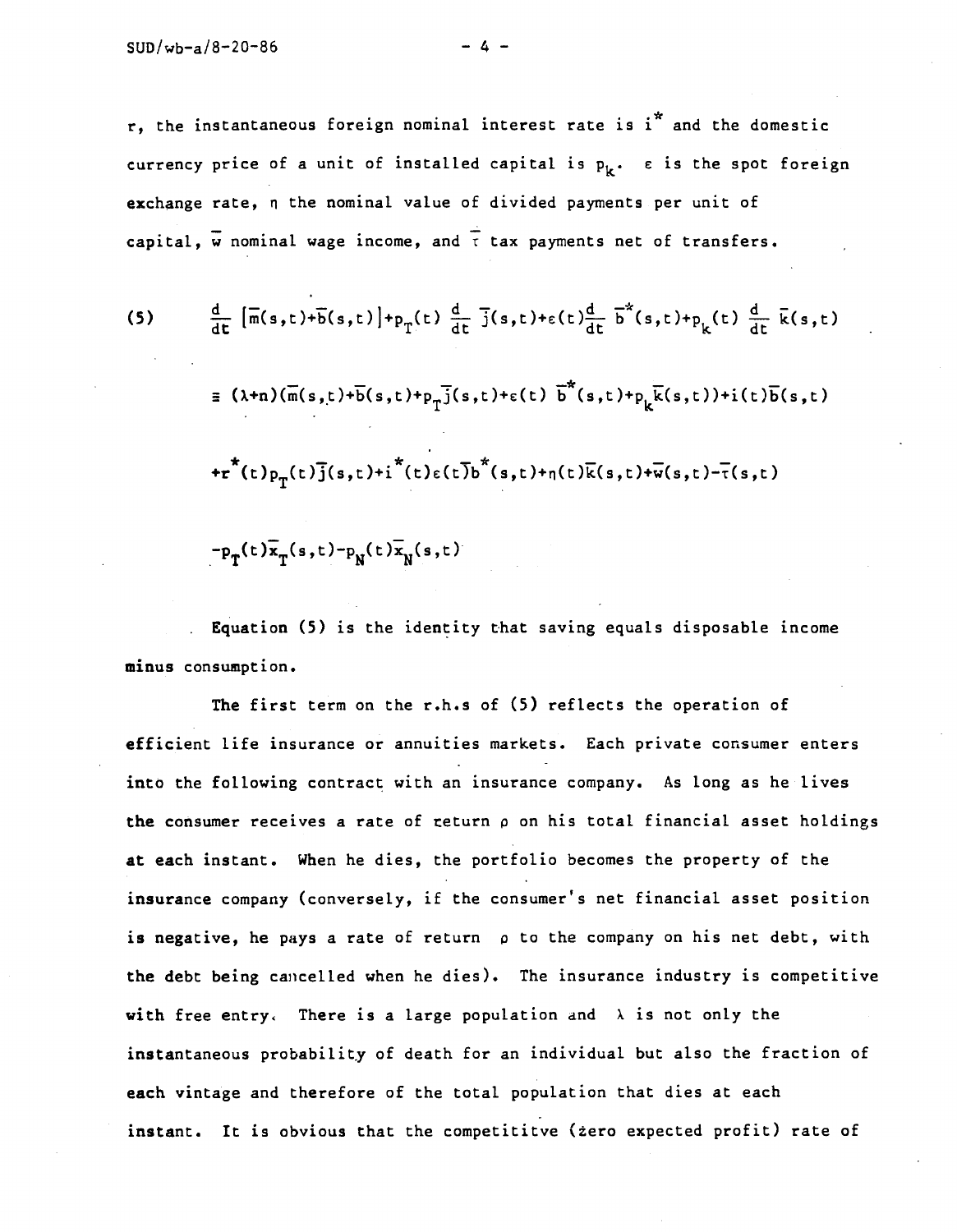return paid by or to insurance companies is  $p = \lambda$ . (Not  $p = n + \lambda$ ; a fraction  $\lambda$  of the entire population owning a fraction  $\lambda$  of all nonhuman assets dies each period. This is all that can be paid out by the insurance companies to the surviving agents).

Let real financial wealth in terms of traded goods be denoted  $\overline{a}$ , i.e.

(6) 
$$
\bar{a} = \frac{\bar{m} + \bar{b} + p_{\bar{T}}\bar{j} + \epsilon \bar{b}^* + p_{k} \bar{k}}{p_{\bar{T}}}
$$

We assume that all financial assets other than money earn the same expected rate of return i.e.

(7) 
$$
r = i - \frac{\dot{p}_T}{p_T} = i^* + \frac{\varepsilon}{\varepsilon} - \frac{p_T}{p_T} = \frac{n}{p_K} + \frac{p_K}{p_K} - \frac{p_T}{p_T}
$$

(6) and (7) permit us to' rewrite (5) as

(8) 
$$
\frac{d}{dt} \overline{a}(s,t) = (r(t)+\lambda)a(s,t) + \frac{\overline{w}(s,t)}{P_T(t)} - \frac{\overline{r}(s,t)}{P_T(t)}
$$

$$
- (\overline{x}_T(s,t)+\pi(t)\overline{x}_N(s,t)+i(t) \frac{\overline{m}(s,t)}{P_T(t)})
$$

Integrating (8) forward in time we obtain the household's presenL value budget constraint, intertemporal budget constraint or solvency constraint:

(9) 
$$
\int_{t}^{\infty} e^{-\int_{t}^{t} (r(u)+\lambda) du} \frac{1}{q(s,v)} dv = \bar{a}(s,t)+\bar{h}(s,t)
$$

where

(10) 
$$
\bar{h}(s,t) = \int_{t}^{\infty} e^{-\frac{V}{2}(r(u)+\lambda)du} \left(\frac{\bar{w}(s,v)-\bar{t}(s,v)}{P_T(v)}\right) dv
$$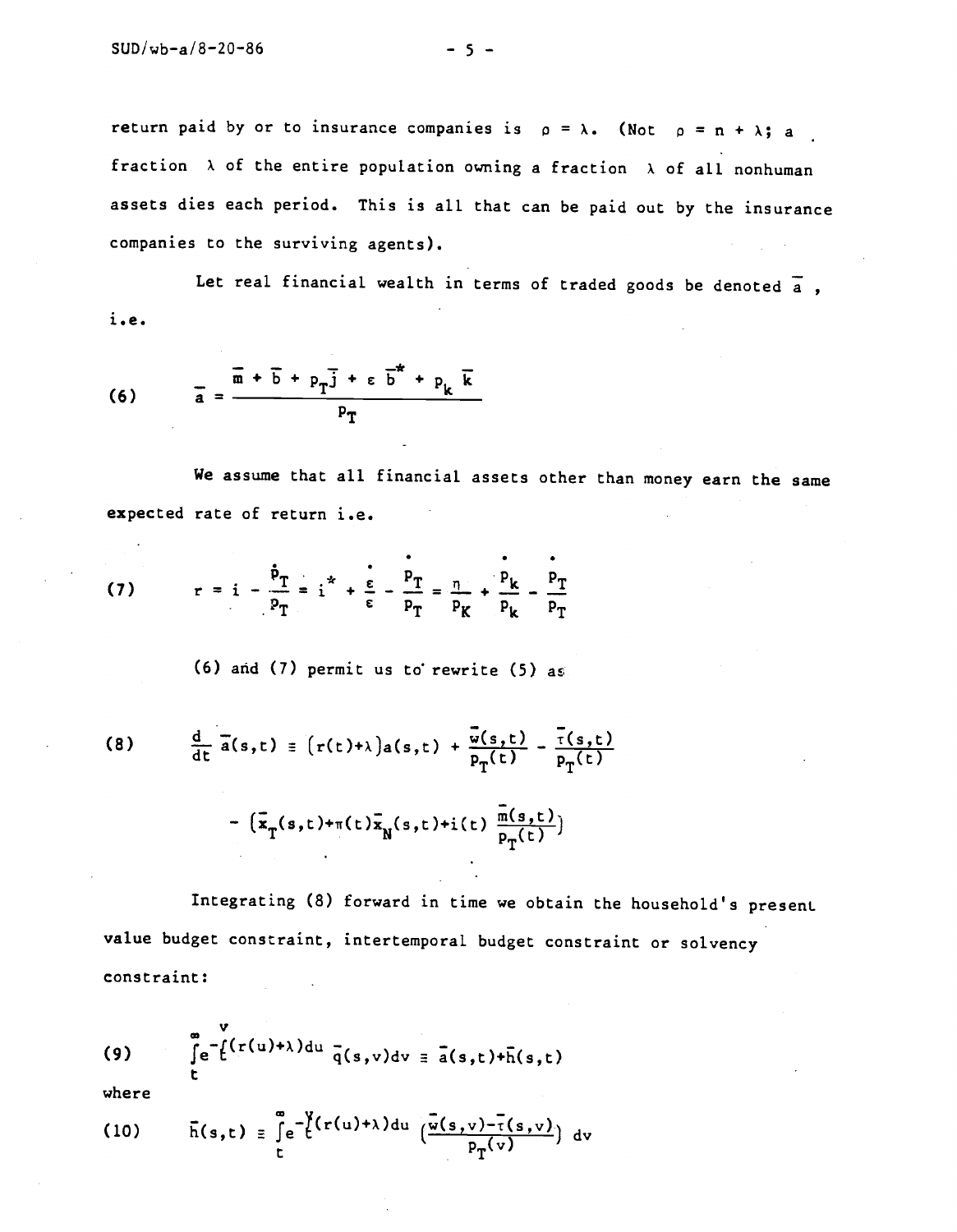h is the consumer's human capital, the present discounted value (using the private discount rate  $r+\lambda$ ) of expected future after-tax labour income.

In order to obtain (9) we imposed the no-Ponzi game transversality condition:

(11) 
$$
\lim_{\tau \to \infty} e^{-\int_{\tau}^{\tau} (r(u)+\lambda) du} a(s,\tau) = 0
$$

From the first—order conditions for an interior optimum we obtain the following consumption functions:

(12a) 
$$
\bar{x}_{T}(s,t) = n^{T}(\pi(t))\bar{c}(s,t)
$$
  $0 < n^{T} < 1$   
(12b)  $\bar{x}_{N}(s,t) = \frac{(1 - n^{T}(\pi(t))\bar{c}(s,t)}{\pi(t)}$   $1 - n^{T} + n^{T} > 0$ 

(13a) 
$$
\vec{c}(s,t) = n^C(i(t))\vec{q}(s,t)
$$

(13b) 
$$
\frac{\overline{m}(s,t)}{p_T(t)} = \frac{(1-\eta^C(i(t)))}{i(t)} \overline{q}(s,t) \qquad 1-\eta^C + i\eta^C > 0
$$

(14a) 
$$
\bar{q}(s,t) = \theta(t)(\bar{a}(s,t) + \bar{h}(s,t))
$$
  
\n
$$
\theta(t) = \begin{cases}\n\frac{\mu}{\gamma(t)}\Big|_{t=0}^{\infty} e^{-\left[\frac{\mu}{\mu-1}\int_{t=0}^{t} f(u) du + (v-t)(\lambda + \frac{1}{1-\mu}\delta)\right]}\gamma(v)^{\frac{\mu}{1-\mu}}\Big|_{t=0}^{\infty} e^{-\frac{\mu}{1-\mu}\int_{t=0}^{t} f(u) du + (v-t)(\lambda + \frac{1}{1-\mu}\delta)\right]}\gamma(v)^{\frac{\mu}{1-\mu}}\Big|_{t=0}^{\infty} e^{-\frac{\mu}{1-\mu}\int_{t=0}^{t} f(u) du + (v-t)(\lambda + \frac{1}{1-\mu}\delta)\int_{t=0}^{t} f(u) du + (v-t)(\lambda + \frac{1}{1-\mu}\delta)\int_{t=0}^{t} f(u) du + (v-t)(\lambda + \frac{1}{1-\mu}\delta)\int_{t=0}^{t} f(u) du + (v-t)(\lambda + \frac{1}{1-\mu}\delta)\int_{t=0}^{t} f(u) du + (v-t)(\lambda + \frac{1}{1-\mu}\delta)\int_{t=0}^{t} f(u) du + (v-t)(\lambda + \frac{1}{1-\mu}\delta)\int_{t=0}^{t} f(u) du + (v-t)(\lambda + \frac{1}{1-\mu}\delta)\int_{t=0}^{t} f(u) du + (v-t)(\lambda + \frac{1}{1-\mu}\delta)\int_{t=0}^{t} f(u) du + (v-t)(\lambda + \frac{1}{1-\mu}\delta)\int_{t=0}^{t} f(u) du + (v-t)(\lambda + \frac{1}{1-\mu}\delta)\int_{t=0}^{t} f(u) du + (v-t)(\lambda + \frac{1}{1-\mu}\delta)\int_{t=0}^{t} f(u) du + (v-t)(\lambda + \frac{1}{1-\mu}\delta)\int_{t=0}^{t} f(u) du + (v-t)(\lambda + \frac{1}{1-\mu}\delta)\int_{t=0}^{t} f(u) du + (v-t)(\lambda + \frac{1}{1-\mu}\delta)\int_{t=0}^{t} f(u) du + (v-t)(\lambda + \frac{1}{1-\mu}\delta)\int_{t=0}^{t} f(u) du + (v-t)(\lambda + \frac{1}{1-\mu}\delta)\int_{t=0}^{t} f(u) du + (v
$$

 $0 < n^c \leq 1$ 

(14c) 
$$
\gamma(v) = f^{q}\left(f^{c}(\eta^{T}(\pi(v)\eta^{c}(i(v))), (\frac{1-\eta^{T}(\pi(v))}{\pi(v)})\eta^{c}(i(v)), 1, \pi(v), \frac{1-\eta^{c}(i(v))}{i(v)}\right)
$$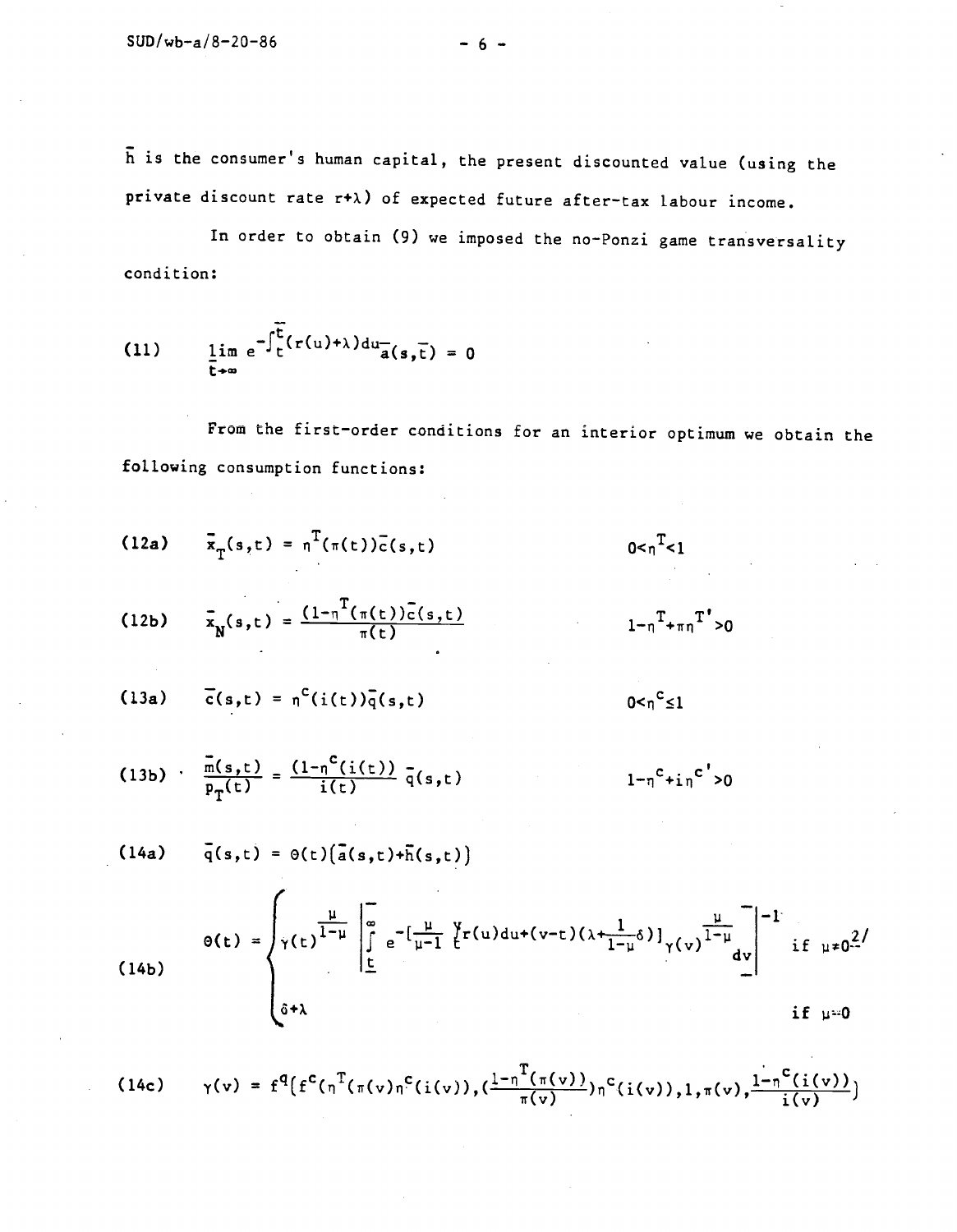# Aggregation

At each instant a new age cohort composed of many agent is born. The size of the cohort born at time t is  $(n+\lambda)e^{nt}$ , n,  $\lambda \ge 0$ . The constant instantaneous probability of death of an agent,  $\lambda$ , is also taken to be the proportion of agents in each cohort which die at each instant. The size of the surviving cohort at time  $t$  which was born at time  $s \leq t$  is therefore (n+1)e<sup>ns</sup> e<sup>-1(t-s)</sup>. Total population at any instant t is given by

> $(n+\lambda)e^{-\lambda t} \int e^{(\lambda+n)s} ds = e^{nt}$  $-\infty$

For any individual agent's stock or flow  $\bar{v}(s,t)$  we define the corresponding aggregate  $V(t)$  to be

(15) 
$$
V(t) = (n+\lambda)e^{-\lambda t}\int_{-\infty}^{t} v(s,t)e^{(n+\lambda)s}ds
$$

We assume that each agent, regardless of age, earns the same wage income and pays the same taxes net of transfers, i.e.,

 $\overline{w}(s,t) = \overline{w}(t)$  for all s\t

 $\overline{\tau}(s,t) = \overline{\tau}(t)$  for all  $s \leq t$ .

It follows that each surviving agent has the same human capital:

 $\overline{h}(s,t) = \overline{h}(t)$  for all  $s \leq t$ .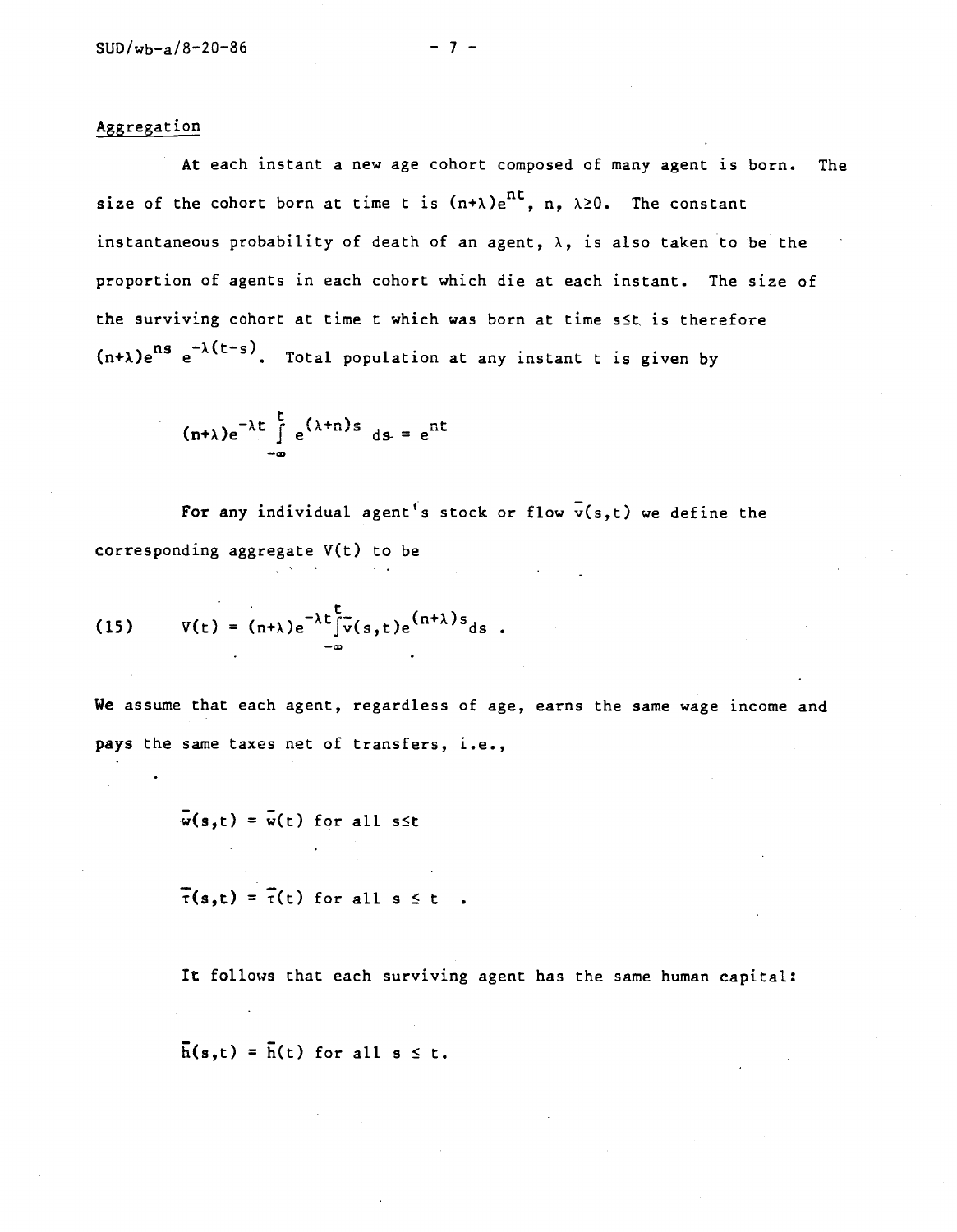Aggregate consumption is, by direct computation, given by

(16a) 
$$
Q(t) = O(t)(A(t) + H(t))
$$

(16b) 
$$
\dot{A}(t) = r(t) A(t) + W(t) - T(t) - Q(t) \frac{3}{}
$$

(16c) 
$$
H(t) = (r(t)+\lambda+n)H(t)+T(t)-W(t) \frac{4}{\lambda}
$$

0(t) is as defined in (14b, c).

For any aggregate V, the corresponding per-capita magnitude is defined by

 $\mathcal{L}^{\text{max}}_{\text{max}}$  and  $\mathcal{L}^{\text{max}}_{\text{max}}$ 

$$
(17) \t v(t) \equiv V(t)e^{-nt}
$$

Per capita consumption is therefore given by:

(18a) 
$$
q(t) = \Theta(t) (a(t) + h(t))
$$

0(t) is as defined in (14b,c).

(18b) 
$$
\dot{a}(t) = (r(t)-n)a(t) + w(t) - r(t) - q(t)
$$

(18c) 
$$
h(t) = (r+\lambda)h + \tau(t) - w(t)
$$

(18d)  $c(t) = n^{c}(i(t))q(t)$ 

 $\sim 10^7$ 

(18e) 
$$
\frac{m(t)}{p_T(t)} = \frac{1 - n^c(i(t))}{i(t)}q(t)
$$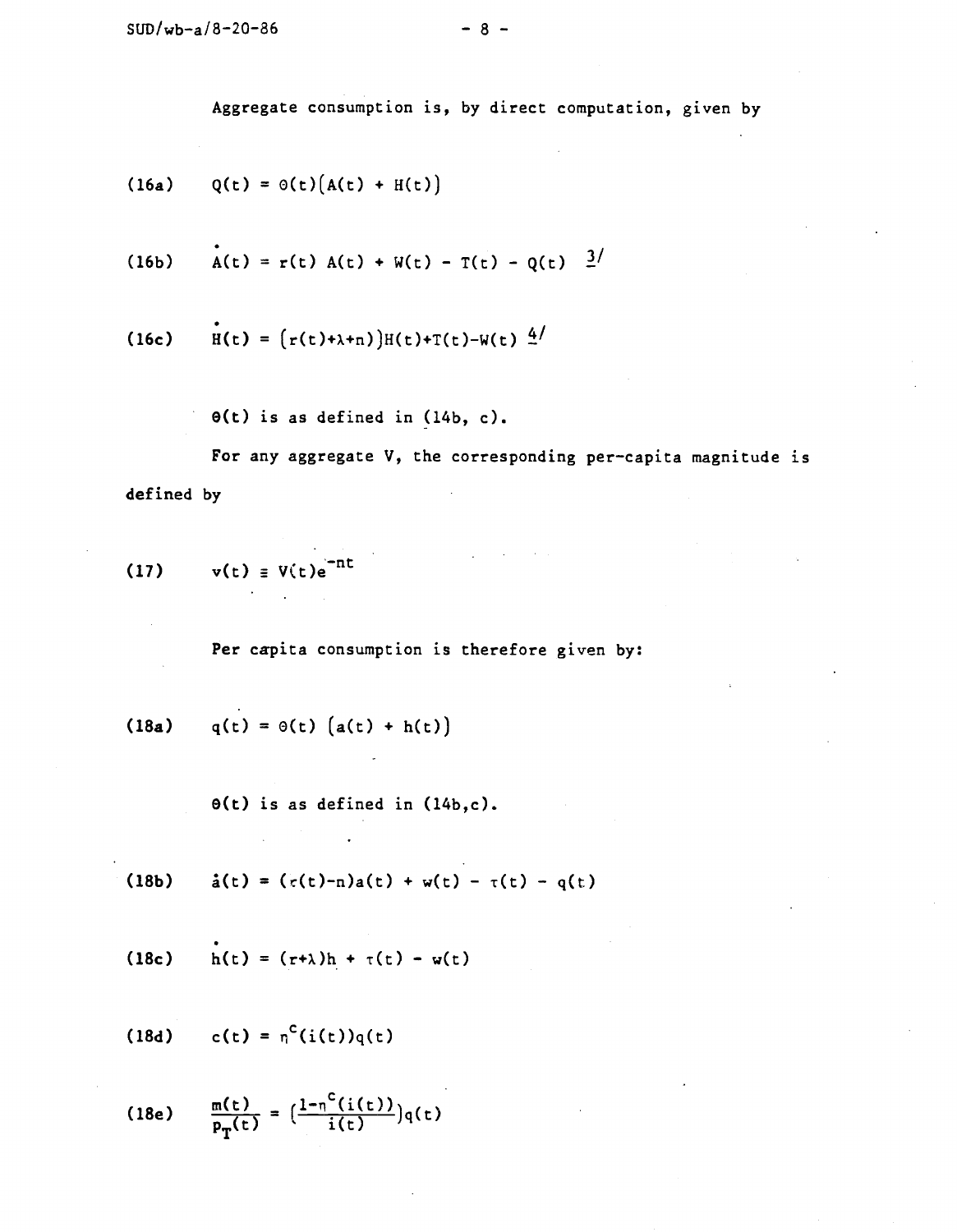(18f) 
$$
x_{\tau}(t) = \tau^{T}(\tau(t))c(t)
$$

(18g) 
$$
x_N(t) = \left(\frac{1 - \pi^T(\pi(t))}{\pi(t)}\right) c(t)
$$

From (18a,b,c) an alternative representation of the behavior of q is: (18h)  $\dot{q}(t) = (r(t)-\delta)q(t)-(\lambda+n)(\delta+\lambda)a(t)$ or (18i)  $\dot{q}(t) = (r(t)-(\delta+n))q(t) - \lambda(\delta+\lambda)a(t)+n(\delta+\lambda)h(t).$ 

If labor—augmenting (Harrod—neutral) technical change at a constant proportional rate  $\mu$  is allowed for, the behavior of private consumption is shown in 19. For any per capita variable v, v denotes the corresponding magnitude per unit of efficiency labor.

(19a) 
$$
q = \theta(a+h)
$$
  
  $\theta$  is as defined in (14b,c)

(19b) 
$$
\frac{1}{a} = (r - (n + \mu))a + \mu + \tau - q
$$

(19c) 
$$
\int_{h}^{2} = (r + \lambda - \mu)h + \tau - w
$$

$$
(19d) \qquad c = n^c \tilde{q}
$$

$$
\therefore 9e) \qquad \frac{\overline{m}}{P_T} = \left(\frac{1-\overline{n}^c}{\frac{1}{2}}\right)\overline{q}
$$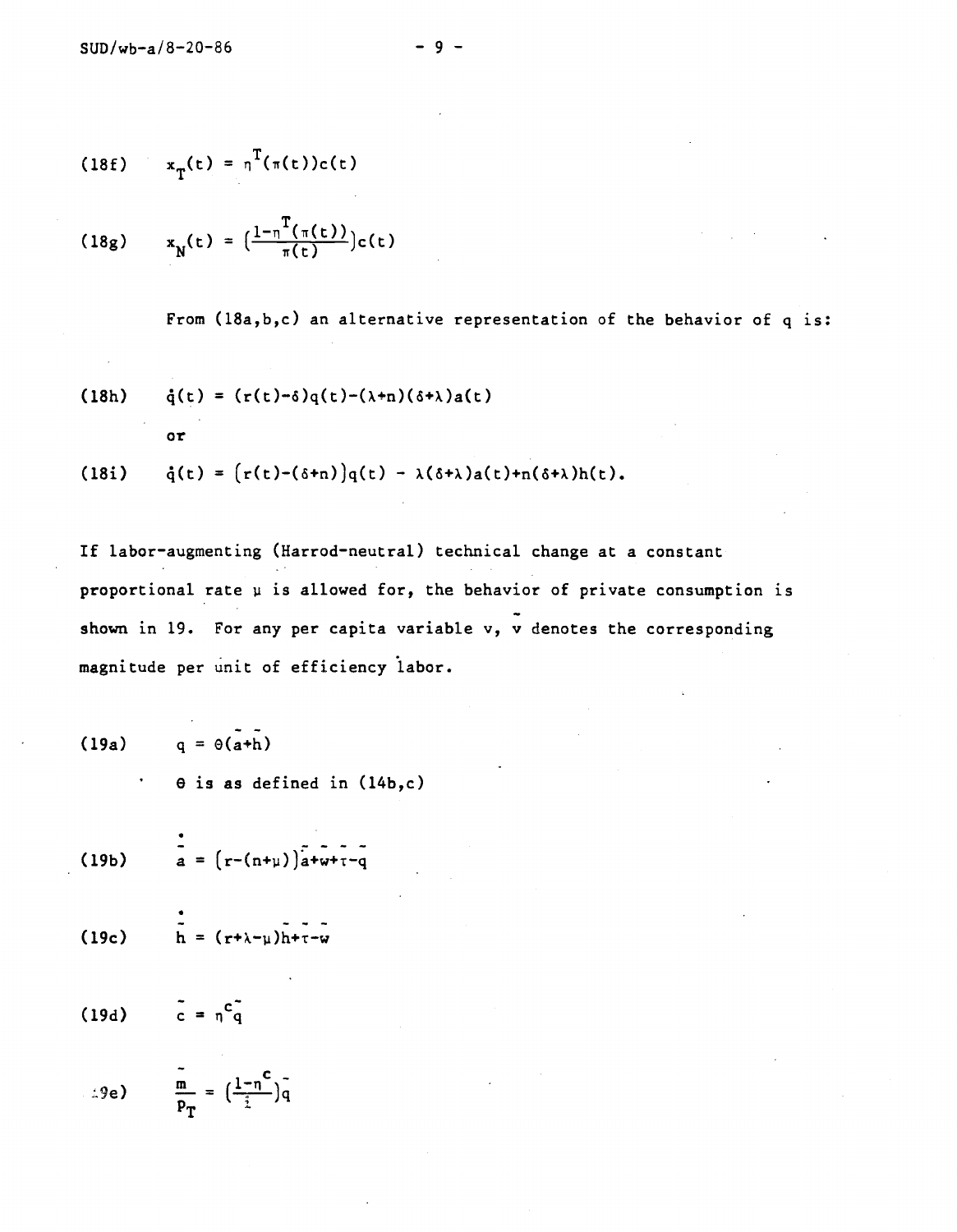$$
(19f) \qquad \bar{x}_T = \eta^T c
$$

(19g) 
$$
\bar{x} = \frac{(1-\eta^{T})}{\pi} \bar{c}
$$

Using (19a,b,c), the consumption function can be written as:

$$
(19a^{\dagger}) \quad \tilde{q} = (r - (\delta + \mu + \lambda))\tilde{q} - (\delta + \lambda)\tilde{n} + (\delta + \lambda)\lambda\tilde{n}
$$

or

$$
(19a'') \qquad q = (r - (\delta + \mu))q - (\delta + \lambda)(\lambda + n)a.
$$

In Buiter [1986b] it is shown that  $\lambda=n=0$  is necessary for debt neutrality, but that  $\mu=0$  is not necessary. The result that population growt'i alone can destroy debt neutrality is due to Weil [1985].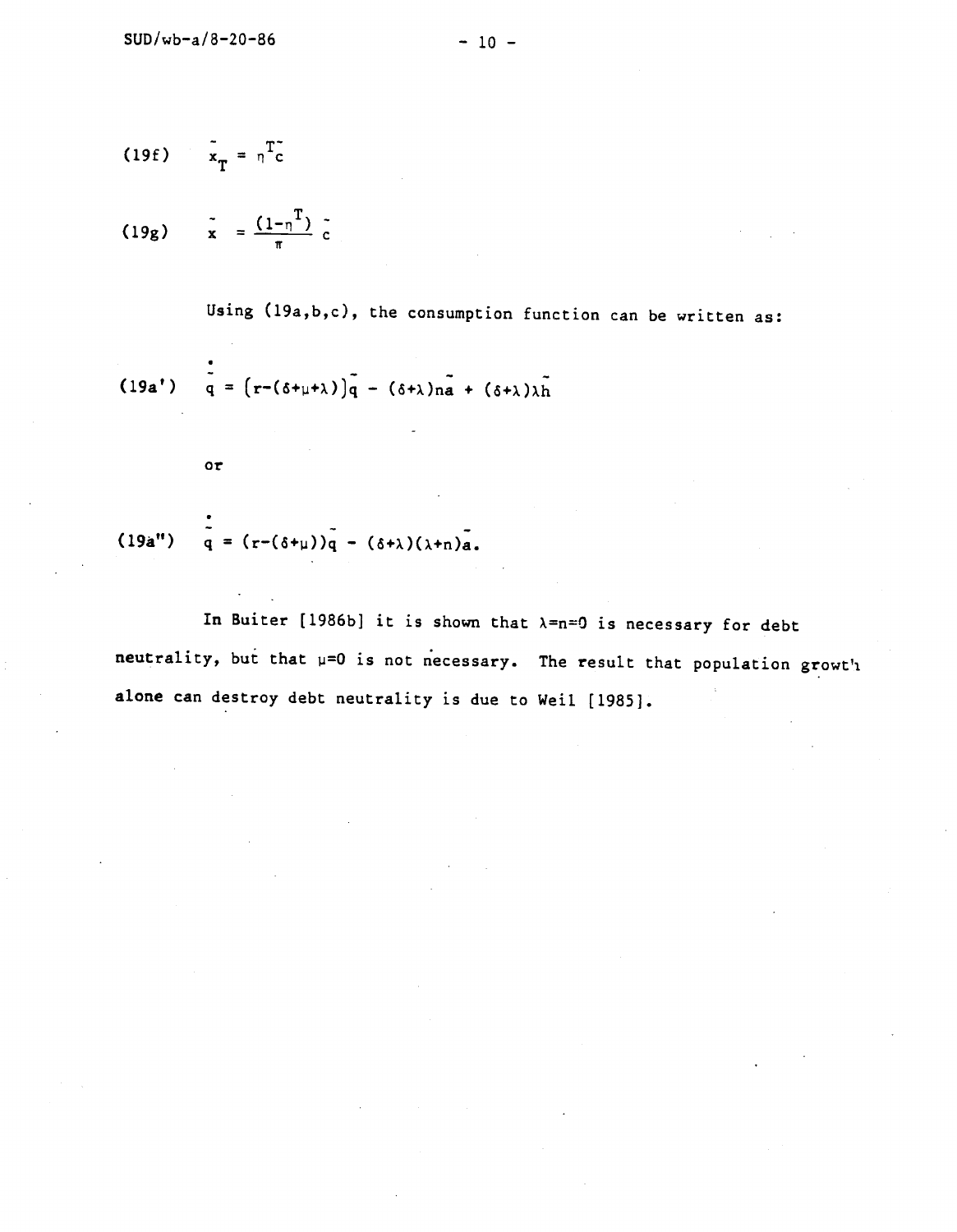### Footnotes

1. To obtain (13a,b), I assumed that the following first-order condition could be solved for  $\frac{p+1}{2}$  as a function of i only: **C** and the set of  $\mathbf{C}$ 

$$
f_{4}^{q}(f^{c}(\pi^{T}(\pi), \frac{1-\pi^{T}(\pi)}{\pi}, 1, \pi, \frac{\overline{m}}{p_{T}^{c}}))
$$
  

$$
f_{1}^{q}(f^{c}(\pi^{T}(\pi), \frac{1-\pi^{T}(\pi)}{\pi}), 1, \pi, \frac{\overline{m}}{p_{T}^{c}}) f_{1}^{c}(\pi^{T}(\pi), \frac{1-\pi^{T}(\pi)}{\pi}) = i
$$

i.e.,

$$
\frac{f_{4}^{q}(f^{c}(\eta(\pi), \frac{1-\eta^{T}(\pi)}{\pi}, 1, \pi, \frac{\overline{m}}{p_{T}c})}{f_{1}^{q}(f^{c}(\eta^{T}(\pi), \frac{1-\eta^{T}(\pi)}{\pi}), 1, \pi, \frac{\overline{m}}{p_{T}c})f^{c}(\eta^{T}(\pi), \frac{1-\eta^{T}(\pi)}{\pi})} = i
$$

This will be the case if  $f_{43}^4 - f_4^4 (f_1^4) - f_{13}^4 - (f_{41}^4 - f_4^4 (\frac{1}{c} + \frac{11}{c^4})) f_2^4$  $+\frac{f_{11}^{q}}{q}\bigg)f_{2}^{c(1-\eta^{T})}=0.$  $f_2^{q^2}$   $\pi$ 

Unless this is satisfied,  $n^C$  will be a function of both i and  $\pi$ .

2. If  $r$  and  $\gamma$  are constants, then

$$
\Theta(t) = \frac{\mu}{\mu - 1} r + \lambda + \frac{\delta}{1 - \mu}
$$

- 3. We use the fact that  $\overline{a}(t,t) = 0$ .
- 4. We use the fact that  $\overline{h}(t,t)e^{nt} = \overline{h}(t)e^{nt} = H(t)$ .

Note also that  $W(t) = \overline{w}(t)e^{nt}$  and  $T(t) = \overline{\tau}(t)e^{nt}$ .